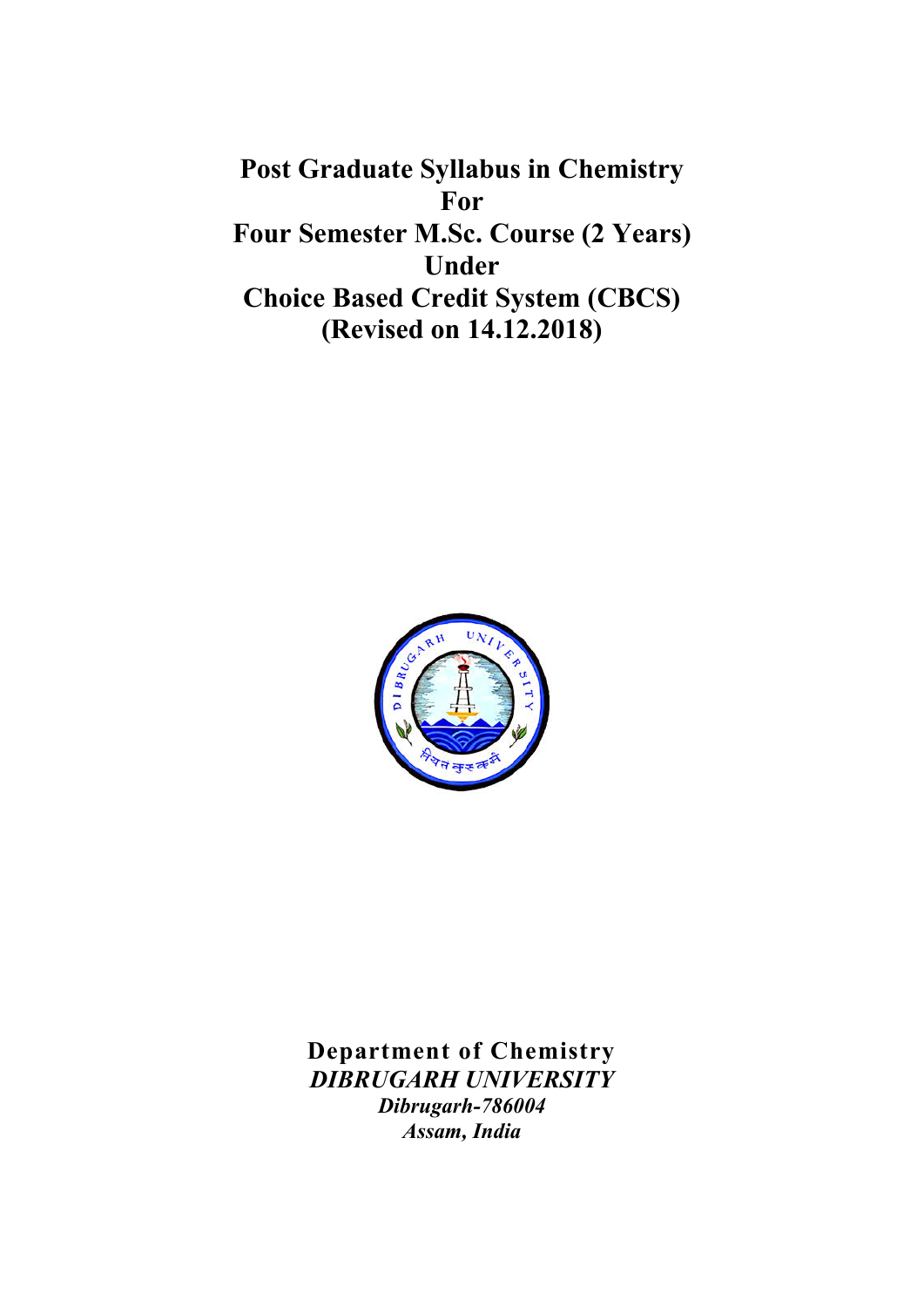# Department of Chemistry: Dibrugarh University

M.Sc Syllabus in Chemistry under Choice Based Credit System (CBCS) (Revised on 14.12.2018)

# 1. Name of Course: M.Sc (Chemistry) – Four Semester System

|                  | <b>Semester I</b>             |                |                              |
|------------------|-------------------------------|----------------|------------------------------|
| Course           | Course title                  | Credit         | Marks (End Semester+Internal |
|                  |                               |                | Assessment)                  |
| Core 101         | Inorganic Chemistry-I         | 4              | $100(60+40)$                 |
| Core102          | Organic Chemistry-I           | $\overline{4}$ | $100(60+40)$                 |
| Core103          | Physical Chemistry-I          | $\overline{4}$ | $100(60+40)$                 |
| <b>DSE 104 A</b> | Laboratory Course-I           | 6              | $150(90+60)$                 |
| <b>or</b>        |                               |                |                              |
| <b>DSE 104 B</b> | Laboratory Course-II          | 6              | $150(90+60)$                 |
| <b>AEC105</b>    | <b>Analytical Chemistry-I</b> | 2              | $50(30+20)$                  |
|                  | <b>Total</b>                  | 20             | 500                          |

# **Structure of the syllabus**

|                  | <b>Semester II</b>     |                |                              |
|------------------|------------------------|----------------|------------------------------|
| Course           | Course title           | Credit         | Marks (End Semester+Internal |
|                  |                        |                | Assessment)                  |
| Core $201$       | Inorganic Chemistry-II | 4              | $100(60+40)$                 |
| Core $202$       | Organic Chemistry-II   | 4              | $100(60+40)$                 |
| Core 203         | Physical Chemistry-II  | 4              | $100(60+40)$                 |
| <b>DSE 204 A</b> | Laboratory Course-III  | 6              | $150(90+60)$                 |
| <b>or</b>        |                        |                |                              |
| <b>DSE 204 B</b> | Laboratory Course-IV   | 6              | $150(90+60)$                 |
| <b>GE 205</b>    | Materials Chemistry    | $\overline{4}$ | $100(60+40)$                 |
|                  | <b>Total</b>           | 22             | 550                          |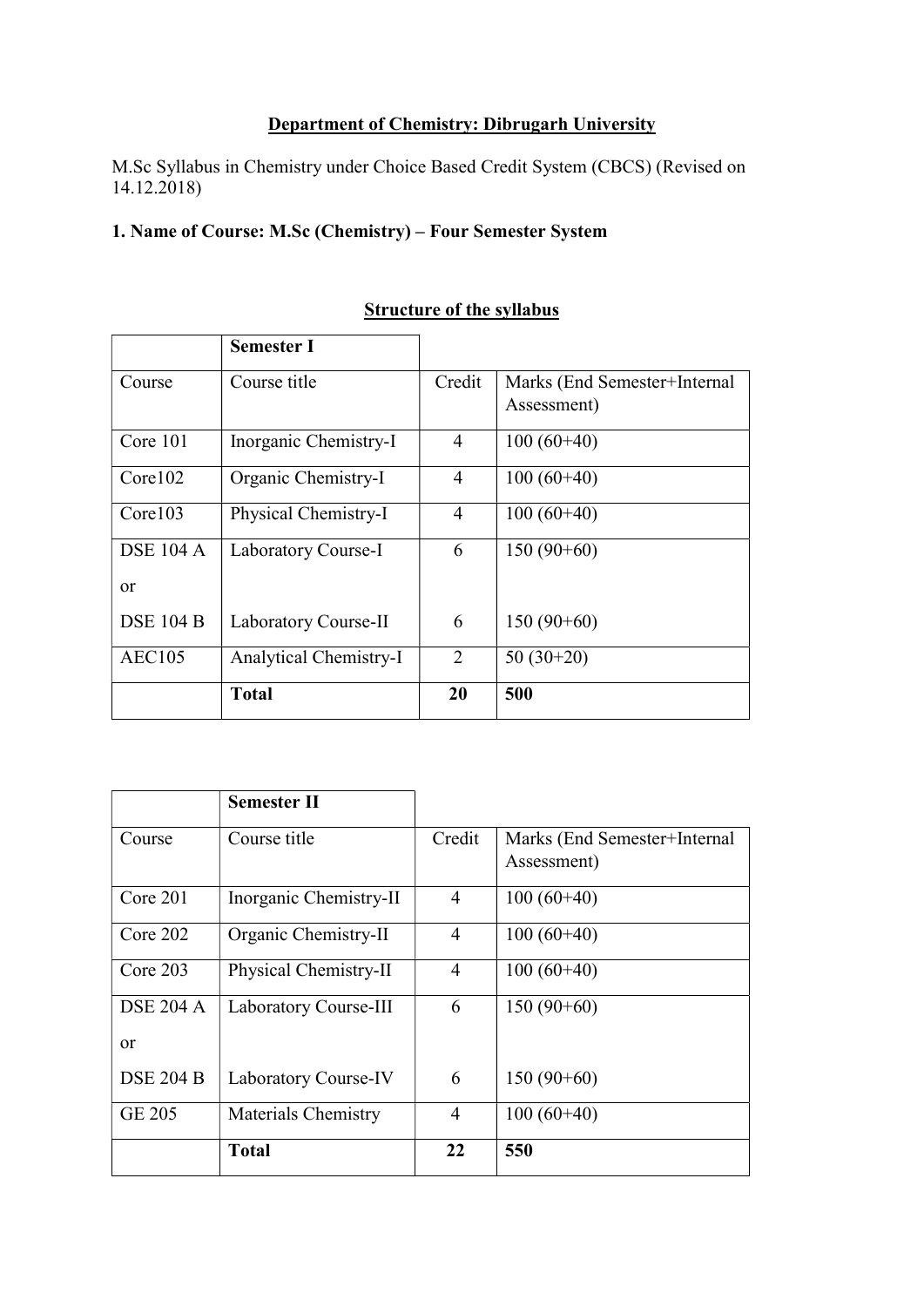|                  | <b>Semester III</b>     |                |                              |
|------------------|-------------------------|----------------|------------------------------|
| Course           | Course title            | Credit         | Marks (End Semester+Internal |
|                  |                         |                | Assessment)                  |
| Core 301         | Inorganic Chemistry-III | 4              | $100(60+40)$                 |
| Core 302         | Organic Chemistry-III   | $\overline{4}$ | $100(60+40)$                 |
| Core $303$       | Physical Chemistry-III  | $\overline{4}$ | $100(60+40)$                 |
| <b>DSE 304 A</b> | Laboratory Course-V     | 6              | $150(90+60)$                 |
| or               |                         |                |                              |
| <b>DSE 304 B</b> | Laboratory Course-VI    | 6              | $150(90+60)$                 |
| <b>GE 305</b>    | Green and Sustainable   | $\overline{4}$ | $100(60+40)$                 |
|                  | Chemistry               |                |                              |
| <b>AEC 306</b>   | Analytical Chemistry-II | $\overline{2}$ | $50(30+20)$                  |
|                  |                         |                |                              |
|                  | <b>Total</b>            | 24             | 600                          |

# In Semester IV, a student has to select any one of the following tables. Course Core 407 will be common to all students.

|                | <b>Semester IV</b><br>(Inorganic Chemistry)<br>Specialization) |                |                                             |
|----------------|----------------------------------------------------------------|----------------|---------------------------------------------|
| Course         | Course title                                                   | Credit         | Marks (End Semester+Internal<br>Assessment) |
| Core401        | Inorganic Chemistry-IV                                         | 4              | $100(60+40)$                                |
| Core402        | Inorganic Chemistry-V                                          | 4              | $100(60+40)$                                |
| Core 407       | General Approaches to<br>Research                              | $\overline{4}$ | $100(60+40)$                                |
| <b>DSE 408</b> | Project                                                        | 8              | $200(120+80)$                               |
|                |                                                                |                | (Dissertation=90; Viva-voce=30)             |
|                | <b>Total</b>                                                   | 20             | 500                                         |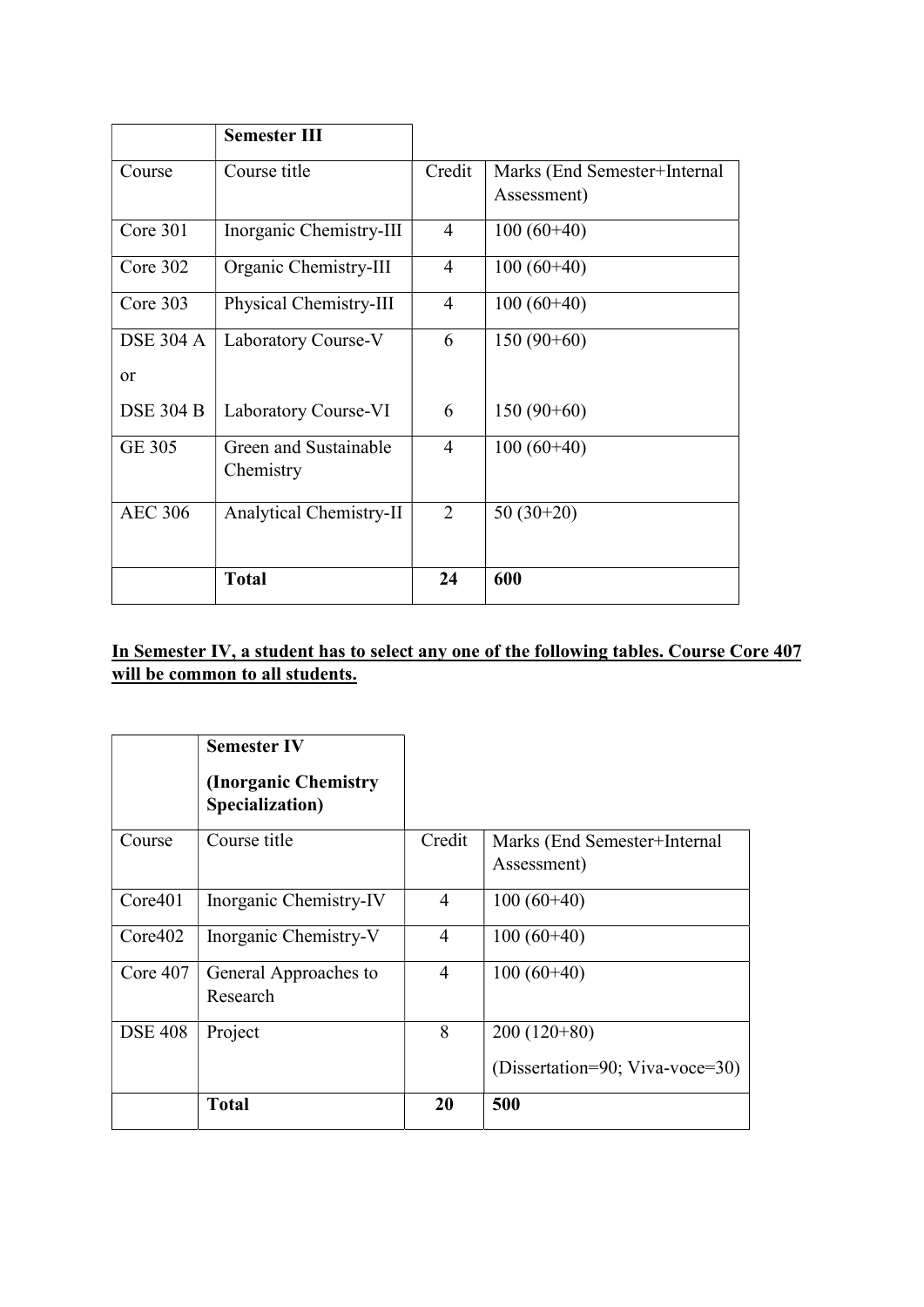|                | <b>Semester IV</b><br>(Organic Chemistry<br>Specialization) |                |                                                  |
|----------------|-------------------------------------------------------------|----------------|--------------------------------------------------|
| Course         | Course title                                                | Credit         | Marks (End Semester+Internal<br>Assessment)      |
| Core $403$     | Organic Chemistry-IV                                        | $\overline{4}$ | $100(60+40)$                                     |
| Core $404$     | Organic Chemistry-V                                         | 4              | $100(60+40)$                                     |
| Core $407$     | General Approaches to<br>Research                           | $\overline{4}$ | $100(60+40)$                                     |
| <b>DSE 408</b> | Project                                                     | 8              | $200(120+80)$<br>(Dissertation=90; Viva-voce=30) |
|                | <b>Total</b>                                                | 20             | 500                                              |

|                | <b>Semester IV</b><br>(Physical Chemistry)<br>Specialization) |                |                                                  |
|----------------|---------------------------------------------------------------|----------------|--------------------------------------------------|
| Course         | Course title                                                  | Credit         | Marks (End Semester+Internal<br>Assessment)      |
| Core 405       | Physical Chemistry-IV                                         | $\overline{4}$ | $100(60+40)$                                     |
| Core $406$     | Physical Chemistry-V                                          | $\overline{4}$ | $100(60+40)$                                     |
| Core $407$     | General Approaches to<br>Research                             | $\overline{4}$ | $100(60+40)$                                     |
| <b>DSE 408</b> | Project                                                       | 8              | $200(120+80)$<br>(Dissertation=90; Viva-voce=30) |
|                | <b>Total</b>                                                  | 20             | 500                                              |

Total Credit = 86

Total Marks = 2150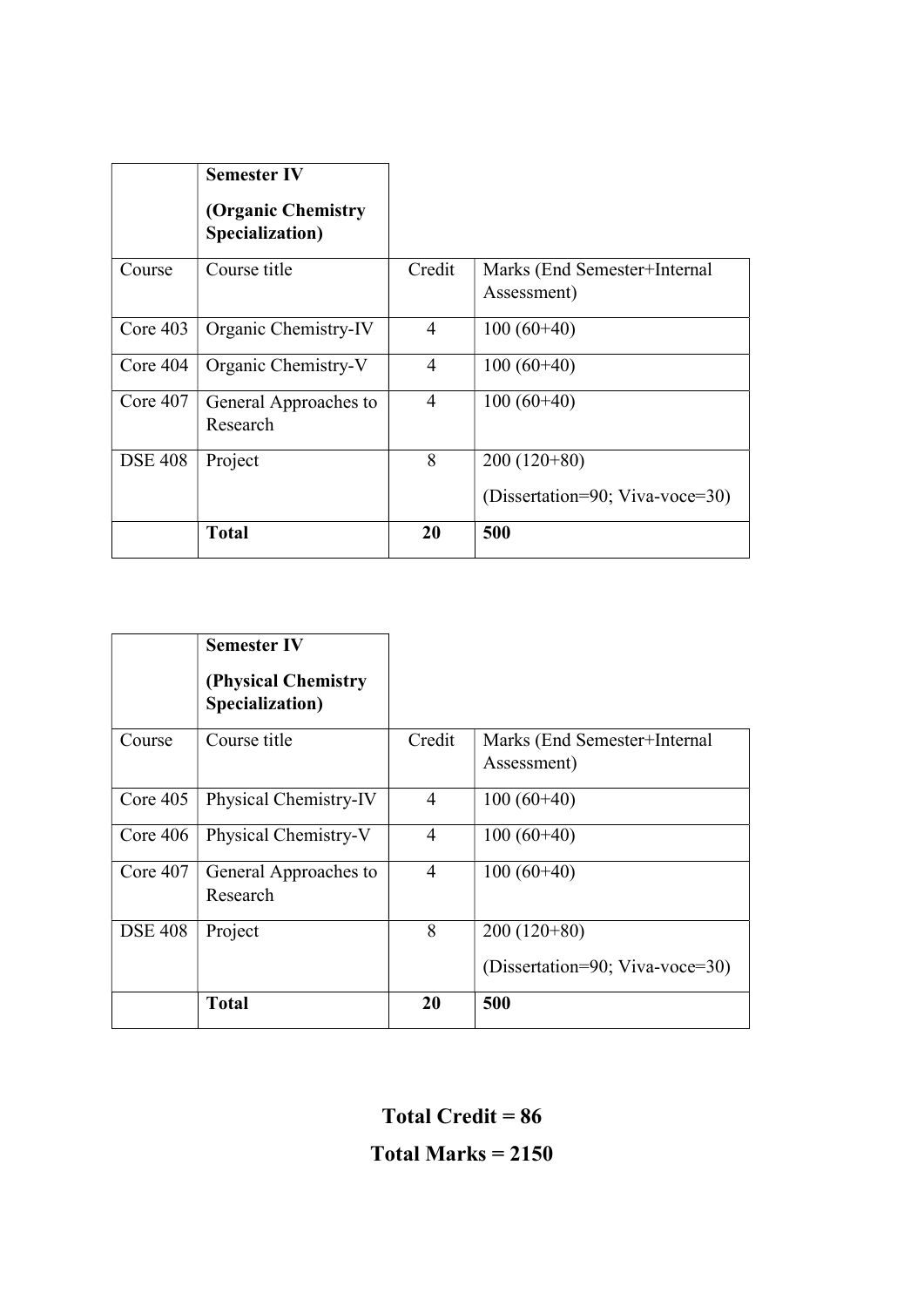### SEMESTER I Course: Core 101 (Inorganic Chemistry-I) Credit 4

### Total Marks 100 (End Semester 60 + Internal Assessment 40)

#### Objectives:

- 1. To gain basic knowledge about structures and bonding of simple inorganic molecules.
- 2. To gain insight into acid base concept in Inorganic Chemistry
- 3. To provide a broad foundation in inorganic biochemistry

#### Expected Learner Outcome:

- 1. Students will learn the importance of structural and bonding nature of inorganic molecules.
- 2. Students will develop concepts on acid base chemistry from the inorganic chemistry perspective.
- 3. Student will gather knowledge about role of different metals and nonmetals in biological system.

### Unit I: Chemical Bonding The Contract of Lecture 20, Marks 25

VSEPR Theory: Structure of molecules containing lone pair(s) of electrons, structure andhybridization, Bent's rule, Bent bond, Non-bonded repulsion and structure.

LCAO-MO methods in homo and heteronuclear diatomic molecules  $(O_2, N_2, CO,$ NO). MOdescription of tri and tetraatomic molecules  $(CO_2, NO_2, NO_2^+, CO_3^{2-}, O_3$  and  $NO_3^-)$ . Bonding in electron deficient compounds. Structure and bonding in boranes, carboranes,metallocarboranes, S-N and Se-N and P-N compounds.

Metallic and Metal ligand bonding: Spinel and Perovskite structures. Ionic surrounding: Crystal Field Theory; Covalent surrounding : Transition metal MO and ligand field Theory, Transition metal complexes with  $\sigma$  and  $\pi$  bonding ligands. Molecular orbital model, General view of  $ML_6$  and  $ML_4$  structures:  $ML_6(Oh)$ ,  $ML_4(D4h)$  and  $ML_4(Td)$ .

Chemical periodicity, Chemical hardness, Application of electronegativity.

#### Unit II: Acid Base and Redox Chemistry **Lecture 13, Marks15**

Acid-Base concepts, Measure of Acid-Base Strengths, Acid-Base in water.Nonaqueoussolvent, aprotic solvent and superacids. Hard and Soft Acids and Bases, application of SHAB

principle.

Half cell reaction, reduction potential, application of reduction potential data, electrochemical series; brief idea of corrosion and its prevention; Nernst equation. Latimer and Frost diagram (V, Mn Fe, Cu etc.),disproportionation reaction; cyclic voltametry.

## Unit III: Bioinorganic Chemistry **Lecture 17, Marks 20**

Fundamentals of inorganic biochemistry, essential, non-essential and role of 3d block elements and non-metals in bio-systems.

Natural and synthetic oxygen carriers,Porphyrins, model compounds for oxygen binding and carriers: Hemoglobin, myoglobin, hemerythrin, hemocyanin, Electron transfer protein:

L T P C 3 1 0 4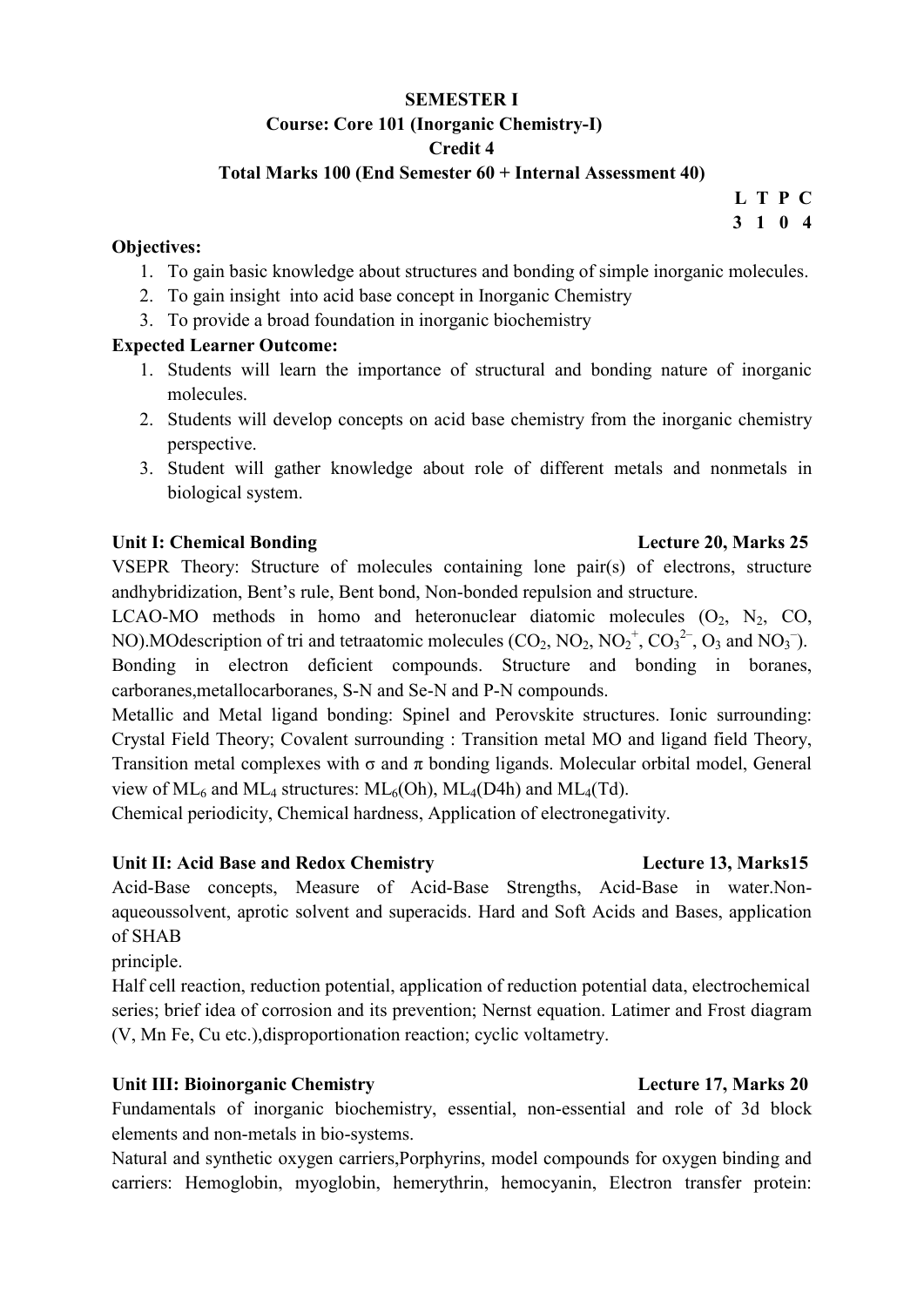Cytochromes, Iron-Sulphur, Nitrogen fixation. Metalloenzymes, corrinoids (vitamin B12 and co-enzyme), carboxy-peptidases, chlorophyll and photosynthesis, Na-K or ATPase or sodium pump, crown ethers, futuristic aspects of organo-transition metal complexes in bioinorganic chemistry.

# Text Books:

1. Bioinorganic Chemistry by K. Hussain Reddy, New Age International Publisher.

- 1. The Inorganic Chemistry of Biological Processes, Hughes, M.N., 2<sup>nd</sup> edition, Wiley (1981)
- 2. Bio-coordination Chemistry, D.E. Fenton, Oxford University Monograph Series 1995.
- 3. Inorganic Chemistry, Gary L.Miessler & Donald A. Tarr 3<sup>rd</sup> Ed, Pearson
- 4. Inorganic Chemistry, C.E. Housecraft & A.G. Sharpe, 2<sup>nd</sup> Ed, Pearson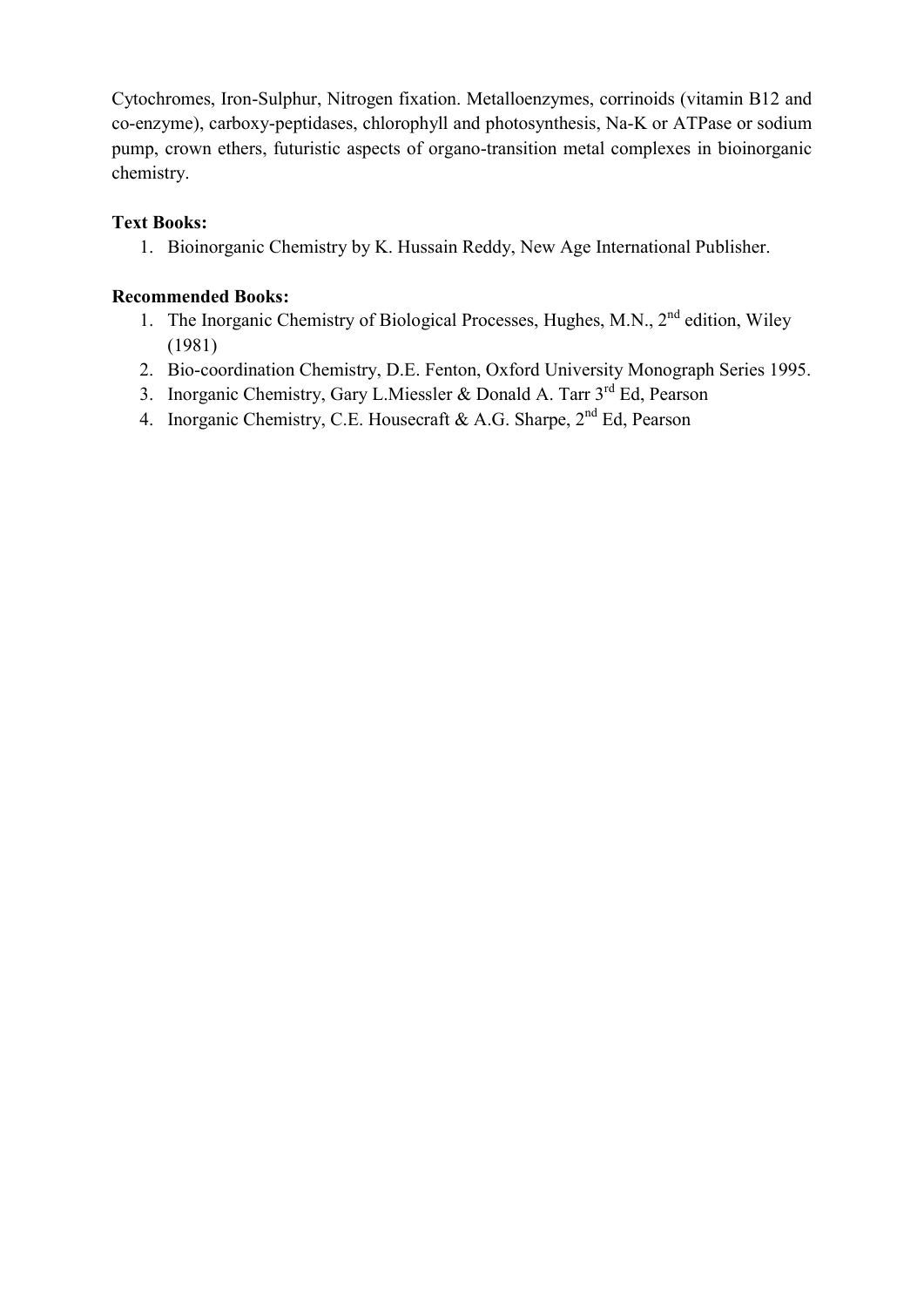# Course: Core 102 (Organic Chemistry-I) Credit 4

# Total Marks 100 (End Semester 60 + Internal Assessment 40)

 L T P C 3 1 0 4

#### Objectives:

- 1. To provide students the fundamental knowledge on structure, reactivity and reaction mechanism of organic compounds.
- 2. To design organic transformations through disconnection approach.
- 3. Application of spectroscopic techniques for compound characterization

## Expected Learner Outcome:

- 1. Students will gain an insight to the various types of bonding and their implications in reactivity and properties of organic compound.
- 2. Students will acquire expertise in designing newer synthetic methodologies through disconnection approach and characterization of the products using spectroscopic techniques.

### Unit I Lecture 10, Marks12

Structure, bonding and reactivity of organic compounds :Aromaticity, antiaromacity and homoaromaticity, metallocenes, tropolones and azulenes.

Supramolecularchenmistry: Bonds weaker than covalent bond – charge transfer complexes, inclusion complexes and crown ethers. Cryptand, rotaxanes,

Fullerenes, Graphenes. Phase transfer catalyst.

Hammet equation, Taft equation. Influence of reaction medium on rates.

#### Unit II Lecture 10, Marks12

Organic reaction mechanism – Transition state vs. Reaction intermediate, Energy profile of multistep reaction, Significance of rate limiting step in multistep reactions, Catalysed and uncatalysed reactions, Kinetic vs. Thermodynamic control, Kinetic and non-kinetic methods of studying organic reaction mechanism; Isotope labeling studies and kinetic isotope effects, Cross-over experiment. Reactivity - selectivity principle :Chemoselectivity, regioselectivity, stereoselectivity and stereospecificity in substitution, elimination and addition reactions. Neighbouring group effects.

Organic reactive intermediates: Generation, stability and reactivity of carbocations, carbanions, free radicals, carbenes, benzynes and nitrenes.

## Unit III **Lecture 10, Marks12**

Stereochemistry: Concept of prostereoisomerism and prochirality – Homotopic and heterotopic ligands and faces; Optical purity and enantiomeric excess; Chirality in molecules devoid of chiral centers - allenes, spirans and biphenyls. Classification of stereoselective synthesis: diastereoselective and enantioselective reactions; Stereo-differentiating approach, Nucleophilic addition to aldehydes and acyclic ketones: Cram and Felkin – Ahn model. Enantioselective synthesis – Use of chiral reagent, chiral catalyst and chiral auxillary.Resolution – optical and kinetic.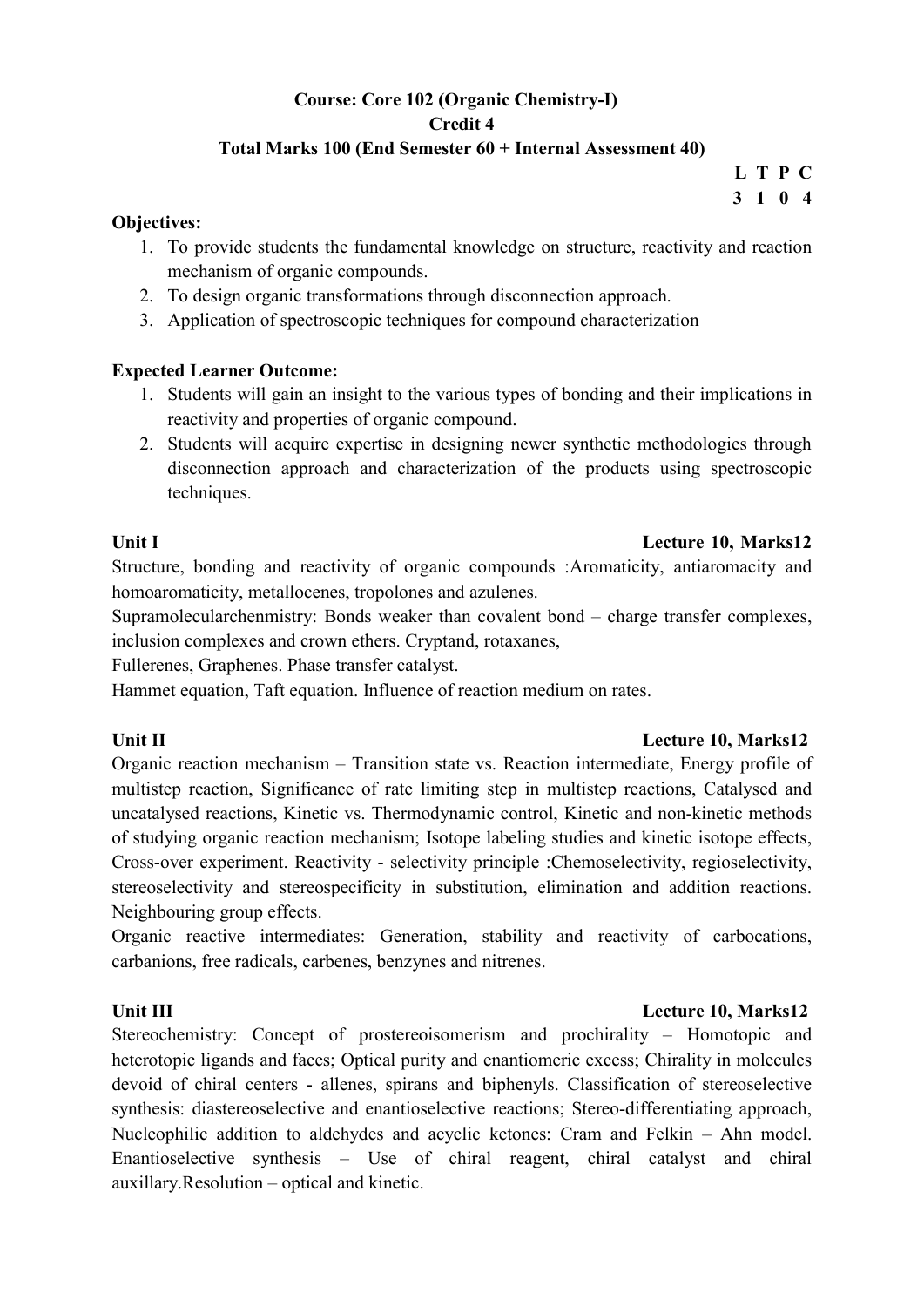# Unit IV Lecture 10, Marks12

Disconnection approach in organic synthesis: Acceptor and donor synthons, Use of umpolung, Retrosynthesis of Alcohols (Grignard approaches and hydride transfer approaches) and Carbonyl compounds. One group and two group C-X disconnections. One group and two group C-C disconnections. Retrosynthsis of 1,2-, 1,3-, 1,4-, 1,5- and 1,6 difunctional (O,O and N,O in a difunctional relation) compounds.

Use of protecting groups in organic synthesis: protection and deprotection of hydroxyl, dihydroxy, carbonyl, carboxyl and amino groups.

# Unit V Lecture 10, Marks12

NMR spectroscopy: Chemical shift, factors affecting chemical shift, spin- spin interaction, Coupling constant and Factors affecting, relaxation processes, NOE, Nuclear magnetic

double resonance, shift resonance, spin tickling; Proton and  $^{13}$ C NMR spectroscopy of simple organic molecules, living systems – MRI, : Two dimensional NMR, NOESY, DEPT, INEPT terminology, Instrumentation, FT NMR.

IR:Application of IR in organic spectroscopy

# Text Books:

- 1. Organic Chemistry, Vols I and II I. L. Finar, ELBS.
- 2. Stereochemistry and Mechanism through Solved Problems- P.S. Kalsi, New Age International Publishers
- 3. Introduction to Spectroscopy by Donald L. Pavia, Cengage Learning India Private Limited
- 4. A Guidebook to Mechanism in Organic Chemistry– Peter Sykes, Longman, New York.

- 1. Organic Chemistry R. T. Morrison, R. N. Boyd and S. K. Bhattacharjee, Prentice Hall India Limited
- 2. Organic Chemistry Paula Yurkanis Bruice, Pearson
- 3. Advanced Organic Chemistry: Reaction Mechanism and Structure Jerry March, Wiley Eastern.
- 4. Stereochemistry of Organic Compounds D. Nasipuri, Wiley Eastern
- 5. Stereochemistry of Carbon Compounds Earnest E. Eliel, Tata McGraw Hill
- 6. Stereochemistry of Carbon Compounds Subrata Sengupta, New Central Book agency, Kolkata
- 7. Disconnection Approach in Organic Synthesis S. Warren, Wiley
- 8. Organic Reaction Mechanism, Christine Willis and martin Willis, Oxford chemistry Primers (No. 74)
- 9. Disconnection Approach in Organic Synthesis S. Warren, Wiley
- 10. Designing Organic Synthesis S. Warren, Wiley, Chichester
- 11. The Logic of Organic Synthesis E.J. Corey and Xue Min Chen, Wiley, New York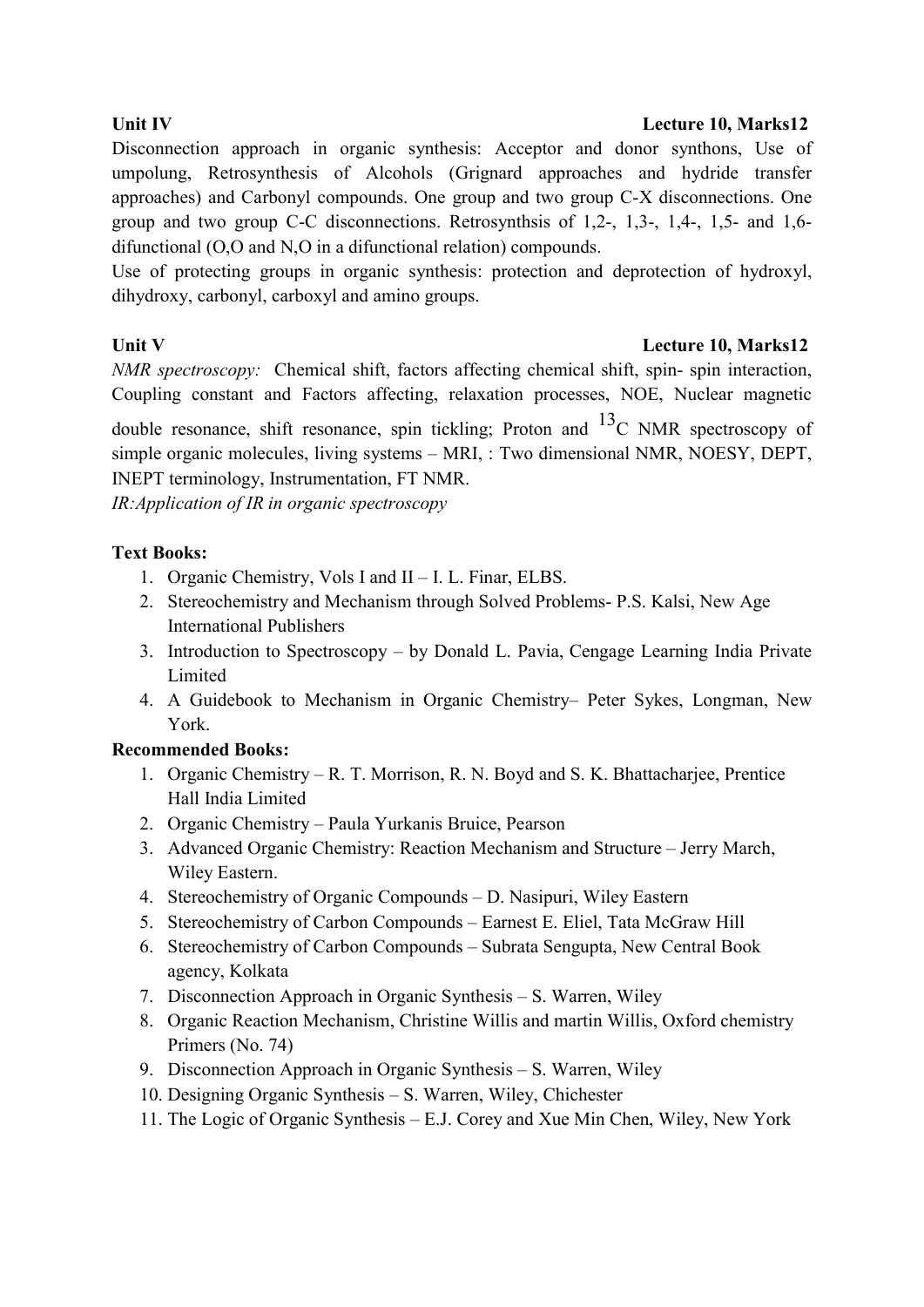# Course: Core 103 (Physical Chemistry-I) Credit 4 Total Marks 100 (End Semester 60 + Internal Assessment 40)

L T P C 3 1 0 4

#### Objectives:

- 1. To impart knowledge on the concepts fugacity, activity, partial molar quantities and third law of thermodynamics.
- 2. To understand the fundamental ideas and basic principles of quantum mechanics and its applications to simple model systems.
- 3. To impart the foundations of rotational, vibrational and electronic spectroscopies with the help of Quantum Chemical model systems.

# Expected Learner Outcome:

- 1. Students will understand the fundamentals and develop skills to solve problems related to fugacity, activity, partial molar quantities and third law of thermodynamics.
- 2. Students will be motivated to develop perception of matter from Quantum Mechanical viewpoint.
- 3. Students will know and understand the basic principles of Quantum Chemistry.
- 4. Students will gain the knowledge of fundamentals of spectroscopy and its analysis. They will also develop skills to apply these knowledge to solve problems in spectroscopy.

## Unit I: Equilibrium thermodynamics Lecture 10, Marks 15

# Concept of fugacity and it determination. Ideal solution and non ideal solutions, Activity and activity coefficient, Determination of activity coefficient, excess function for non-ideal solutions.

Partial molar quantities: chemical potential, Determination of partial molar volume, Thermodynamics of mixing.

Third law of thermodynamics, its experimental verification, determination of absolute entropy.

## Unit II: Quantum Chemistry-I Lecture 16, Marks 15

Review of the basic principles of Quantum Mechanics: Postulates, Linear and Hermitian operators, commutation relation, related important theorems.

Model Systems: Free particle and particle in a box (One and three dimensional), degeneracy. Simple Harmonic Oscillator-Schrodinger equation and its solution, Hermite polynomials, two-particle rigid rotor- rotational energy levels of diatomic molecules, particle in a ring, quantum mechanical tunnelling.

## Unit III: Spectroscopy **Lecture 24, Marks 30**

Electromagnetic spectrum, Interaction of emr with matter, Natural line width and Broadening- Intensity of spectral transitions.Selection rules.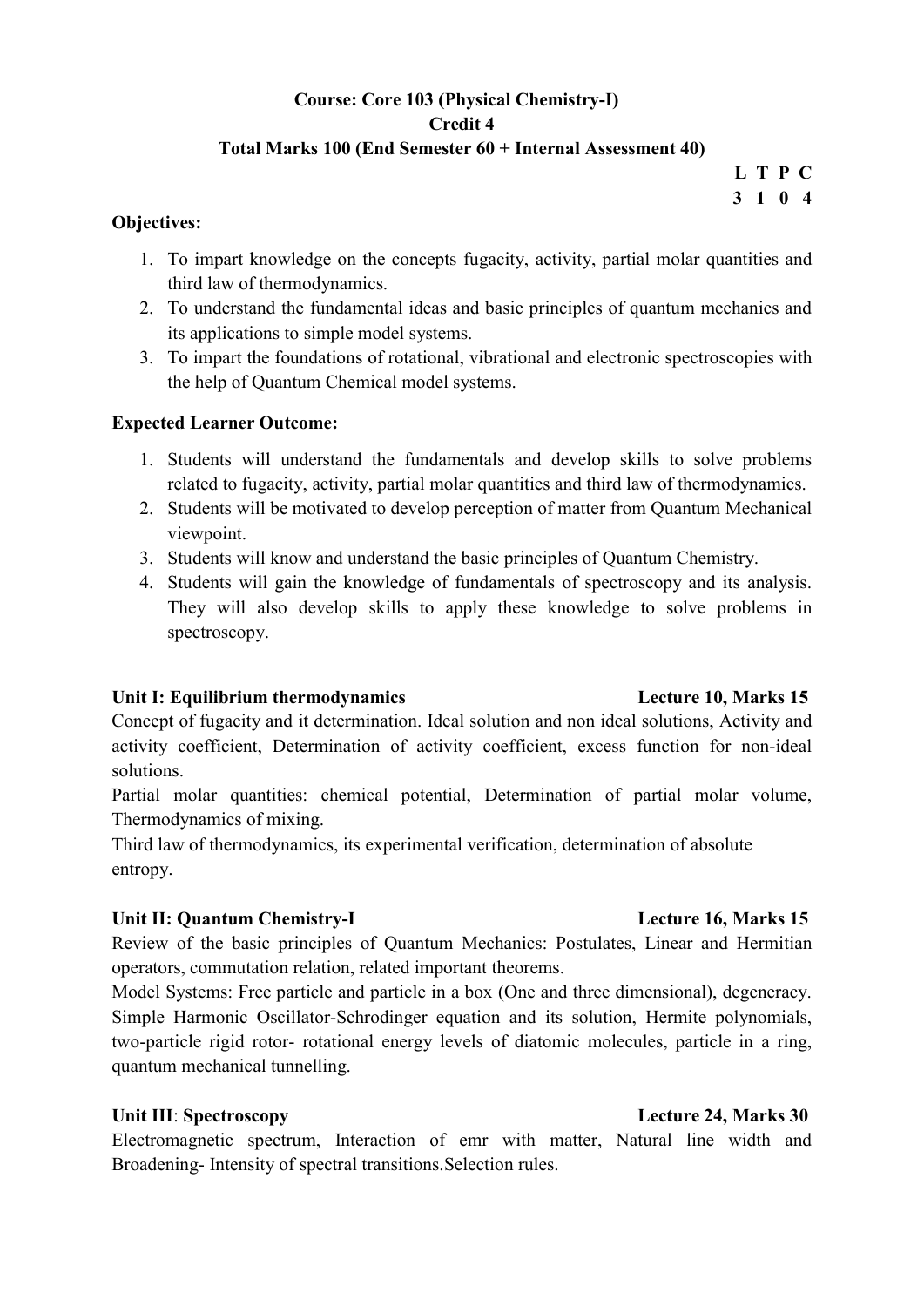Rotational (microwave) spectroscopy: Classification of molecules according to their moments of inertia, rotational energy levels of HCl, Selection rule for Microwave spectra, intensity, effect of substitution in Microwave spectra. Stark effect, spectra of symmetric top and asymmetric top type molecules.

Fundamental vibrational frequencies, Selection rules and vibrational energy for harmonic and anharmonic oscillators, vibration rotational spectra of diatomic molecules, Fundamental, overtone and combination bands, P, Q and R branches, hot bands, group frequencies, normal modes of vibrations, symmetry of vibrations.

Quantum theory of Raman effect, Selection rules, mutual exclusion principle, vibrationrotation Raman spectra. Intensity of Raman lines.

Electronic spectroscopy: Electronic transitions and selection rules, Frank Condon principle and electronic spectra of polyatomic molecules, Fluorescence and phosphorescence, solvent effects, absorption and intensity shifts,Calculationofabsorption maxima by Woodward-Fieser Rules.

# Text Books:

- 1. Physical Chemistry by P.W. Atkins
- 2. Quantum Chemistry, by Ira N. Levine, Pentice Hall
- 3. Fundamentals of Molecular Spectroscopy by C.N. Banwell and E.M. McCash, Tata McGraw Hill.

- 1. Physical Chemistry by I. N. Levine
- 2. Thermodynamics for Chemist by S. Glasstone
- 3. Introduction to Quantum Chemistry by A.K. Chandra, Tata McGraw Hill.
- 4. Molecular Quantum Mechanics by P.W. Atkins & R.S. Friedman, Oxford University Press.
- 5. QuantumChemistry, byD.A. McQuarrie, VivaBooksPvt.Ltd.:NewDelhi
- 6. Introduction to Molecular Spectroscopy by G.M. Barrow, McGraw Hill.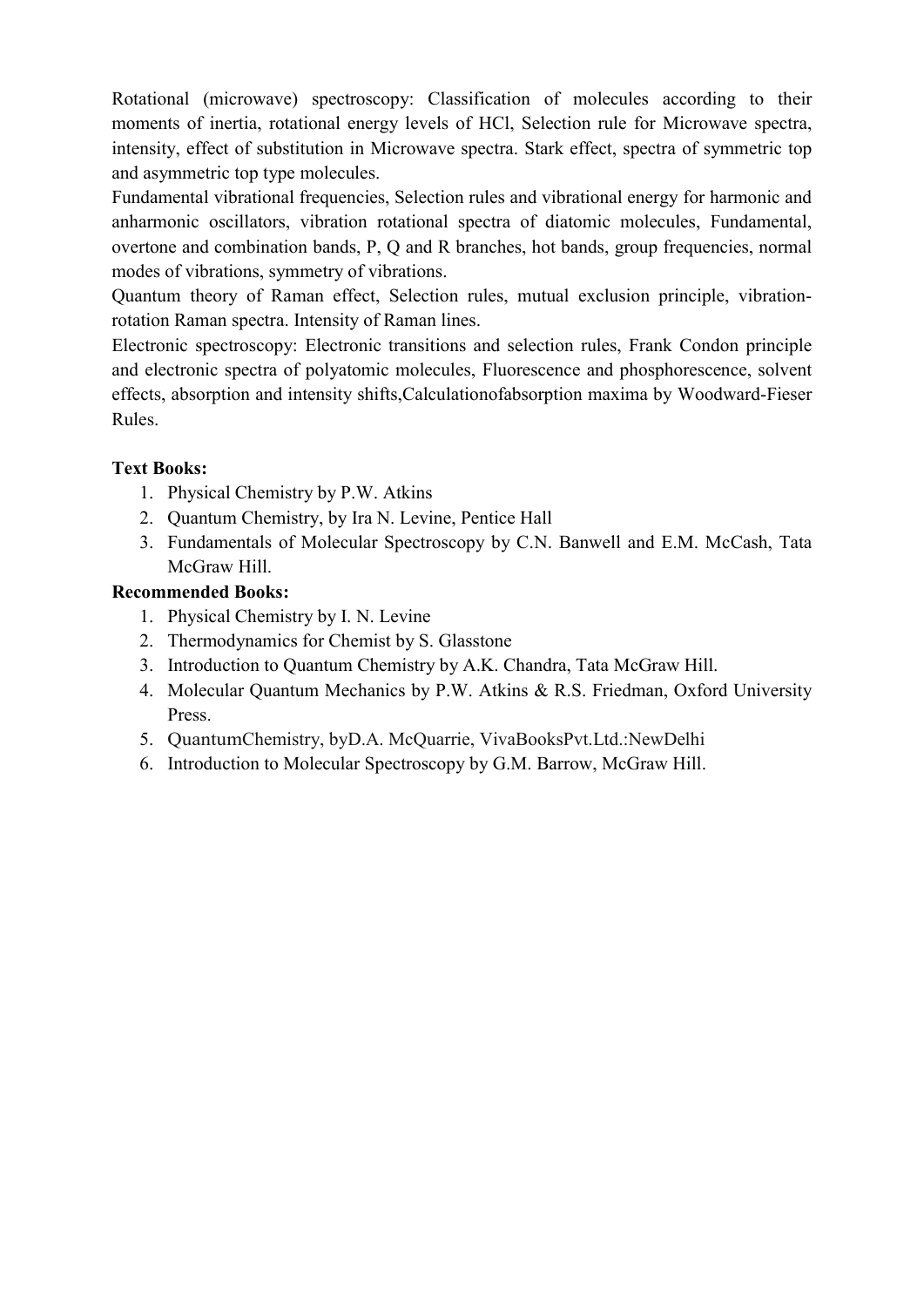# Discipline Specific Elective Course: DSE 104 A (Laboratory Course-I) Credit 6 Marks - 150 (End Semester 90 + Internal Assessment 60)

L T P C 0 0 6 6

### Inorganic Lab I Marks 25

Preparation and characterization (viz. conductivity measurement, IR, UV-Vis) of the following complexes:

- 1. Potassium chromioxalate,  $K_3[Cr(C_2O_4)_3]$
- 2. Reinecke's salt
- 3. Tris-(thiourea) copper(I) sulphate,  $\text{[Cu(tu)}_3\text{]}_2\text{SO}_4.2\text{H}_2\text{O}$
- 4. Potassium chromithiocyanate
- 5. Chloropentamine Cobalt (III) chloride  $[Co(NH<sub>3</sub>)<sub>5</sub>Cl]Cl<sub>2</sub>$
- 6. NitropentamineCobalt(III) chloride  $[Co(NO<sub>2</sub>)(NH<sub>3</sub>)<sub>5</sub>]Cl<sub>2</sub>$

#### Viva Marks 5

## Organic Lab I Marks 25

#### 1. Organic Estimation -

- i) Estimation of glucose and sucrose in a mixture.
- ii) Estimation of acetone by iodoform method.
- iii) Estimation of hydroxyl and amino groups by acetylation method.

2. Separation and identification of three components of organic compounds present in a mixture by TLC.

#### Viva Marks 5

## Physical Lab I Marks 25

- 1. To determine the rate constant of hydrolysis of methyl acetate catalyzed by an acid and also the energy of activation.
- 2. To determine the velocity constant of hydrolysis of ethyl acetate by NaOH.
- 3. Determine the rate constant of inversion of cane sugar by analytical method.
- 4. Study the kinetics of the reaction between iodine and acetone in acidic medium by halflife period method and determine the order with respect to iodine and acetone.
- 5. Determine the molar mass of a polymer by viscometric method.

#### Viva Marks 5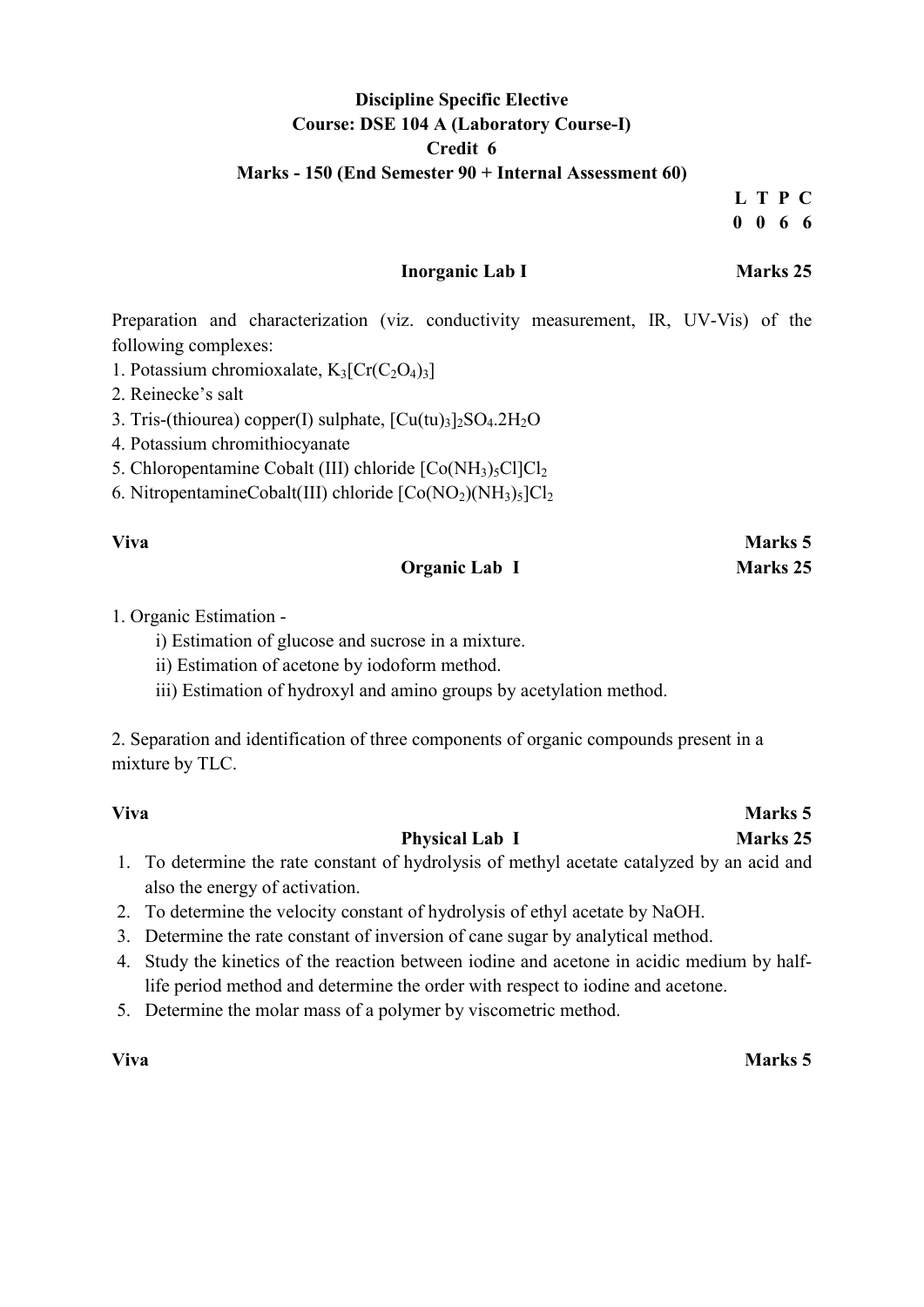# Discipline Specific Elective Course: DSE 104 B (Laboratory Course-I) Credit 6

### Marks - 150 (End Semester 90 + Internal Assessment 60)

L T P C 0 0 6 6

|                      |                                                                                                    | <b>Inorganic Lab I</b> |  | <b>Marks</b> 25 |  |
|----------------------|----------------------------------------------------------------------------------------------------|------------------------|--|-----------------|--|
|                      | Preparation and characterization (viz. conductivity measurement, IR, UV-Vis) of the                |                        |  |                 |  |
| following complexes: |                                                                                                    |                        |  |                 |  |
|                      | 1. Sodium ferrioxalate, $Na3[Fe(C2O4)3] 9H2O$                                                      |                        |  |                 |  |
|                      | 2. TetraamineCu(II)sulphate, [Cu(NH <sub>3</sub> ) <sub>4</sub> ]SO <sub>4</sub> .H <sub>2</sub> O |                        |  |                 |  |
|                      | 3. Hexa-amine Ni(II) chloride $[Ni(NH_3)_6]Cl_2$                                                   |                        |  |                 |  |
|                      | 2. Sodium Cobaltinitrite Na <sub>3</sub> $[Co(NO2)6]$                                              |                        |  |                 |  |
|                      | 5. NitritoPentamineCobalt(III) chloride, [Co(ONO) (NH <sub>3</sub> ) <sub>5</sub> ]Cl <sub>2</sub> |                        |  |                 |  |
|                      | 6. Hexamine Co(III) sulphatepentahydrate, $[Co(NH_3)_6]_2(SO_4)_3.5H_2O$                           |                        |  |                 |  |
| Viva                 |                                                                                                    |                        |  | <b>Marks</b> 5  |  |
|                      |                                                                                                    | Organic Lab I          |  | Marks 25        |  |
|                      | 1. Preparation of Green solvent : Ionic liquid and its use.                                        |                        |  |                 |  |
| Viva                 |                                                                                                    |                        |  | <b>Marks</b> 5  |  |
|                      |                                                                                                    |                        |  |                 |  |

1. To determine the rate constant of hydrolysis of ethyl acetate catalyzed by an acid and also the energy of activation.

Physical Lab I Marks 25

- 2. Study the complex formation between  $Cu^{2+}$  ion and ammonia by distribution method and find the composition of the complex.
- 3. To determine the radius of a molecule (glycerol) by viscosity measurements.
- 4. To study the kinetics of reaction between  $K_2S_2O_8$  and KI.
	- a) Determine the rate constant and order of the reaction
	- b) Study the influence of ionic strength on the rate constant.
- 5. Determine the partial molar volume of ethanol by determining the densities of dilute aqueous solutions.

## Viva Marks 5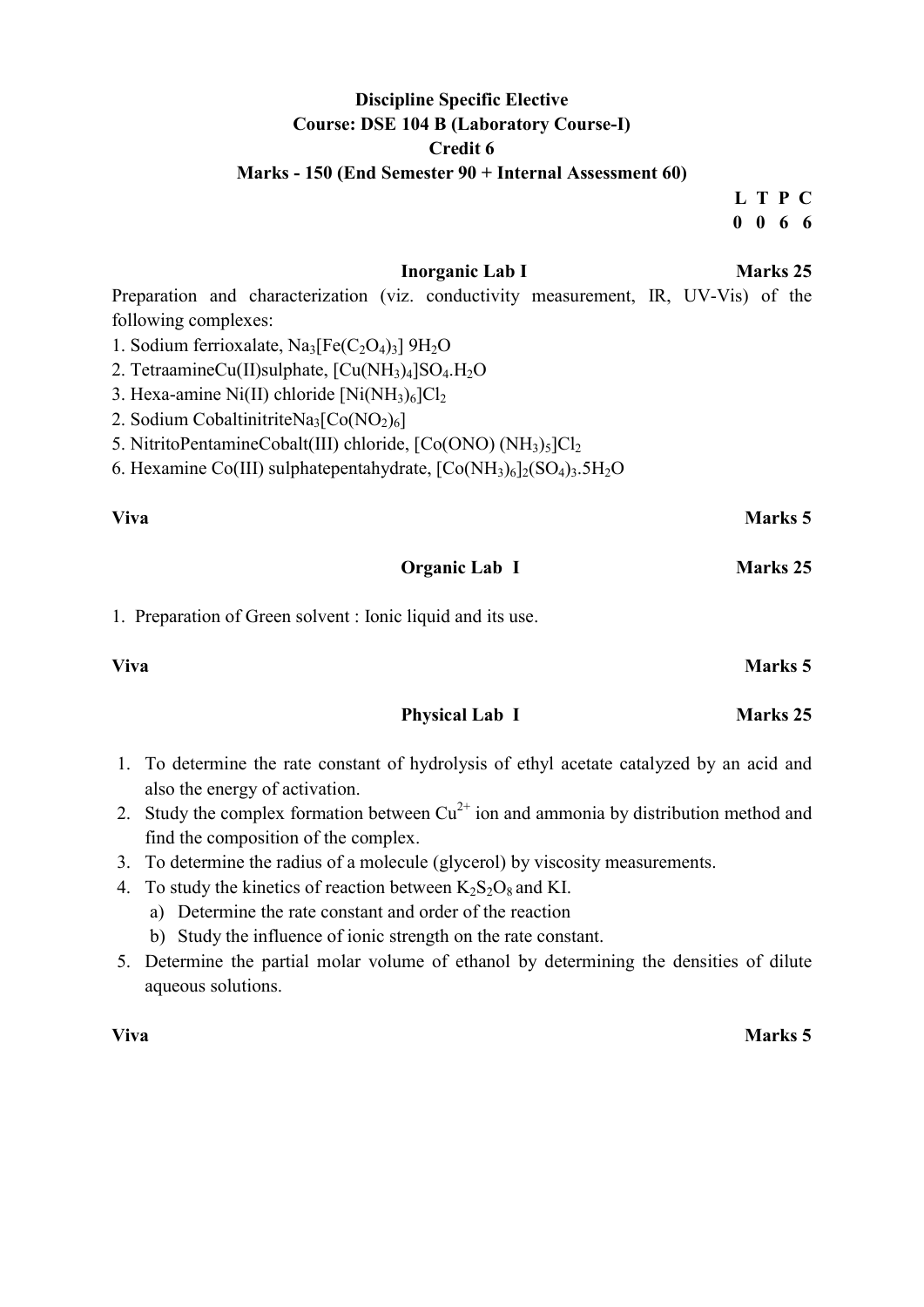# Ability enhancement course (AEC) Course: AEC 105 (Analytical Chemistry I) Credit 2

### Total Marks 50 (End Semester 30 + Internal Assessment 20)

# L T P C 2 0 0 2

## Objectives:

- 1. To impart knowledge on the instrumentation of UV-Visible spectrometry and FT-IR.
- 2. To understand the basic principles of Thermal methods, Polarography, powder and single crystal XRD techniques.
- 3. To understand the applications of these instrumental techniques in studying various physical and chemical phenomena.

# Expected learner outcome:

- 1. The students will gain the knowledge of basic instrumental parts of UV-Visible spectrometer and FT-IR.
- 2. The students will understand the working principles of Thermal methods, Polarography, X-Ray Diffractions.
- 3. The students will gain the knowledge of applications of mention techniques.
- 4. The students will able to characterize chemical compounds using UV-Visible spectrometry, FT-IR and powder and single crystal XRD techniques
- 5. The students will able analyze problem of physical and chemical phenomena using Thermal methods and Polarography techniques.

## Unit I Lecture 12, Marks 15

Instrumentation and application of UV-Visible, IR, BET.Principles and applications of powder and single crystal XRD.

## Unit II Lecture 12, Marks 15

Polarography: Basic principles, instrumentation and applications of cyclic voltammetry. Thermal methods: Principles and applications of Thermogravimetry (TG), Derivativethermogravimetry (DTG), Differential thermal analysis (DTA) and Differential scanning calorimetry (DSC).

# Text Books:

1. Instrumental Methods of Chemical Analysis - H Kaur, Pragati Prakashan

- 1. Solid State Chemistry and its Applications- A. R. West, Wiley India
- 2. Introduction to Thermal Analysis: Techniques and Applications- M.E. Brown, Springer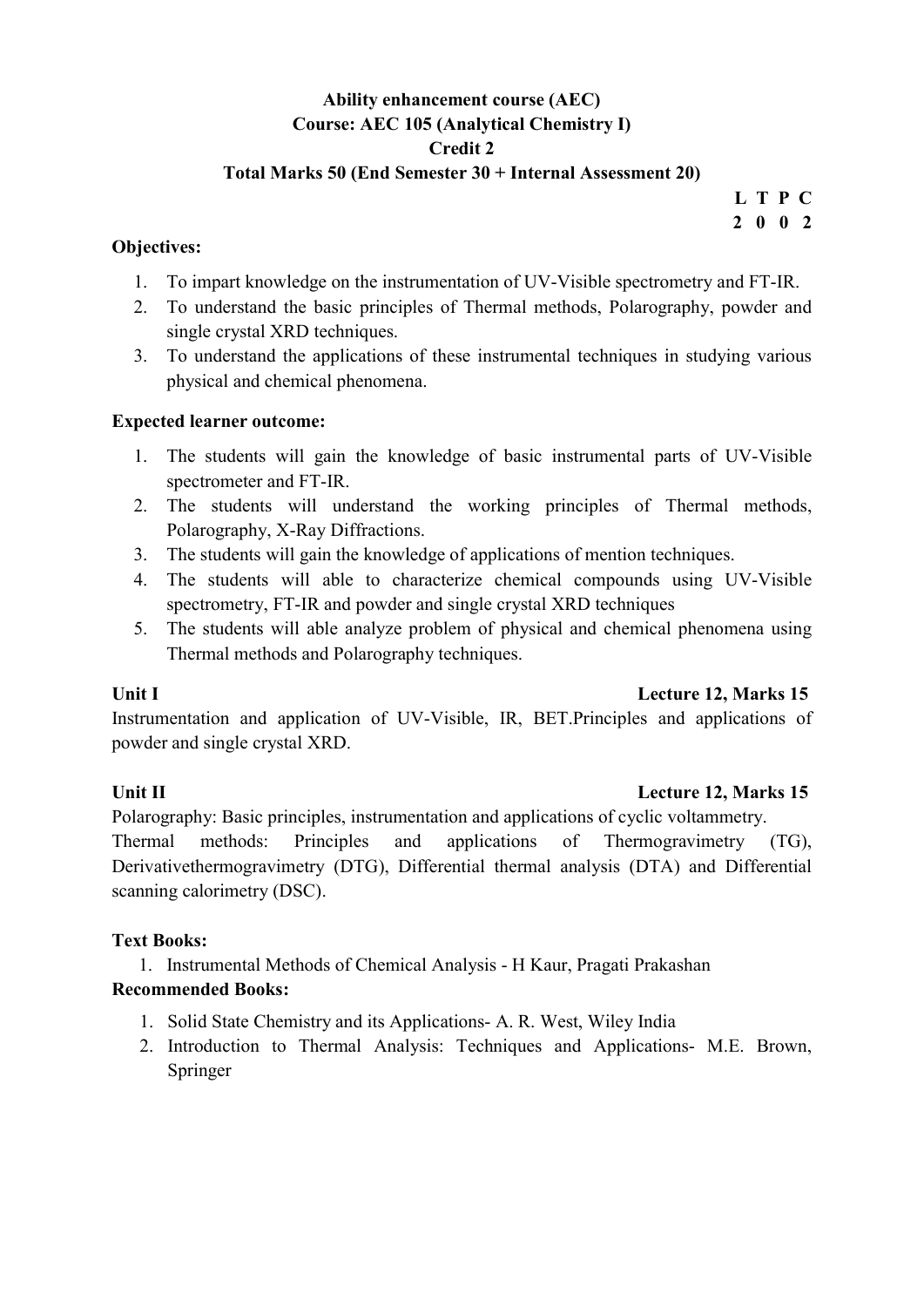# SEMESTER II Course: Core 201(Inorganic chemistry-II) Credit 4

#### Total Marks 100 (End Semester 60 + Internal Assessment 40)

# L T P C 3 1 0 4

#### Objectives:

- 1. To get a brief overview about inorganic reaction mechanism
- 2. To understand the application of group theory in Chemical Science.

#### Expected Learner Outcome:

- 1. Student will gather a thorough concept about the kinetics of inorganic reactions.
- 2. Student will understand the importance of group theory and applications in chemical science.

#### Unit I: Inorganic reaction mechanism and the section of Lecture 16, Marks 20

# Lability and inertness, stability constant- formation constant of complexes, chelate effect, Thermodynamic and Kinetic stability; inert and labile complexes; Factor affecting stability, Correlation of stability constant with thermodynamic factors –G, H and S. Determination of stability constant –Jobs and Bjerrum's methods. Mechanism of ligand replacement reactions: Substitution reactions in octahedral [Cr(III), Co(III)] and square planar [Rh(I), Pt(II) and Pd(II)] complexes, Rate of water replacement reaction; Solvolysis and hydrolysis reaction; acid hydrolysis andbase hydrolysis reaction;Factors affecting the rate of substitution reaction, trans effect and its importance,theories of trans effect, idea concerning electron transfer reactions, inner and outer sphere reactions.

## Unit II: Symmetry operation, elements of symmetry Lecture 18, Marks 20

Matrices and matrix representation of symmetry operations, Definition of Group, finite and infinite group.Examples of groups usinggeometrical object and symmetry operations.Symmetry elements as elements of group.Pointgroups.

Orthogonality theorem: reducible and irreducible representation, use of vectors andmathematical functions in group representation, Character table for molecular point group, construction of  $C_{2v}$  and  $C_{3v}$  Character table. Direct product representation. Projection operator, symmetry adapted linear combination (SALC) for  $C_{2v}$ ,  $C_{3v}$ ,  $D_{4h}$  and Td point group molecules.

## Unit III: Chemical Application of Group Theory Lecture 16, Marks 20

Use of group theory in construction of hybrid Orbitals( $d^2$ sp and sp<sup>3</sup> hybrids). Infrared absorption and Raman scattering spectroscopy, vibrationalmodes as bases for group representation, Symmetry selection rules for IR and Raman Spectra.Classification of vibrational modes and vibrational analysis. Orbital Symmetry and Chemicalreactions – Woodward and Hoffman rules for electrocyclic and cycloaddition reactions.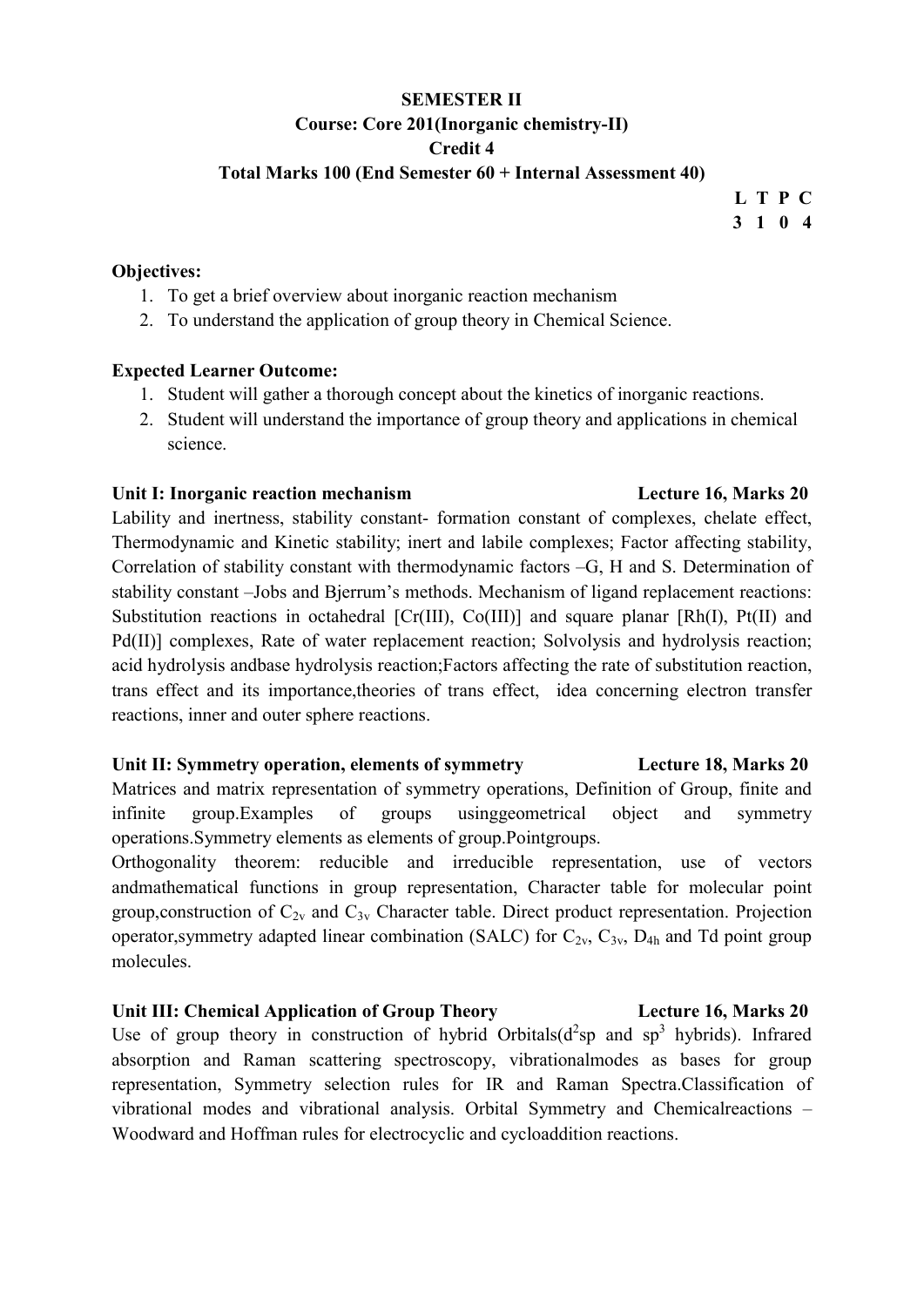# Text Books:

1. Inorganic Chemistry: Principles of structure and reactivity, 4<sup>th</sup>Edition; J.E. Huheey, E.A. Keiter, R.L. Keiter, O.K. Medhi.

- 1. Advanced Inorganic Chemistry, 6<sup>th</sup>Edition, F.A. Cotton, G. Wilkinson, C.A. Murillo and M. Bochmann.
- 2. Inorganic Chemistry, K.F. Purcell and J.C. Kotz.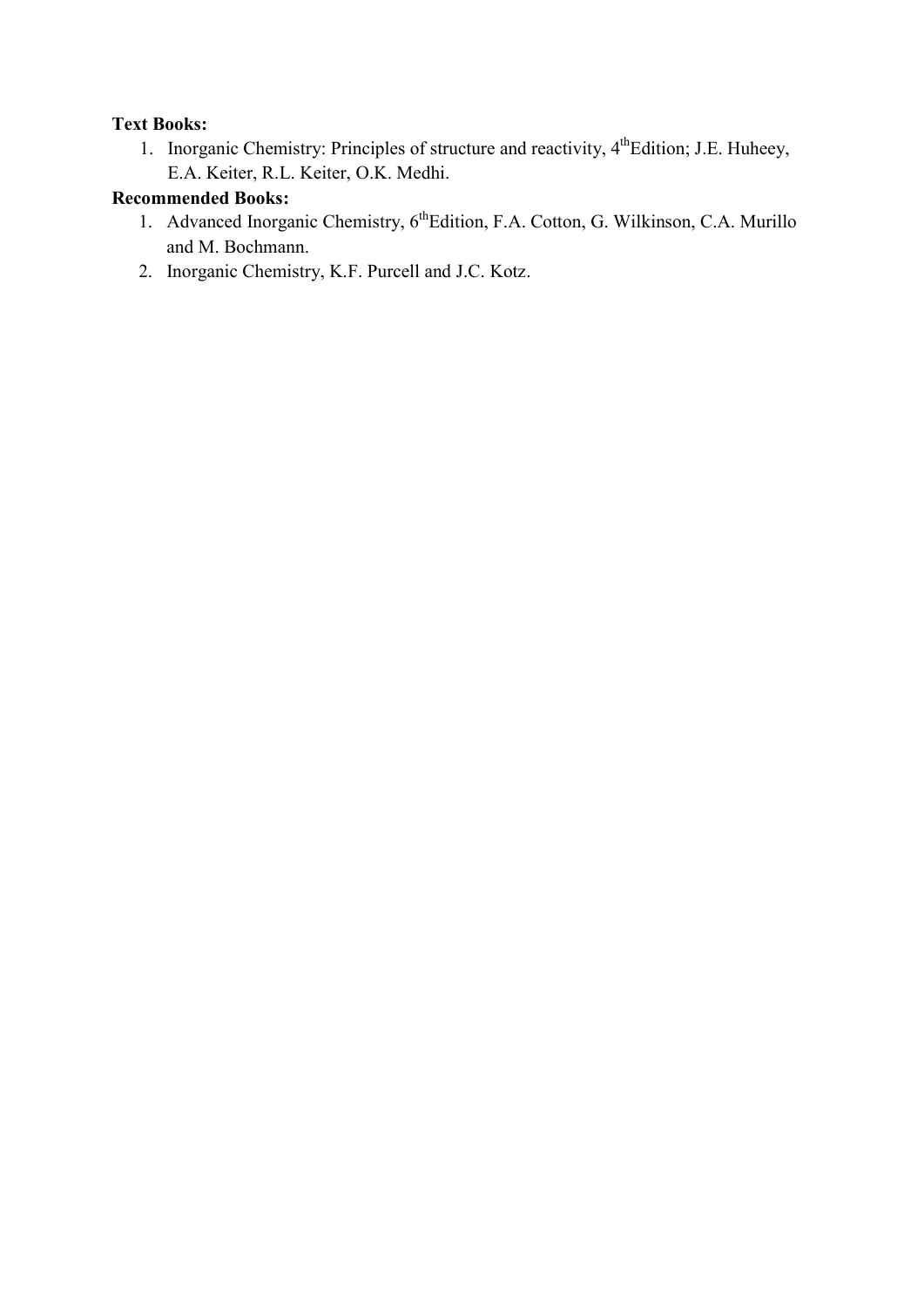# Course: Core 202 (Organic chemistry-II) Credit 4

# Total Marks 100 (End Semester 60 + Internal Assessment 40)

L T P C 3 1 0 4

#### Objectives:

- 1. To provide knowledge on
	- a. isolation, characterization and synthesis of various natural compounds of biological importance
	- b. heterocyclic compounds of biological and pharmaceutical importance
	- c. applications of Mass spectrometry in combination with other spectroscopic techniques for analysis of molecular compounds.

## Expected Learner Outcome:

- 1. Students will achieve insight on isolation, characterization and synthesis of various natural compounds of biological importance.
- 2. Students will acquire knowledge on different heterocylic compounds.
- 3. They will also be familiarized with mass spectrometric technique.

## Unit I Lecture 12, Marks 15

Alkaloids :Occurance, classification, general methods of isolation, test for detection. Structure elucidation by physical and chemical methods and synthesis (including retrosynthetic approach) of :Piperine, Papaverine, Atropine and Morphine.

Terpenoids :Occurance and classification, isoprene rule, general methods of isolation. Biogenetic pathway of mono- and sesquiterpenes. Structure determination by physical and chemical methods and synthesis of the following:
Acyclic monoterpenoid – Linalool.

Monocyclic monoterpenoid -Terpeneol, Menthol,

Bicyclic monoterpenoid: pinene, Camphor, Borneol.

## Unit II Lecture 12, Marks 15

Carbohydrates : Structure, reaction and conformation of disaccharides – sucrose, maltose and lactose. Polysaccharides – starch and cellulose.
Peptides and Proteins : Structure determination and synthesis of small peptides (di-, tri- and tetra-). Solid phase synthesis of peptides.Classification of proteins.Primary, secondary and tertiary structure of proteins.

Heterocyclic Chemistry: Principles of heterocyclic synthesis involving cyclization and cycloaddition reaction. **Sep.** Synthesis and properties of three, four and five membered heterocycles containing one and two heteroatoms viz., N, O and S (aziridine, oxirane, thiirane, azetidine, oxetane, thietane, pyrazole, isoxazole, isothiazole, imidazole, oxazole and thiazole). heterocycles. Elementary idea of Click Chemistry.

## Unit IV Lecture 13, Marks 15

Mass spectrometry: Ion fragmentation mechanism, Base peak and molecular ion peak, metastable peak, instrumentation and techniques, ionization methods, isotopic distribution,

# Unit III **Lecture 13, Marks 15**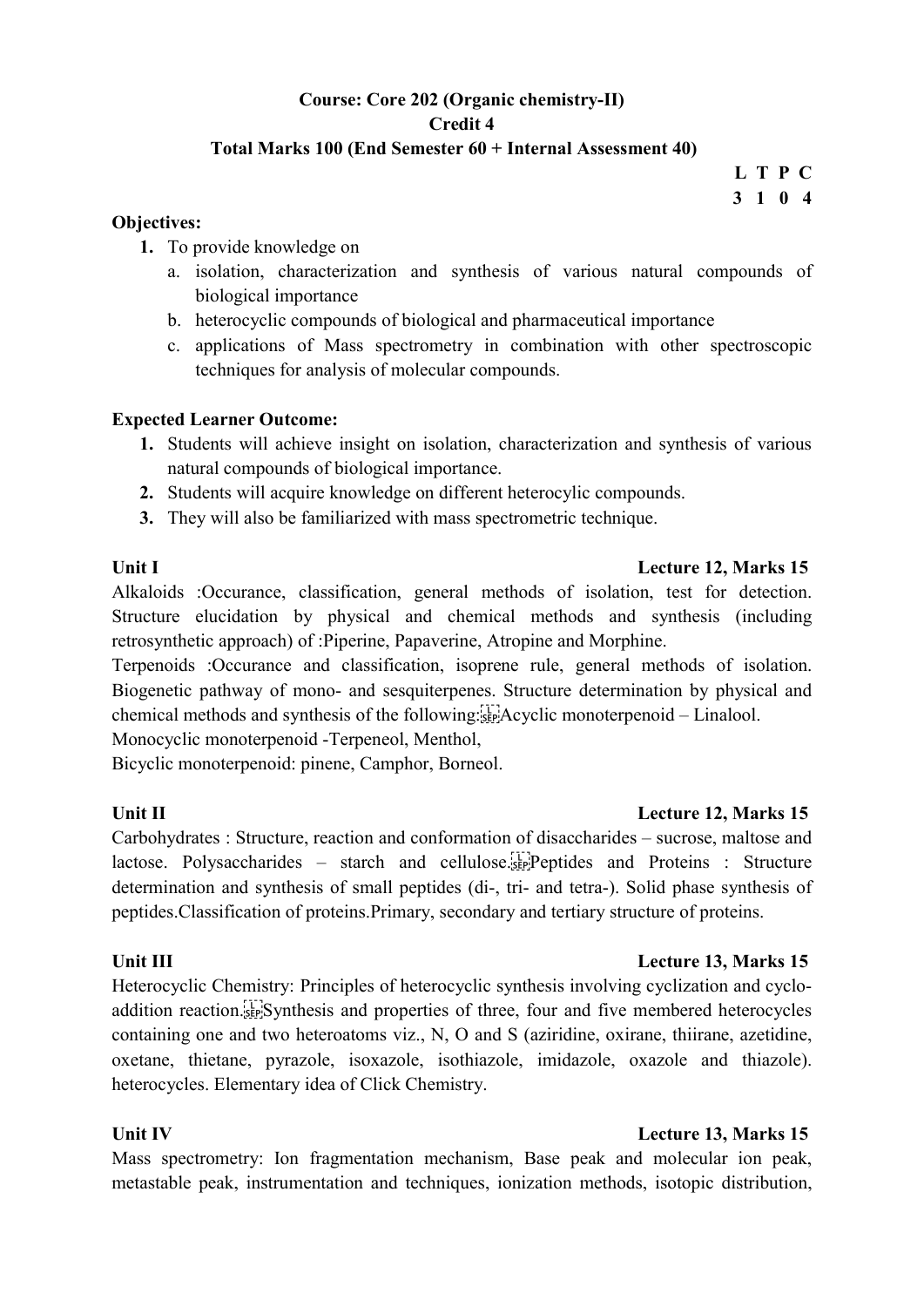Application in determining the structure of organic and inorganic compounds Spectroscopic methods in analysis of molecular composition/Structure: Use of IR, electronic,  ${}^{1}$ H,  ${}^{13}$ C & ${}^{31}$ P NMR, Mass spectrometry.

# Text Books:

- 1. Organic Chemistry of Natural Products, Vol I and II, Gurdeep Chatwal, Himalaya Publishing House, Bombay.
- 2. Heterocyclic Chemistry : Synthesis, Reactions and Mechanisms Raj K. Bansal, Wiley Eastern.

- 1. Chemistry of Organic Natural Products, Vol I and II , O.P. Agarwal, Goel Publishing House, Meerut.
- 2. The Alkaloids: K. W. Bentley.
- 3. Organic Chemistry, Vol- II, I.L. Finar
- 4. Heterocyclic Chemistry T.L. Gilchrist, Longman Scientific and Technical/Pitman Publ. Ltd.
- 5. Spectrometric Identification of Organic Compounds by Robert M. Silverstein, Francis X. Webster, David Kiemle, John Wiley & Sons.
- 6. Organic Spectroscopy by William Kemp, Palgrave Macmillan.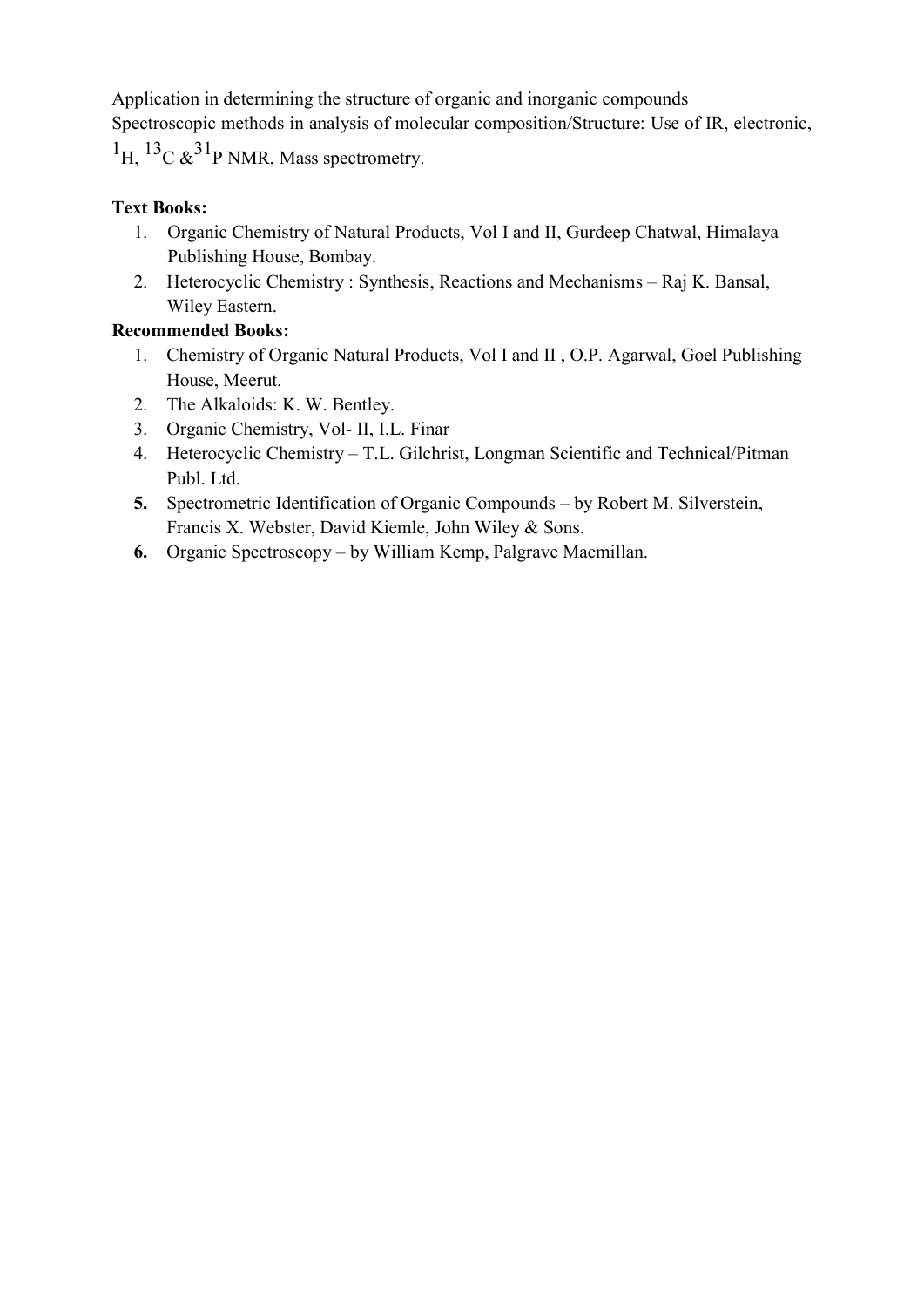# Course: Core 203 (Physical chemistry-II) Credit 4 Total Marks 100 (End Semester 60 + Internal Assessment 40)

L T P C 3 1 0 4

#### Objectives:

- 1. To impart knowledge on the Schrodinger equation of Hydrogen atom and approximations applicable to more complex systems.
- 2. To understand the thermodynamics of adsorption, kinetics of heterogeneous catalysis, electrical aspects of surface chemistry, basics of reverse micelle and microemulsions.
- 3. To understand the concept of ensemble and to relate the macroscopic thermodynamic properties of a system to its microscopic properties through the application of statistical thermodynamics.

# Expected Learner Outcome:

- 1. Students will be able to solve the Schrodinger equation for Hydrogen atom.
- 2. Student will be able to apply appropriate approximations to systems with more than one electron.
- 3. Students will understand the concepts of surface chemistry and will be able to solve problems regarding adsorption, heterogeneous catalysis, electro kinetic aspects of surface chemistry etc.
- 4. Students will be able to correlate the origin of the macroscopic thermodynamic properties in the microscopic properties of the constituent particles.
- 5. Students will be able to solve problems and calculate thermodynamic properties of simple systems using concepts of statistical thermodynamics.

## Unit I: Quantum Chemistry-II Lecture 24, Marks 30

Hydrogen atom- Schrodinger equation, separation of relative coordinates, radial solution, probability and radial distribution function, angular solution, representation of orbitals, degeneracy, orbital and spin angular momentum.

Approximate methods: Variation theorem, Linear variation functions. Time independent Perturbation theory for non-degenerate systems (up to second order in energy); application to the helium atom.Hellmann-Feynmann theorem.

Antisymmetry Principle, Slater determinant, Term symbol, spectroscopic states.

Born-Oppenheimer approximation, LCAO-MO and VB treatment of the Hydrogen molecule and Hydrogen molecule ion, Comparison of Molecular Orbital and Valence Bond Methods.

Huckelmolecular orbital theory: Postulates, application to ethylene, butadiene, and benzene. Introduction to extended Huckel theory.

## Unit II: Surface Chemistry Lecture 12, Marks 15

Thermodynamics of adsorption processes, Adsorption isotherms: Langmuir and BET. Determination of surface area of an adsorbent.

Capillary condensation – adsorption in micropores, hysteresis loop.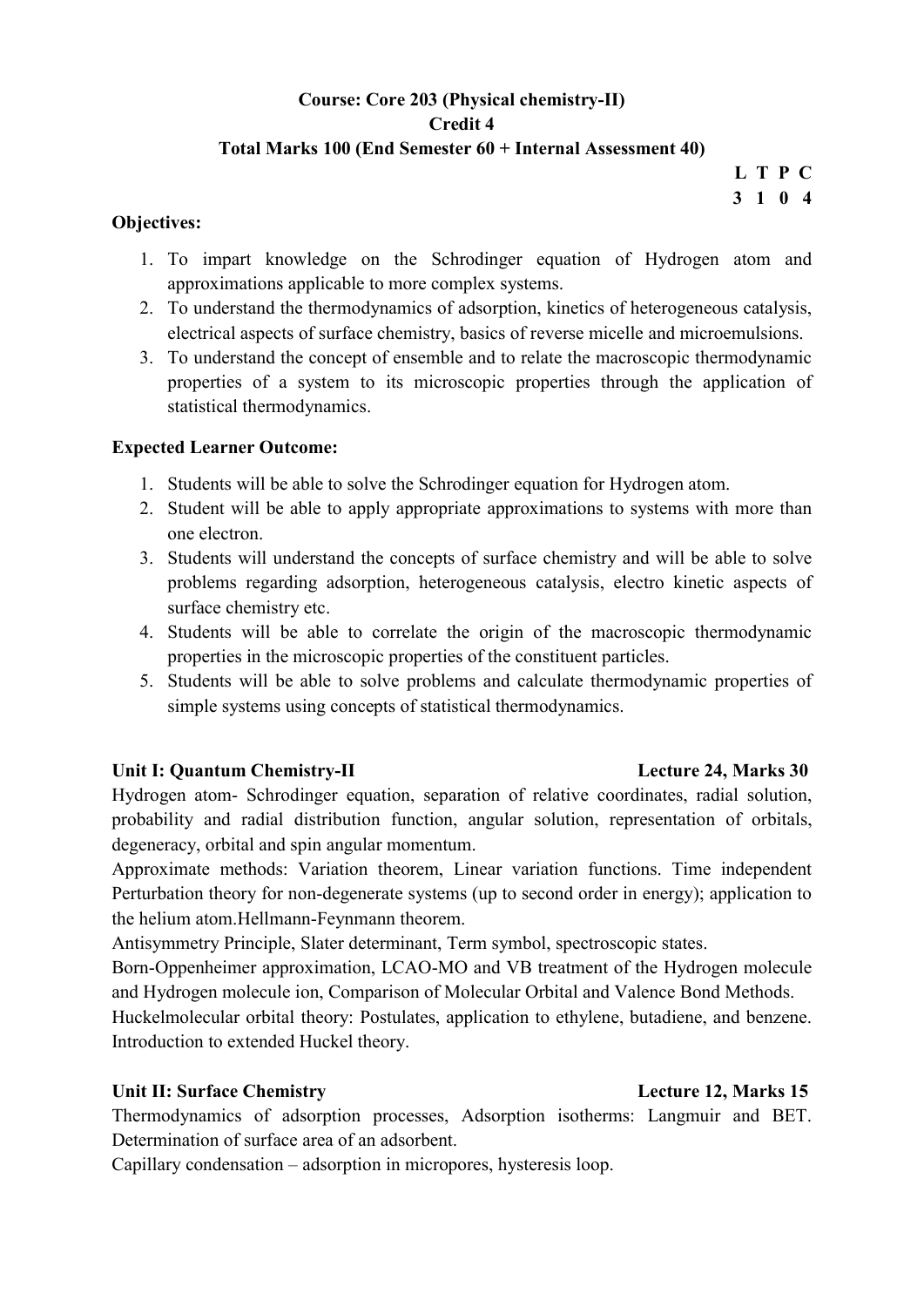Kinetics and Mechanism of heterogeneous catalysis–Langmuir-Hinshelwood model, Eley-Riedel model, unimolecular and bimolecular surface reaction,

Chemisorption: Chemisorption on metals, semi-conducting oxides and insulator oxides.

Electrical aspects of surface chemistry, Electro kinetic phenomena, the structure of electrical double layer, Zeta potential and colloidal stability, Measurement of zeta potential.

Surfactants – definition and classification, micelle formation and determination of critical micelle concentration.

Reverse micelle and its application, solubilization, microemulsion.

# Unit III: Statistical Thermodynamics Lecture 14, Marks 15

Probability and most probable distribution, distinguishable and indistinguishable particles, Concept of ensembles, partition functions and distributions, microcanonical, canonical and grand canonical ensembles, Boltzmann distribution, Elementary idea of Fermi-Dirac and Bose-Einstein distributions.

Ideal gases: Canonical partition function in terms of molecular partition function of noninteracting particles, Translational, rotational and vibrational partition functions. Absolute values of thermodynamic quantities (U,H,S,A) for ideal monoatomic and diatomic gases, heat capacity  $(C_v, C_p)$  of an ideal gas of linear and nonlinear molecules, chemical equilibrium. Mono atomic Crystals - Einstein and Debye models.  $T<sup>3</sup>$  dependence of heat capacity of solids at low temperatures.

Numerical calculations of thermodynamic quantities for monoatomic, diatomic and polyatomic molecules.

# Text Books:

- 1. Quantum Chemistry Ira N. Levine, Pentice Hall
- 2. Statistical Mechanics D.A. McQuarrie, Viva Books.
- 3. Physical Chemistry P.W. Atkins, Oxford University Press.

- 1. Introduction to Quantum Chemistry A.K. Chandra, Tata McGraw Hill.
- 2. Molecular Quantum Mechanics P.W. Atkins & R.S. Friedman, Oxford University Press.
- 3. QuantumChemistry –D.A. McQuarrie, VivaBooksPvt.Ltd.:NewDelhi
- 4. Chemical Kinetics K. J. Laidler, Pearson Education India.
- 5. Physical Chemistry of Surfaces A. W. Adamson, Wiley India Pvt. Ltd.
- 6. An Introduction to Statistical Thermodynamics T.L. Hill, Dover Books.
- 7. Statistical Thermodynamics M.C. Gupta, Wiley Eastern Ltd.
- 8. Statistical Mechanics and its Chemical Applications M. H. Everdell Academic Press.
- 9. Statistical Thermodynamics B.J. McClelland, Chapman and Hall Ltd.
- 10. Fundamental of Statistical Thermodynamic R.E. Sontagg& Gordon J.V.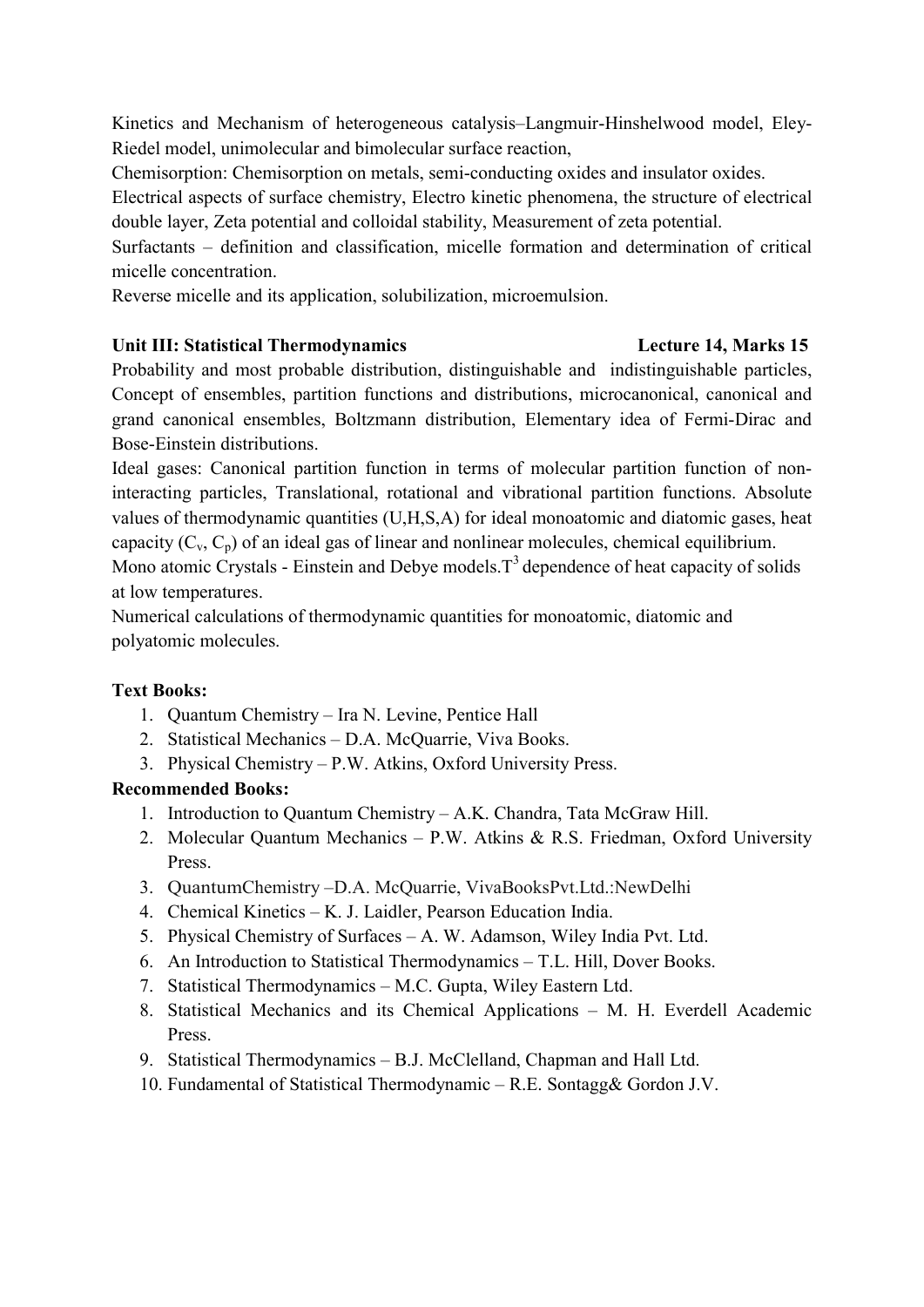# Discipline Specific Elective Course: DSE 204 A (Laboratory Course-II) Credit 6 Marks - 150 (End Semester 90 + Internal Assessment 60)

L T P C 0 0 6 6

### Inorganic Lab 2 Marks 25

1. Estimation of  $Mg^{2+}$  and  $Ca^{2+}$  by complexometric method in different ores and from given solution with one / two components.

2. Estimation of alloys – Brass, Cu-Ni, etc.

3. Synthesis and characterization of nanoparticles by sol-gel and co-precipitation methods. Viva Marks 5

Organic Lab 2 Marks 25

1. Separation and identification of amino acids present in a mixture by paper chromatography.

2. Organic Preparation -

#### One –step preparation

i) Cannizaro reaction of benzaldehyde (separation of benzyl alcohol and benzoic acid by solvent extraction)

- ii) Oxidation of p-nitrotoluene to p-nitrobenzoic acid
- iii) Reduction of benzophenone to benzhydrol
- iv) Phthalic anhydride to phthalimide

#### Physical Lab 2 Marks 25

- 1. To study hydrolysis of methyl acetate in presence of HCl and  $H<sub>2</sub>SO<sub>4</sub>$  and hence determine the relative strength of the acids(use Guggenheim method)
	- i) analytically.
	- ii) polarimetrically.
- 2. Determine the equivalent conductivity of acetic acid at infinite dilution by Kohlrausch's method.
- 3. Determine the relative strength of acetic acid and monochloro acetic acid by conductance measurement.
- 4. Determine the specific rotation of sucrose and hence determine the unknown concentration of supplied solution by polarimetric measurements.
- 5. Determination of pH of a mixture of CH3COOH and CH3COONa, and hence determine the dissociation constant of the acid.
- 6. Preparation of conducting polymers and study of their electrical conductivity.

#### Viva Marks 5

# Viva Marks 5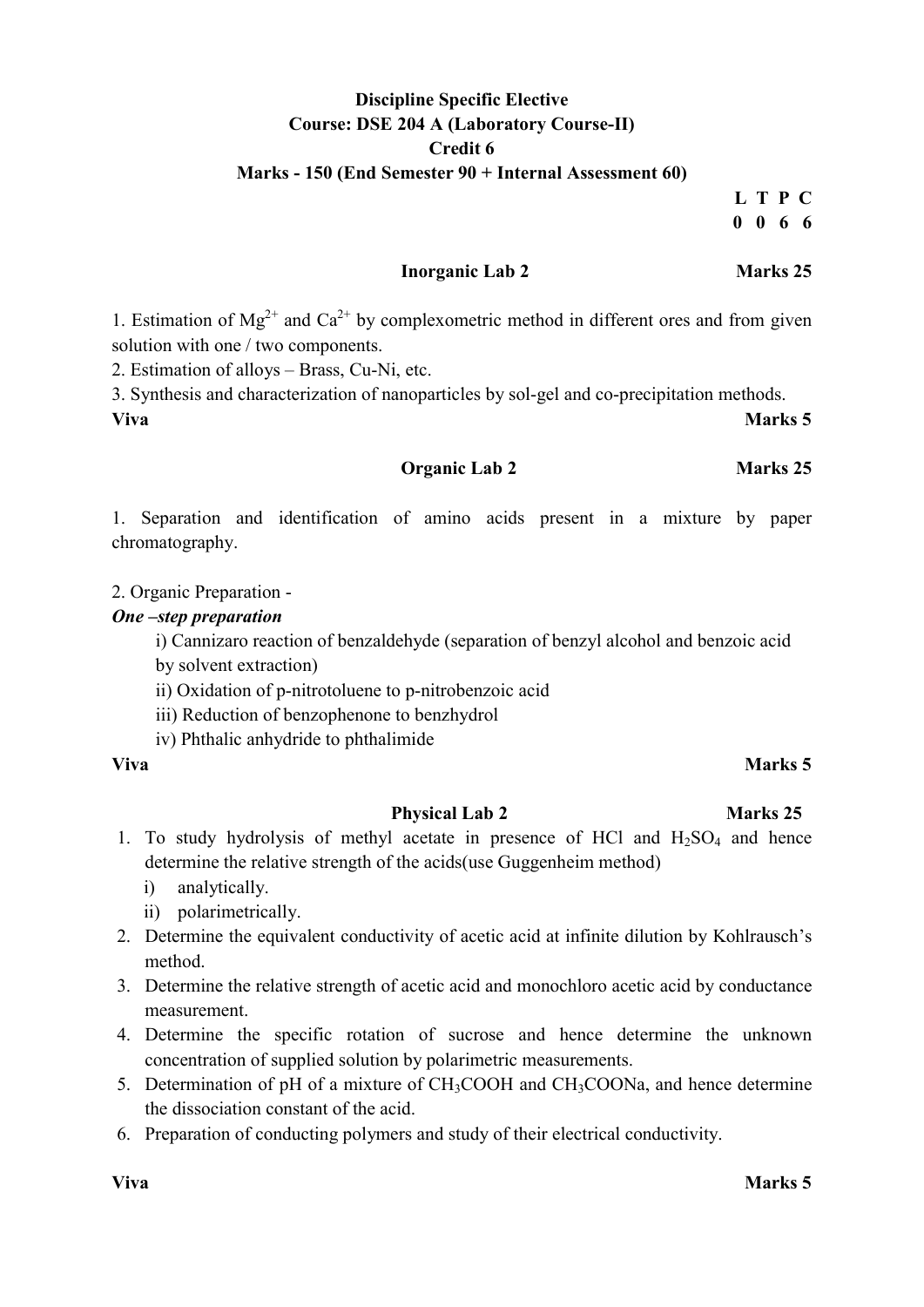# Discipline Specific Elective Course: DSE 204 B (Laboratory Course-II) Credit 6 Marks 150 (End Semester 90 + Internal Assessment 60)

L T P C 0 0 6 6

### Inorganic Lab 2 Marks 25

1. Estimation of  $\text{Zn}^{2+}$  and  $\text{Cu}^{2+}$  by complexometric method in different ores and from given solution with one / two components.

2. Estimation of alloys – Bronze, Cu-Ni, etc.

3. Synthesis and characterization of nanoparticles by biogenic methods.

# Viva Marks 5

#### Organic Lab 2 Marks 25

#### 1. Two –step preparation

- i. p-nitrobenzene azo 2-naphthol (Para Red) from p-nitroaniline
- ii. Benzanilide from benzophenone
- iii. Dibenzyl from benzoin
- 2. Preparation of Green reagent: TetrabutylammoniumTribromide (TBATB) and its use

#### Viva Marks 5

- Physical Lab 2 Marks 25
- 1. Determine the specific rotation of sucrose and hence determine the unknown concentration of supplied solution by polarimetric measurements.
- 2. Determine the amount of each component of the following ternary mixture by conductometric titration.
	- i)  $\text{HCl}_3\text{COOH}_3\text{CuSO}_4$
	- ii) HCl, NaCl, NH4Cl
- 3. Determine the ionization constant of acetic acid by conductivity method.
- 4. Determination of Critical Micelle Concentration (CMC) of Sodium dodecyl sulphate (SDS) by surface tension measurement.
- 5. To find the stability constant of the co-ordination compound formed between  $Cu^{2+}$  and 5sulphosalicylic acid.
- 6. Establish the order reaction for  $K_2C_2O_4 + 2HgCl_2 \rightarrow Hg_2Cl_2 + 2KCl + 2CO_2$  by the method of ratio variation.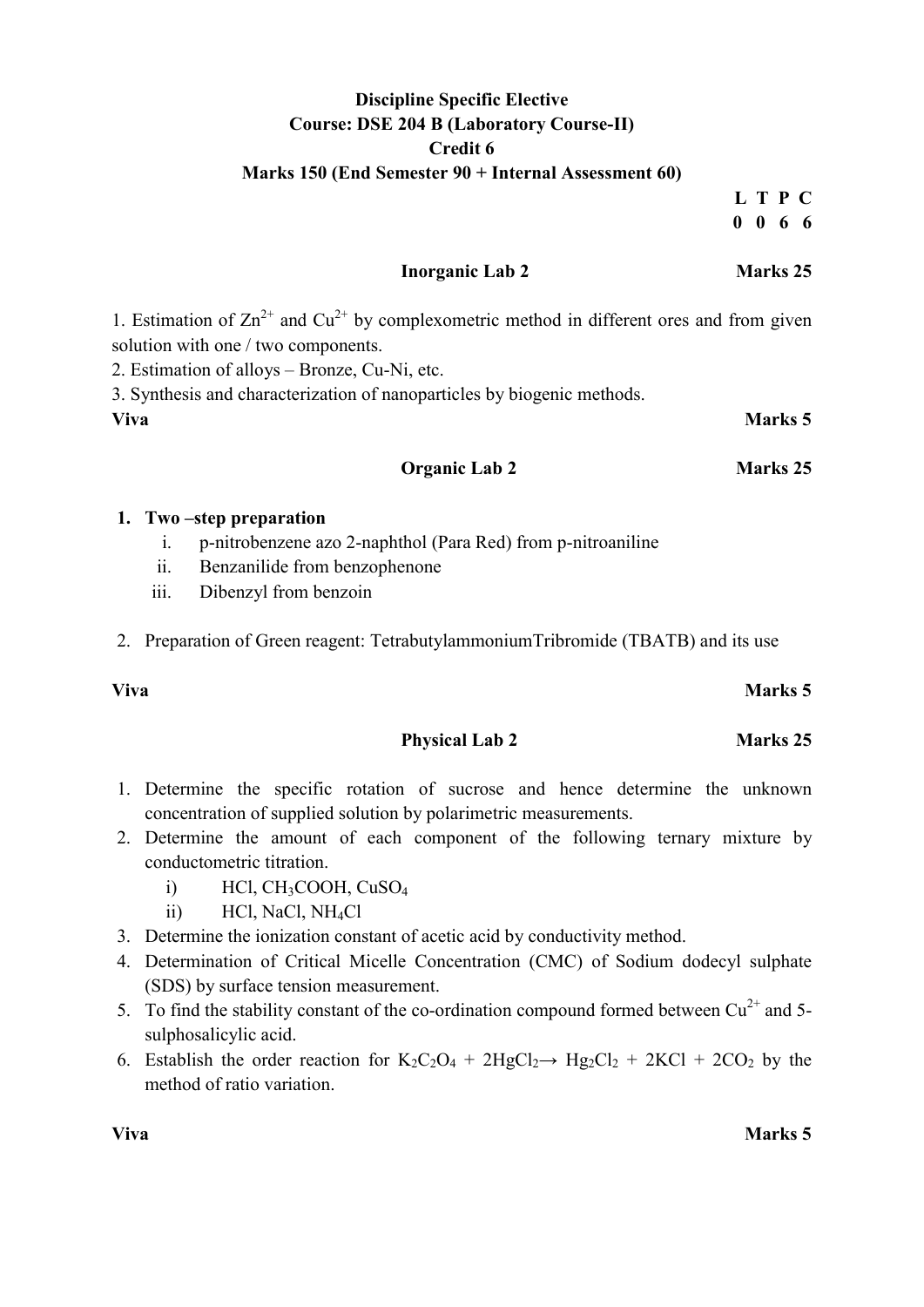# General Elective-I Course: GE 205 (Materials Chemistry) Credit 4

### Total Marks 100 (End Semester 60 + Internal Assessment 40)

#### Objectives:

- 1. To provide the students a brief exposure about materials of technological importance
- 2. To provide knowledge about synthesis and structural properties of nanomaterials.

#### Expected Learner Outcome:

- 1. Students will gather a brief knowledge about synthesis, characterization techniques and applications of various types of materials.
- 2. Student will learn state of the art knowledge about new materials.

### Unit I: Materials of technological importance Lecture 15, Marks 20

Introduction to Bio-inspired/Bio-mimetic materials. Bio-materials: types, properties, design, preparation and application. Structural, functional bio-mimetics, nano-biomimetics, Introduction to bio-sensors, nano-biosensors; technological importance.Principles, examples and current status.

### Unit II: Polymer materials **Lecture 18, Marks 20**

Classification of polymers, Molecular forces and chemical bonding in polymers, Texture of Polymers. Determination of crystalline melting point and degree of crystallinity, Morphology of crystalline polymers, Factors affecting crystalline melting point. Physical, thermal, Flow & Mechanical Properties of polymers.Conducting polymers- Introduction, conduction mechanism, polyaniline (PANI), polyacetylene, polyparaphenylene and polypyrrole, applications of conducting polymers, Ion-exchange resins and their applications.polymermatrix composites. Ceramic & Refractory: Introduction, classification, properties, raw materials, manufacturing and applications.

#### Unit III: Nanostructured materials **Lecture 17, Marks 20**

Introduction to Nanoscience and Nanotechnology, influence of nano over micro/macro. 1D, 2D and 3D nanostructured materials, Quantum Dots shell structures, mechanical-physicalchemical properties, Quantum confinement effect and Surface plasmon resonance. Synthesis and modification of nanoparticles: Top-Down and Bottom-Up approach, experimental procedure (coprecipitation, Sol-gel, Hydrothermal, colloidal etc.), Properties of precipitates and precipitating reagents: Colloidal and Crystalline Precipitates, nucleation (homogeneous and heterogeneous), crystal growth, morphology dependence properties. Introduction to surface active agents, types of surfactants. Basic characterizations for structural purity and morphology study. Applications of metal oxide and semiconductor nanoparticles in catalysis (photocatalysis, electrocatalysis etc.) and energy.

#### L T P C 3 1 0 4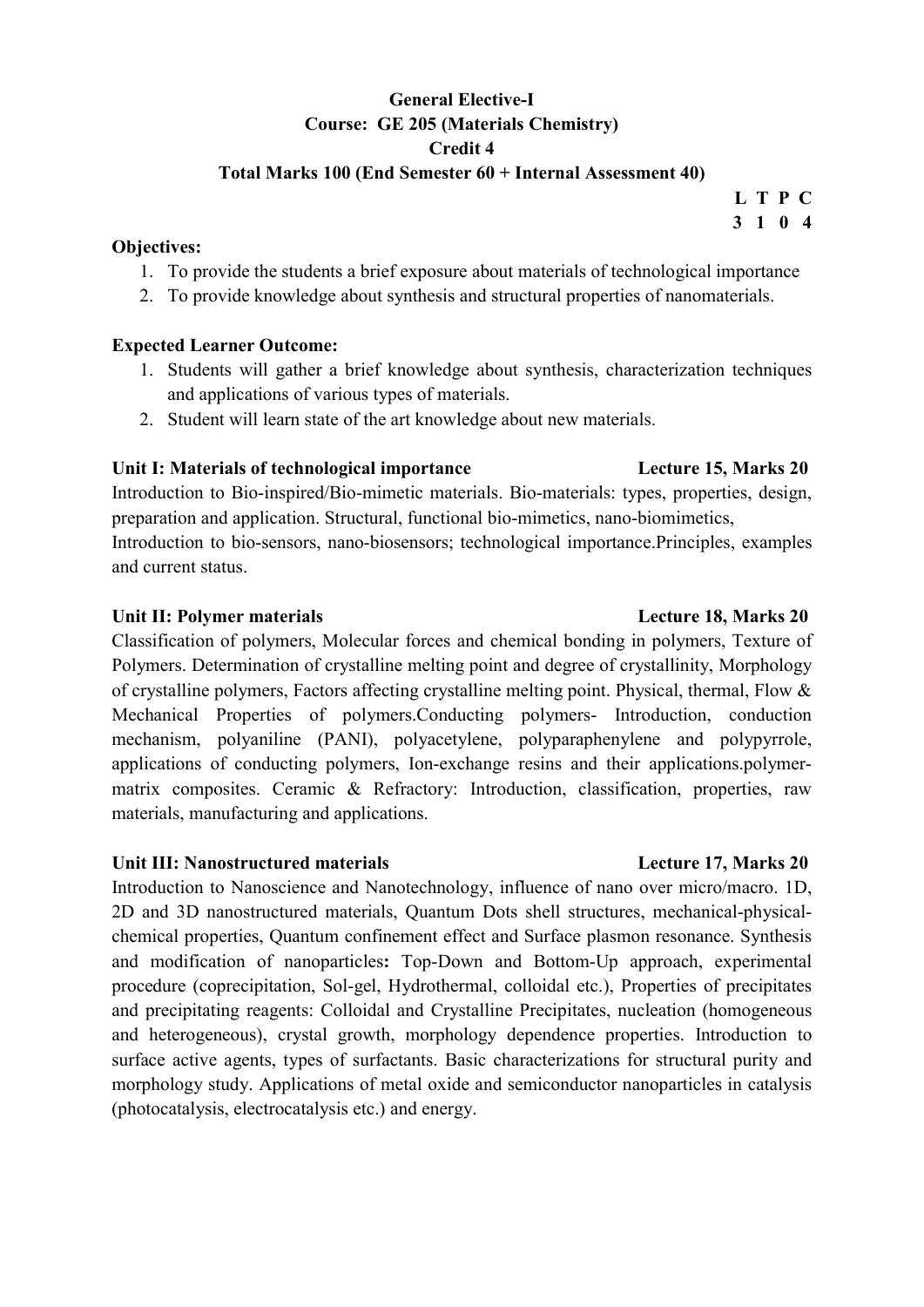# Text Books:

- 1. Solid State Chemistry and its applications A.R. West, John Wiley & Sons
- 2. Polymer Science by V.R. Gowarikar, N. V. Viswanathan and Jayadev Sreedhar

- 1. Inorganic Chemistry, Shriver & Atkins,  $5<sup>th</sup>$  Edition Oxford
- 2. Introduction to Polymer by R. J. Young and P. A. Lovell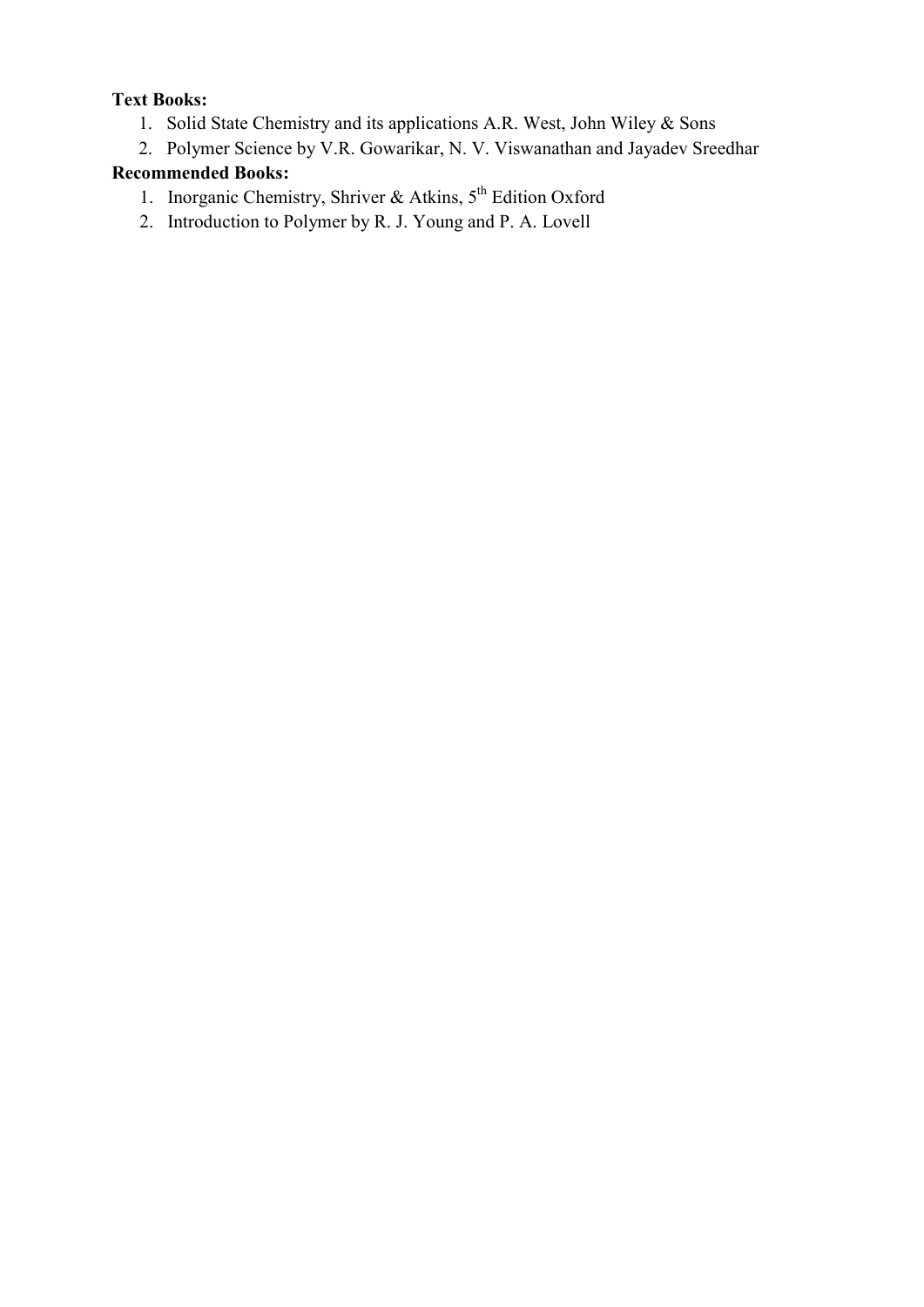# SEMESTER III Course: Core 301 (Inorganic chemistry-III) Credit 4

#### Total Marks 100 (End Semester 60 + Internal Assessment 40)

#### Objectives:

- 1. To give a brief knowledge about properties of d and f block elements
- 2. To provide basic concept about spectroscopic methods in Inorganic Chemistry

#### Expected Learner Outcome:

- 1. To enable our students to solve spectroscopic problems for Inorganic molecules.
- 2. Student will gather thorough knowledge about the chemistry of d and f block elements.

#### Unit I: Chemistry of Lanthanides and Actinides Lecture 8, Marks 08

Electronic configuration, lanthanidecontraction, separation of lanthanides, Magnetic and spectral properties of lanthanides and actinides,lanthanide shift reagents.Stability of lanthanide and actinide complexes.

### Unit II: Properties of transition metal complexes Lecture 12, Marks 16

(A) Transition metals and periodic properties. Transition metal donor-acceptor compounds,Coordination number and geometries, 18-electron rule, Stability of metal complexes, commonligands and complexes, Stereochemically non-rigid systems.

Introduction to transition metal organometallic chemistry: Metal carbon bond formation,18 and 16 electron organometallic complexes. Isolobel analogy in organometallic compounds. Bonding in organotransitionmetal compounds: Metal carbonyls, metal olefins, metal carbene, Role of co-ligands likephosphine, arsine, stibine,  $N_2$ ,  $O_2$  and NO. Oxidative addition, reductive elimination andβ-elimination reaction.

(B) Electronic spectra and magnetic properties of transition metals complexes:Electronic states and terms for transition metals. Selection rules,Orgel diagram and TanabeSugano diagrams: Application in transition metal electronic spectroscopy. Electronic spectraand structure, d-d and charge transfer transitions.

# Unit III Lecture 22

(A) Application of NMR spectroscopy  $(^1H, ^{31}P$  and  $^{19}F)$  : Chemical shift, factorscontributing to chemical shift, spin-spin coupling and its implication to structuredetermination; simplification of complex spectra; Use of  $^{31}P$  and  $^{19}F$  NMR incoordination chemistry: metal-ligand interaction; isomer determination; evaluation ofstereo chemical non-rigidity in molecules; NMR spectra of paramagnetic compounds.

#### Marks 7

(B) ESR spectroscopy: Principle, resonance condition, Origin of g-value, spin orbit coupling, Kramer degeneracy, zero-field splitting, hyperfine &superhyper interaction, line width and application of ESR in organic radicals and transition metal coordination complexes (e.g.,  $d^1$ ,  $d^3$  and  $d^9$ ).

L T P C 3 1 0 4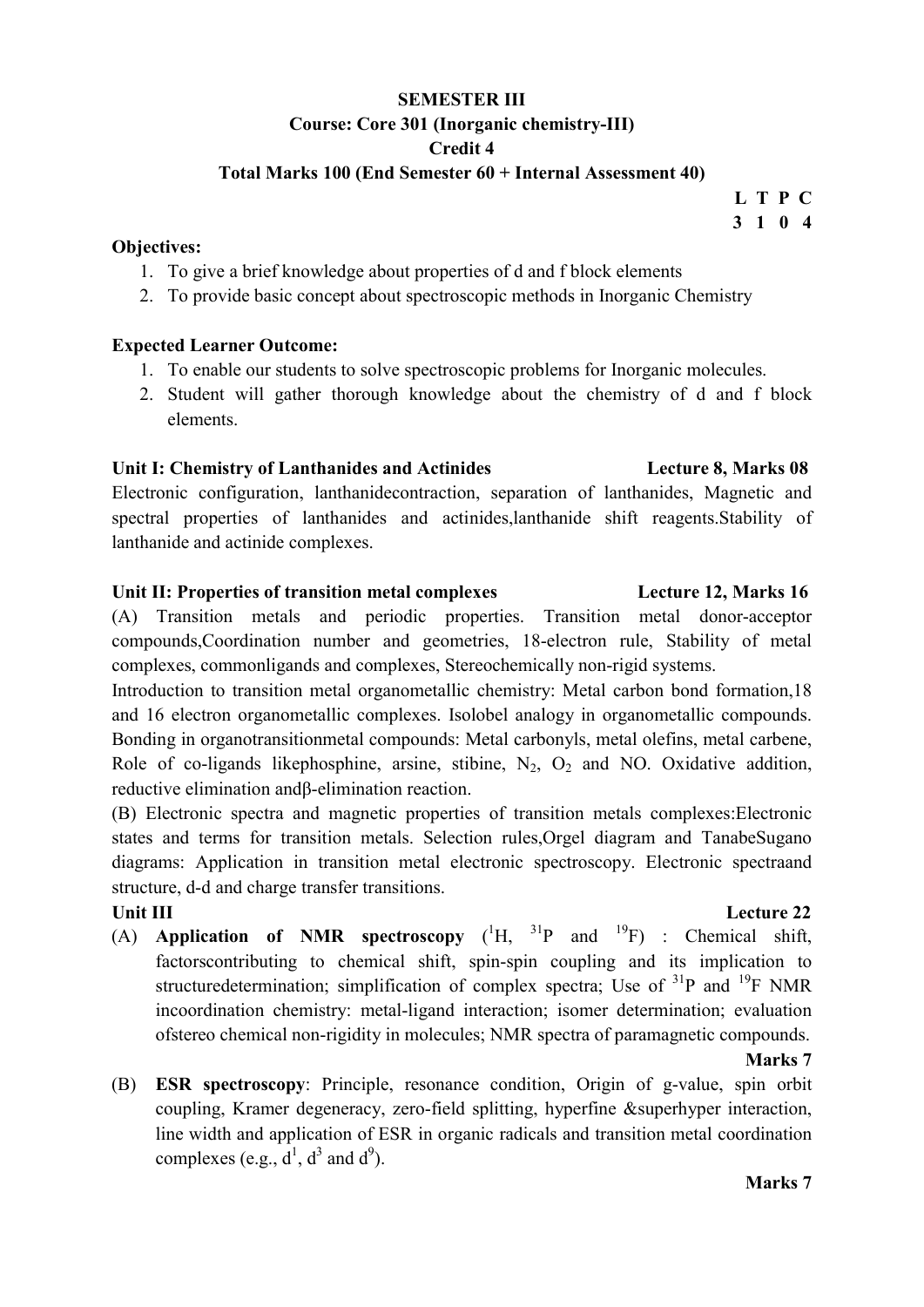(C) Mossbauer spectroscopy: Principle of Mossbauer spectroscopy, Instrumentation,Application of Mossbauer spectroscopy: the isomer shift, magnetic interaction, quadruplesplitting, line with. Application to iron to iron and tin compounds.

#### Marks 6

(D) NQR spectroscopy: Principle of NQR, Quadruple constant, Application of NQRspectroscopy.

### Marks 5

Marks 4

(E) Introduction to Photoelectron Spectroscopy : Auger electron spectroscopy.

### Unit IV: Magnetochemistry Lecture 8, Marks 7

Types of magnetic bodies (eg, Diamagnetic, Paramagnetic, ferromagnetic and antiferromagnetic), antiferromagnetic coupling, Magnetic properties based on crystal field theory:spin only magnetic moments, spin-state equilibrium in octahedral stereochemistry:cross-over region, quenching of orbital magnetic moment by CF, orbital contribution,effect of temperature on magnetic behaviour, magnetic properties of octahedral,tetrahedral, tetragonally distorted octahedral and sequence planer complexes.

# Text Books:

- 1. Inorganic Chemistry, Shriver & Atkins,  $5<sup>th</sup>$  Edition Oxford
- 2. Fundamentals of Molecular Spectroscopy: C.N. Banwell and E.M. McCash, Tata McGraw Hills

- 1. Inorganic Chemistry, W.W. Porterfield, 2nd Edition, Academic Press
- 2. Physical Methods for Chemist, Russell S. Drago
- 3. Elements of Magnetochemistry, R. L. Dutta and A Syamal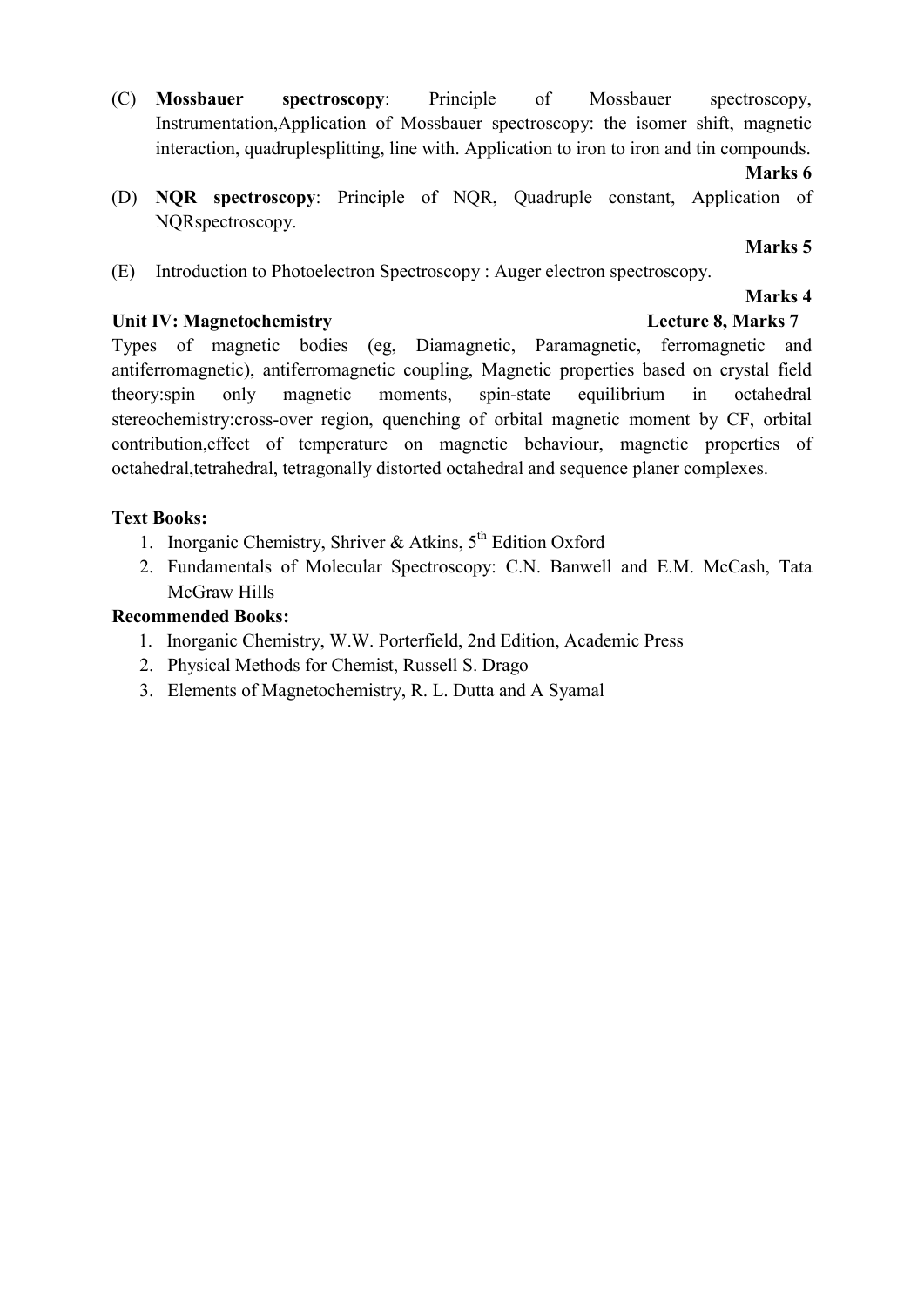# Course: Core 302 (Organic chemistry-III) Credit 4

# Total Marks 100 (End Semester 60 + Internal Assessment 40)

#### Objectives:

- 1. To impart basic knowledge on petroleum technology.
- 2. To gain knowledge on conformational behavior of organic molecules.
- 3. To acquire knowledge on various redox reagents.

### Expected Learner Outcome:

- 1. Students will understand the basics of petroleum industry.
- 2. They will get a stereochemical insight of different organic molecules.
- 3. They will be familiarized with different oxidative and reductive reaction components.

### Unit I: Petroleum Technology Lecture 12, Marks 15

'Upstream'— the exploration and production sector of the industry; survey, exploration, drilling, drilling fluid, well stimulation, enhanced oil recovery, transportation and storage.

'Downstream'—the sector which deals with refining and processing of crude oil and gas products; petroleum product profile, crude oil evaluation, natural gas and petroleum products, processing and purifying/refining of crude oil and natural gas, reforming.

Environmental management and corrosion prevention in petroleum technology.

#### Unit II: Stereochemistry **Lecture 12, Marks 15**

Conformational analysis of disubstitutedcyclohexanes, cyclohexene, cyclohexanone, 2-alkyl, 3-alkyl, and 4-alkyl ketone effects. A and A strains. Conformation of fused systems - 1,2 1,3 decalins and perhydrophenanthrenes.Effects of conformation on reactivity and mechanism of basic organic reactions of 6-membered ring compounds.Chiroptical properties - Optical rotatory dispersion, circular birefringence, circular dichroism, axial haloketone rule, octane rule.

## Unit III: Oxidation Lecture 13, Marks 15

(i) of carbon-carbon double bond : dihydroxylation by  $KMnO<sub>4</sub>$ ,  $OsO<sub>4</sub>(including Sharpless)$ asymmetric dihydroxylation), iodine and silver carboxylate (Woodward and Prevost condition) and peroxy acid. Allylic and benzylic oxidation of alkene: Use of SeO<sub>2</sub>and DDQ. (ii) of alcohols : Use of Cr(VI) based reagents (PCC, PDC), DMSO-based reagents (Swern, Pfitzner-Moffatt and Albright – Goldman), Tetrapropyl ammonium perruthenate (TPAP);  $(iii)$  of 1,2- diols.

#### Unit IV: Reduction **Lecture 13, Marks** 15

(i) by catalytic hydrogenation : both heterogeneous  $(H_2/pd-C, H_2/Pt_2O, Lindlar's$  and Rosendmund's reduction) and homogeneous (Wilkinson catalyst), (ii) by modified hydride transfer reagents (Lithium trialkoxyaluminium hydrides, DIBAL,

NaCNBH<sup>4</sup> , SMEAH (Red Al), Superhydride and Selectrides, 9-BBN

(iii) by dissolving metal (alkali metals in liquid ammonia) and (iv) by diimide.

 L T P C 3 1 0 4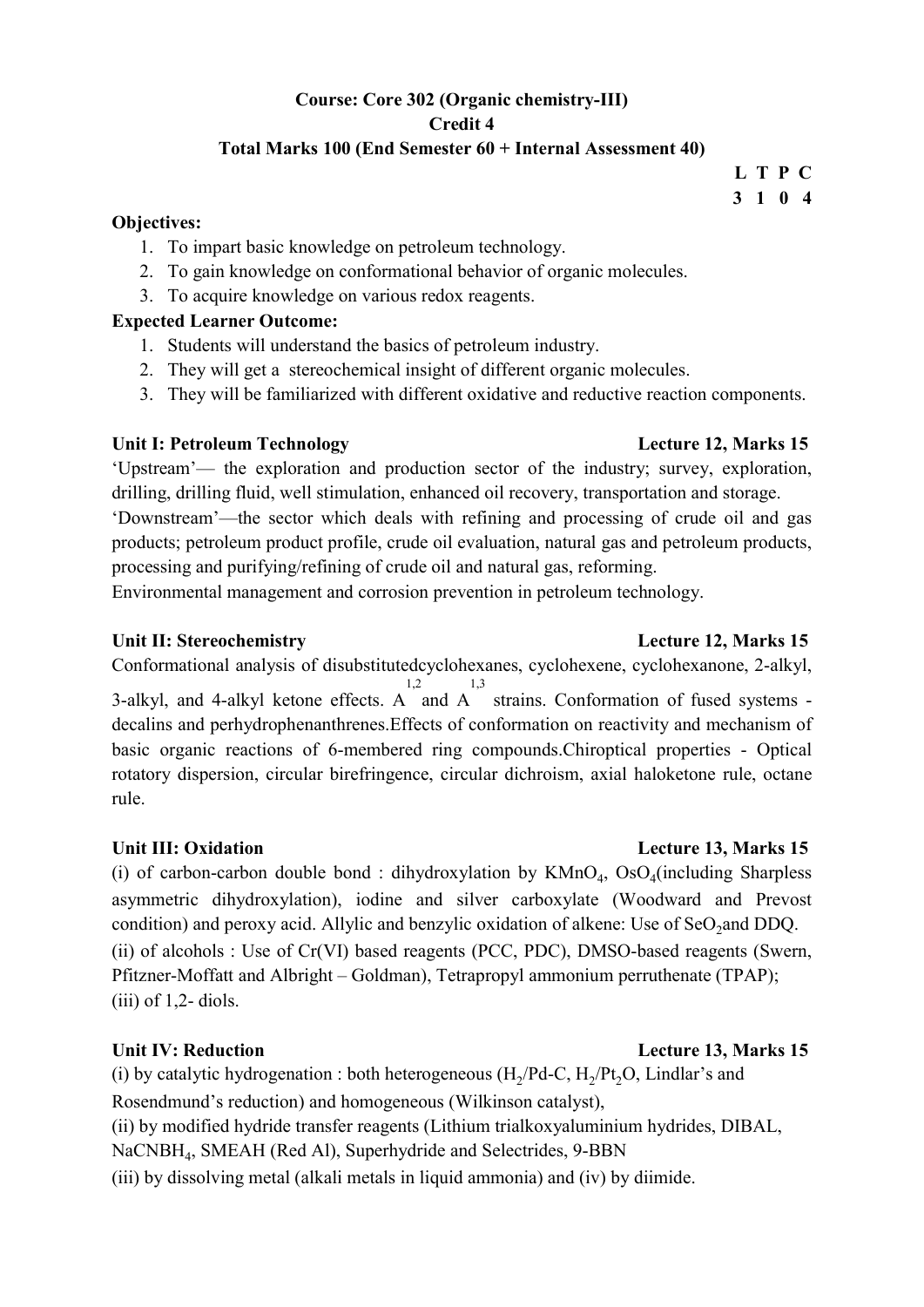Electrooxidation and reduction, Use of Baker's Yeast.

# Text Books:

- 1. Stereochemistry of Organic Compounds D. Nasipuri, Wiley Eastern
- 2. Modern Methods of Organic Synthesis Carruthers and Coldham, Cambridge University Press
- 3. Fundamentals of Oil & Gas Industry for Beginners Samir Dalvi, Notion Press

- 1. Stereochemistry of Carbon Compounds Earnest E. Eliel, Tata McGraw Hill
- 2. Stereochemistry of Carbon Compounds SubrataSengupta, New Central Book agency, Kolkata
- 3. Stereochemistry and Mechanism through Solved Problems- P.S. Kalsi, New Age International Publishers
- 4. Organic Synthesis M.B. Smith, McGraw Hill. (Reference book)
- 5. Principles of Organic Synthesis R.O.C. Norman and J M Coxon
- 6. Advanced Organic Chemistry Part A and B : Carey and Sundberg
- 7. Organic Synthesis J. Singh and L.D.S.Yadav, PragatiPrakashan
- 8. Application of Redox and Reagents in Organic Synthesis- R.K. Kar, New Central Book Agency
- 9. Fundamentals of Organic Synthesis : The Retrosynthetic Analysis R.K. Kar, NCBA
- 10. Synthetic Approaches in Organic Chemistry R.K. Bansal- Narosa Publishing House, New Delhi
- 11. Modern Synthetic Reactions H.O. House, W.A. Benjamin, NY
- 12. Oil and Gas Production Handbook: an Introduction to Oil and Gas Production, Transport, Refining and Petrochemical Devold Havard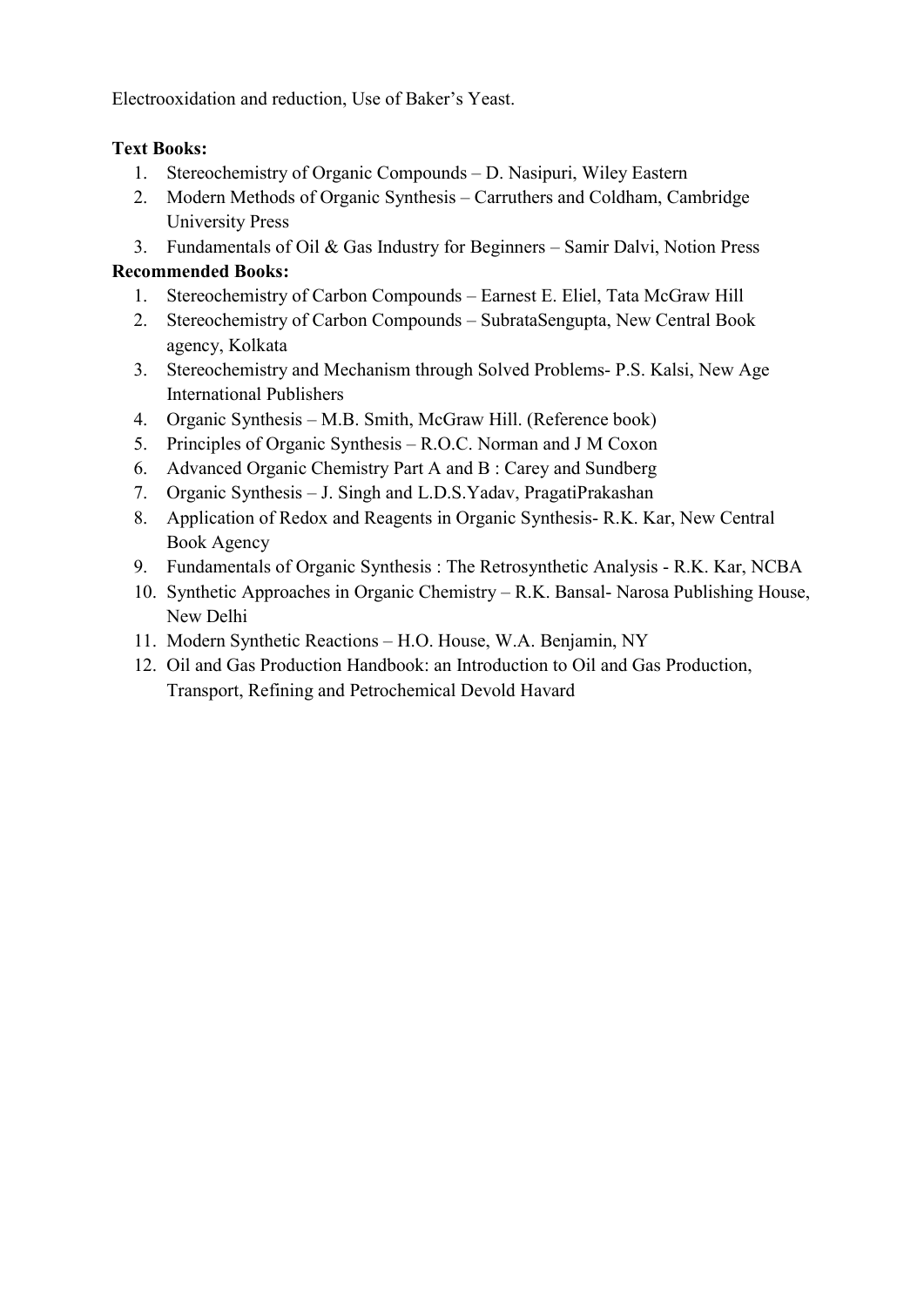# Course: Core 303 (Physical chemistry-III) Credit 4 Total Marks 100 (End Semester 60 + Internal Assessment 40)

L T P C 3 1 0 4

### Objectives:

- 1. To impart knowledge on theories of reaction kinetics and dynamics, Unimolecular reaction kinetics, reactions in solutions, fast reactions and enzyme catalysis.
- 2. To understand the applications of Nernst equation, concepts of ion-ion and ionsolvent interactions.
- 3. To understand the structure and symmetry of crystalline solids, its defects and applications of band theory.

# Expected Learner Outcome:

- 1. Students will be able to understand the theories of reaction kinetics and will be able to solve problems related to different types of reaction kinetics and catalysis.
- 2. Students will gain the skills to solve the problems regarding galvanic cells, electrolytic cells.
- 3. Students will understand the concepts of ion pairs and ion associations in electrolytic solutions, applications of Debye Huckel Theory and Bjerrum hypothesis.
- 4. Students will gain knowledge about structures of crystalline solids, importance of crystal defects, and will understand the applications of band theory to electrical and magnetic properties of solids.

# Unit I: Chemical Kinetics and Reaction Dynamics Lecture 22, Marks 30

Methods of determining rate laws, Activated complex theory, structure of transition state, Eyring equation, chain reactions and oscillatory reaction, steady state approximation.

Unimolecular reactions – Drawbacks of Lindemann theory, Hinshelwood, Kassel, Rice and Ramsperger theory, Stater's Theory.

Relaxation kinetics – linearized rate equation, relaxation time (in single step reaction) ; determination of relaxation time and rate constant, Methods of studying fast reaction – flow method, temperature jump and pressure jump method, NMR method, flash photolysis.

Reactions in solution – Factors determining reaction rates in solution, reactions involving ion-ion and ion-dipoles reaction; influence of solvent, ionic strength and pressure on the reactions in solution.

Rate of enzyme catalyst reaction, Michaelis-Menten equation; temperature, pH and concentration dependence of enzyme catalysed reactions; acid-base catalysis and acidity function.

Kinetics of polymerization.

## Unit II: Electrochemistry **Lecture 14, Marks 15**

General electrochemical concepts. Introduction to electrochemistry: thermodynamics, electrode potentials, galvanic and electrolytic cells, electrode kinetics, dynamic electrochemistry, mass transport by migration, diffusion and convection, diffusion layers.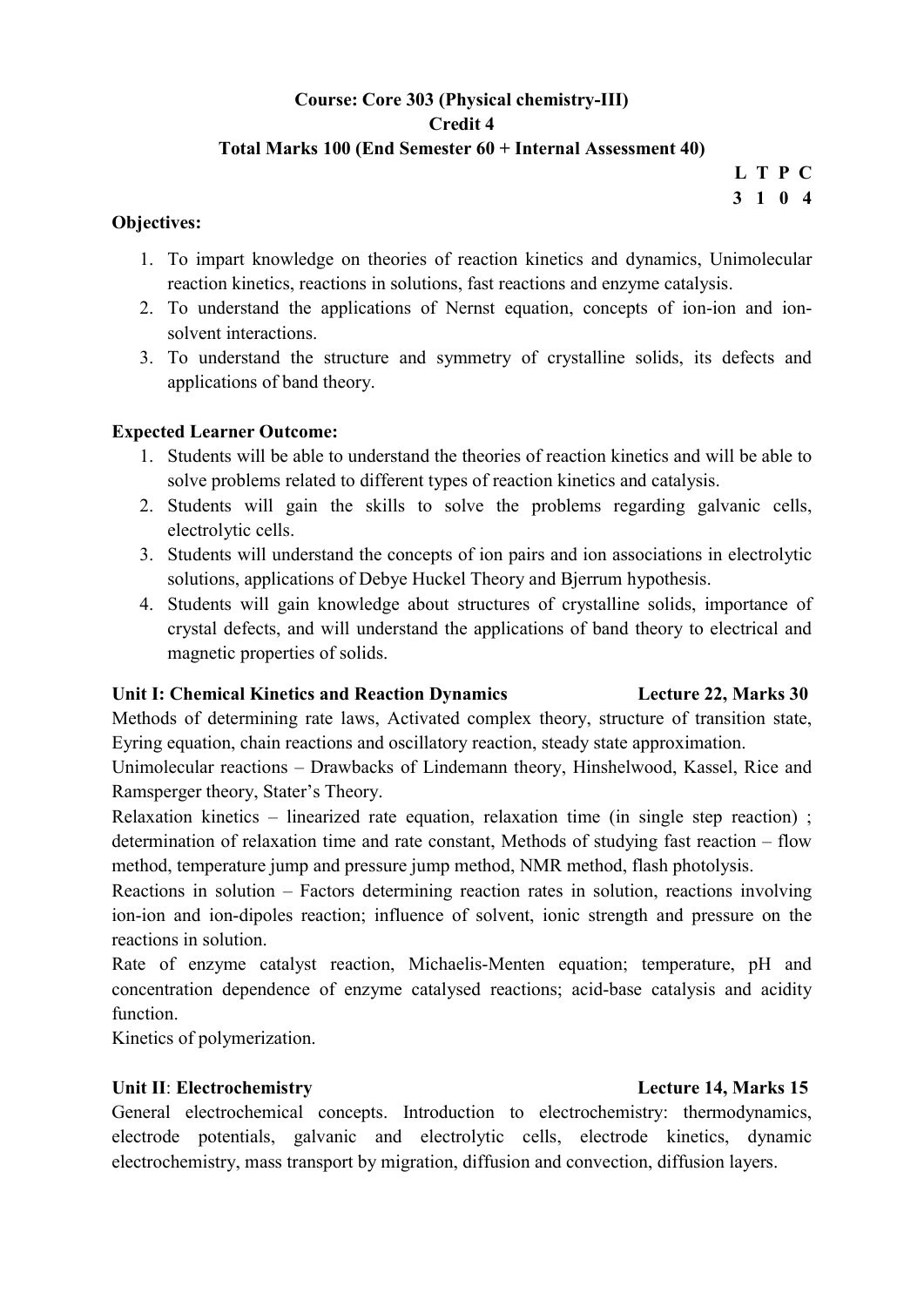Ion-Solvent Interaction: Ion-Dipole, Ion-quadruple, Ion-Induced Dipole Interaction, Ion-Association: Bjerrums hypothesis, Thermodynamics of ion-pairing, relation between Debye-Huckel free ion and Bjerrums ion-pair.

Polarizable and non polarizable electrodes. Inner and Outer potential, Thermodynamics of Electrified Interfaces: Surface Excess and its determination.

Electrical double layer (DL): HP/ GC/ Stern model. Potential variation in DL and capacity of DL.

## Unit III: Solid State Chemistry **Lecture 14, Marks 15**

Crystal Systems, Brief description of crystal symmetry and point group (Hermann Mauguin symbols), Space group (Monoclinic and Triclinic systems). Crystal defects (Frenkel and Schottky), line (edge and screw dislocations) and plane defects (grain boundaries and staking fault), Octahedral and tetrahedral voids. Electronic structure: Band theory of solids, electrical and magnetic properties of solids.

# Text Books:

- 1. Chemical Kinetics K. J. Laidler, Pearson Education India.
- 2. Modern Electrochemistry Vol I, II by J. O. M. Bockris& A. K. N. Reddy
- 3. Solid State Chemistry and its Application A. R. West, Wiley India.

- 1. Chemical Kinetics and Reaction Dynamics P. L. Houston, Dover Publications
- 2. Kinetics and Mechanism A. A. Pearson, R. G. Frost, John Wiley and Sons
- 3. Electrochemical Methods: Fundamentals and Applications, A. J. Bard, L. R. Faulkner, John Wiley and Sons.
- 4. An Introduction to Electrochemistry S. Glasstone, East West Press.
- 5. Physical Chemistry P.W. Atkins, Oxford University Press.
- 6. Solid State Chemistry D. K. Chakravorty
- 7. Principles of Solid State H. V. Keer, New Age International.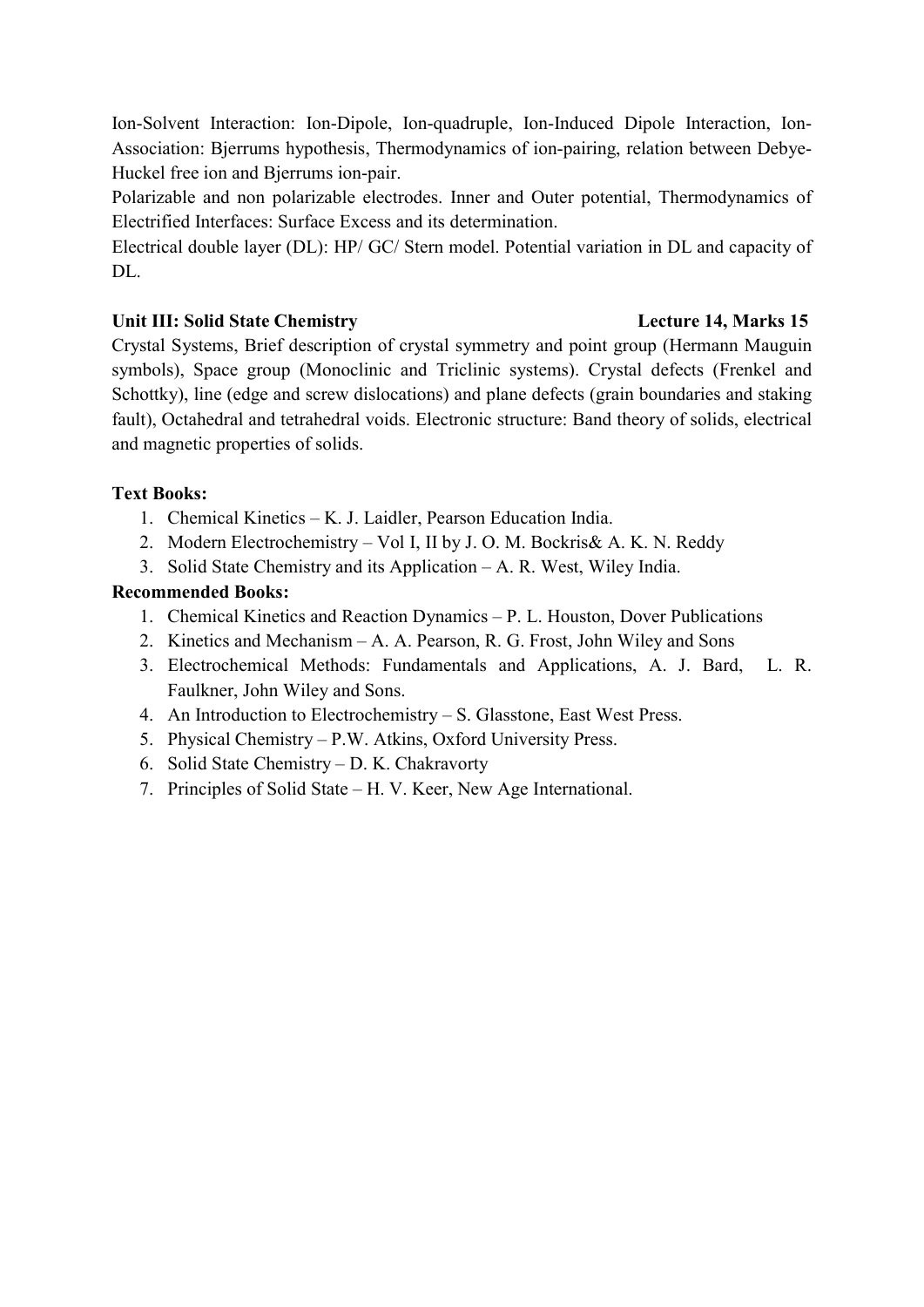# Course: DSE 304 A (Laboratory Course) Credit 6

### Marks 150 (End Semester 90 + Internal Assessment 60)

L T P C 0 0 6 6

## Inorganic Lab III Marks 25

1. Synthesis and characterization (melting point, conductivity, IR, UV-vis etc.) of transtriglycinatoCu(II) monohydrate and estimate the percentage of 'Cu' in the synthesized compound.

2. Synthesis and characterization of Schiff-base ligands and their metal complexes.

3. Synthesis and characterization of magnetic nanoparticles by surfactant assisted methods. Viva Marks 5

#### Organic Lab III Marks 25

1. Preparation, purification (by TLC) and spectroscopic identification (UV and IR) of the prepared organic compounds and (B) Estimation]

#### Preparation:

i. Benzilic acid from benzoin via benzyl (Benzilic acid rearrangement)

iiBenzanilide from benzophenone via oxime (Beckman rearrangement)

iii. Indigo from anthranilic acid via phenylglycine-o-carboxylic acid and indoxyl

- iv. Sandmeyer reaction-
	- (a) ortho-Chlorotoluene from ortho-toluidine (steam distillation of the product)
	- (b) Acridone from anthranilic acid via o-chlorobenzoic acid and Nphenylanthranilic

acid

v. Sulphanilamide from acetanilide via p-acetamidobenzenesulphonylchloride and p-acetamidobenzenesulphonamide

vi. Pinacolone from benzophenone via pinacol (Pinacolpinacolone rearrangement)

#### Viva Marks 5

## Physical Lab III Marks 25

- 1. Determination of hydrolysis constant of aniline hydrochloride by pH measurements.
- 2. Determine the strengths of the components of the following mixtures by conductometric titration
	- a) Hydrochloric acid and acetic acid
	- b) Sulphuric acid and copper sulphate
- 3. Determine the strengths of HCl and CH3COOH in a given mixtures by pH-metric titration.
- 4. Verify Beer's law and determine the unknown concentration of supplied solutions like  $KMnO<sub>4</sub> / K<sub>2</sub>Cr<sub>2</sub>O<sub>7</sub>$
- 5. Determine the composition of iron-salicylic acid complex spectrophotometrically by Job's method.
- 6. Least squares fitting and plotting linear and exponential graphs performing theoretical calculations using a computer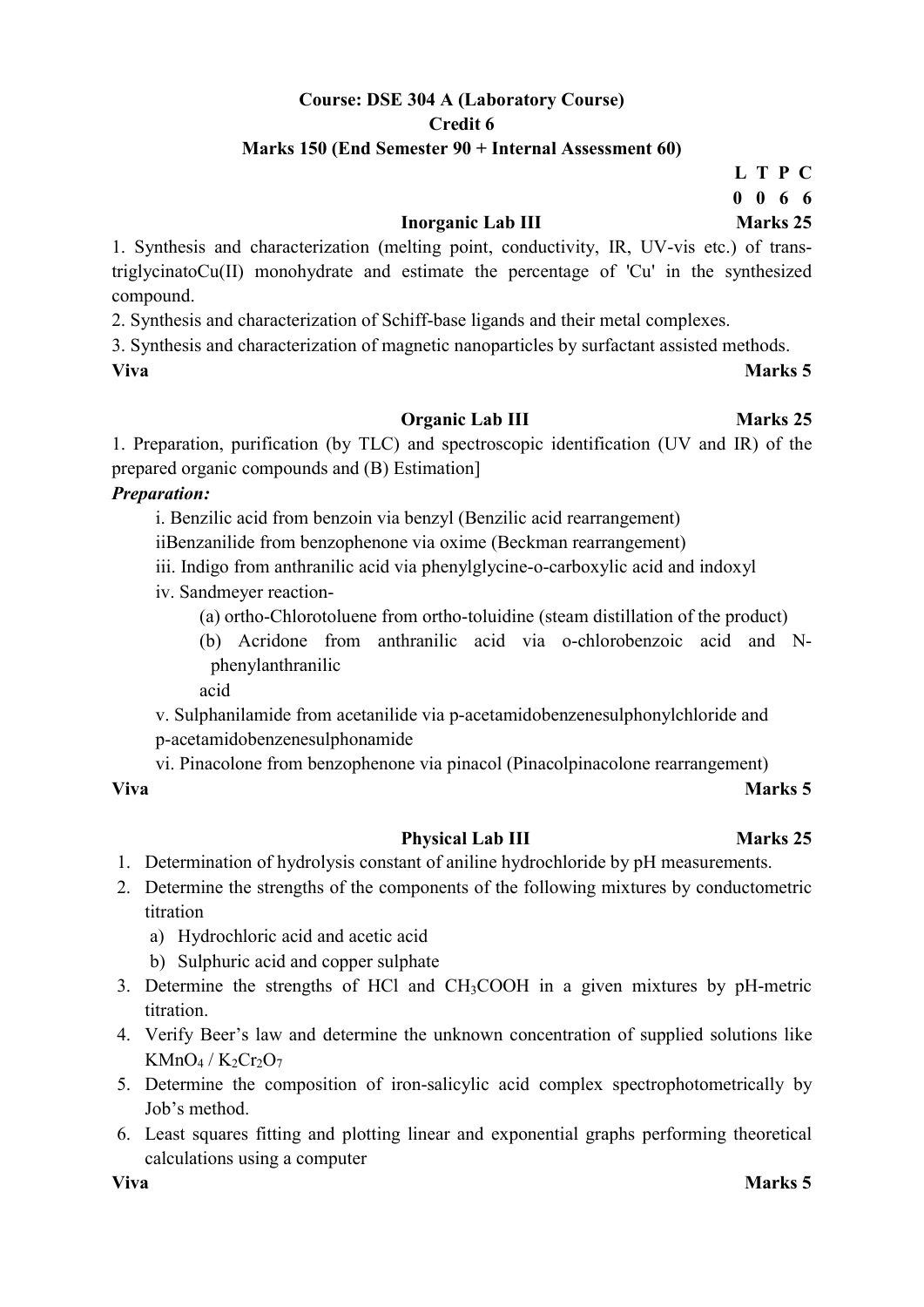# Course: DSE 304 B (Laboratory Course) Credit 6 Marks 150 (End Semester 90 + Internal Assessment 60)

#### L T P C 0 0 6 6

#### Inorganic Lab-III Marks 25

- 1. Synthesis and characterization (melting point, conductivity, IR, UV-vis etc.) of Ni-DMG complex and estimate the percentage of nickel in the synthesized compound.
- 2. Synthesis and characterization of Schiff-base ligands and their metal complexes.
- 3. Synthesis and characterization of metal and metal oxide nanoparticles by surfactant assisted methods.

### Viva Marks 5

#### Organic Lab III Marks 25

### 1. Estimation:

- i) Estimation of glycine by formalin method
- ii) Estimation of halogen by fusion method
- iii) Estimation of hydroxyl and amino groups by acetylation method
- 2. Synthesis of Deep Eutectic Solvents (DES) and its use.
- 3. Green synthesis of Coumarin derivative (clay catalyzed).
- 4. Benzoin condensation using Green catalysts (co-enzymes).

## Physical Lab III Marks: 25

- 1. Determine the composition of the binary mixture  $(K_2Cr_2O_7$  and  $KMnO_4$ ) by spectroscopic method (MLRA).
- 2. Determine the indicator constant of methyl red.
- 3. Investigate the reaction between  $H_2O_2$  and HI (clock reaction). Determine the energy of activation
- 4. Determination of molecular surface energy and the association factor for ethanol.
- 5. Study and compare the spectroscopic properties of acetone in different solvents. Comment on the energy of hydrogen bonding.
- 6. Perform theoretical calculations using a computer
	- a) Charge density distribution and shapes of s and p orbitals.
	- b) Potential energy diagram of hydrogen molecule ion

Viva Marks 5

# Viva Marks 5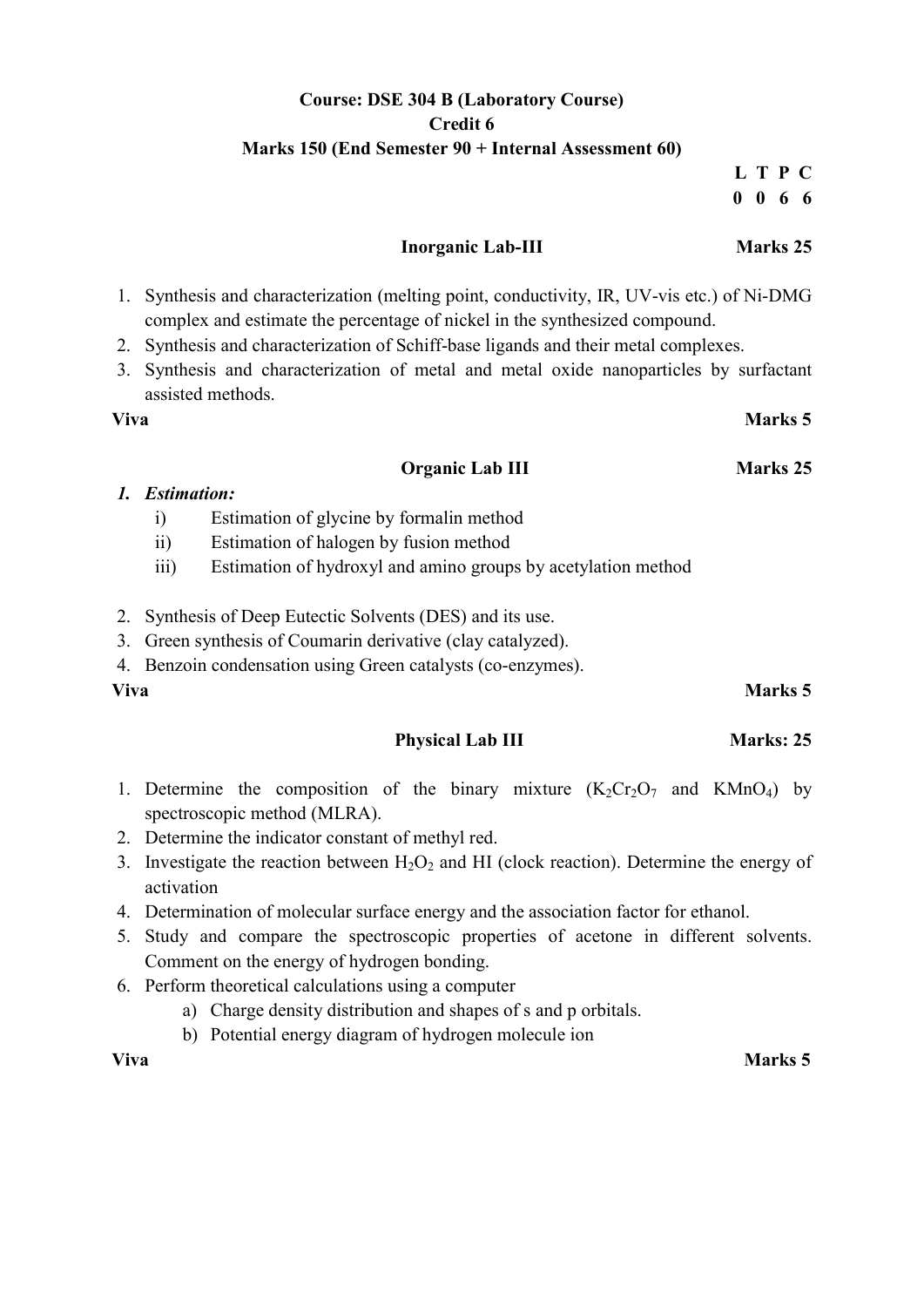# Course: GE 305(Green and Sustainable Chemistry) Credit 4

# Marks 100 (End Semester 60 + Internal Assessment 40)

L T P C 3 1 0 4

### Objectives:

- 1. To develop preliminary knowledge on the necessity of green chemistry practices.
- 2. To familiarize students with various greener approaches in chemical transformations.

## Expected Learner Outcome:

- 1. Students will understand the importance of practicing green chemistry principles in synthetic laboratories.
- 2. Through this course they will be able to design greener methodologies for chemical transformations.

## Unit I: Introduction to Green Chemistry Lectures 3, Marks 5

What is Green Chemistry? Need for Green Chemistry. Goals of Green Chemistry.Limitations? Obstacles in the pursuit of the goals of Green Chemistry; E-factor.

## Unit II: Principles of Green Chemistry and Designing a Chemical synthesis

### Lectures 15, Marks 25

Twelve principles of Green Chemistry with their explanations and examples and special emphasis on the following:

- i. Designing a green synthesis using these principles;Prevention of waste/ byproducts.
- ii. Atom Economy, calculation of atom economy for chemical transformations.
- iii. Prevention/ minimization of hazardous/ toxic products.
- iv. Green solvents- supercritical fluids, water, ionic liquids and PEGs as green solvents for organic reactions.
- v. Energy requirements for reactions- alternative sources of energy: use of microwaves and ultrasonic energy.
- vi. Selection of starting materials; carbohydrates,  $CO<sub>2</sub>$  and vegetable oils as green starting materials.
- vii. Use of catalytic reagents in preference to stoichiometric reagents; solid acids catalysis- use of zeolite, hydrotalcite etc. PTC catalyzed green reactions; co-enzymes as catalysts.
- viii. Prevention of chemical accidents designing greener processes, inherent safer design.

Unit III: Examples of Green Reagents/ Synthesis/ Reactions Lectures 15, Marks 25 1. Green synthesis of the following compounds: adipic acid, catechol, disodium iminodiacetate, paracetamol, ibuprofen.

2. Microwave assisted reactions: Microwave assisted reactions in water (oxidation of toluene to benzoic acid, oxidation of alcohols); microwave assisted reactions in organic solvents (Diels-Alder reaction and Decarboxylation); Microwave assisted solvent-free reactions (solid state reaction)- Michael addition and Knoevenagel reaction)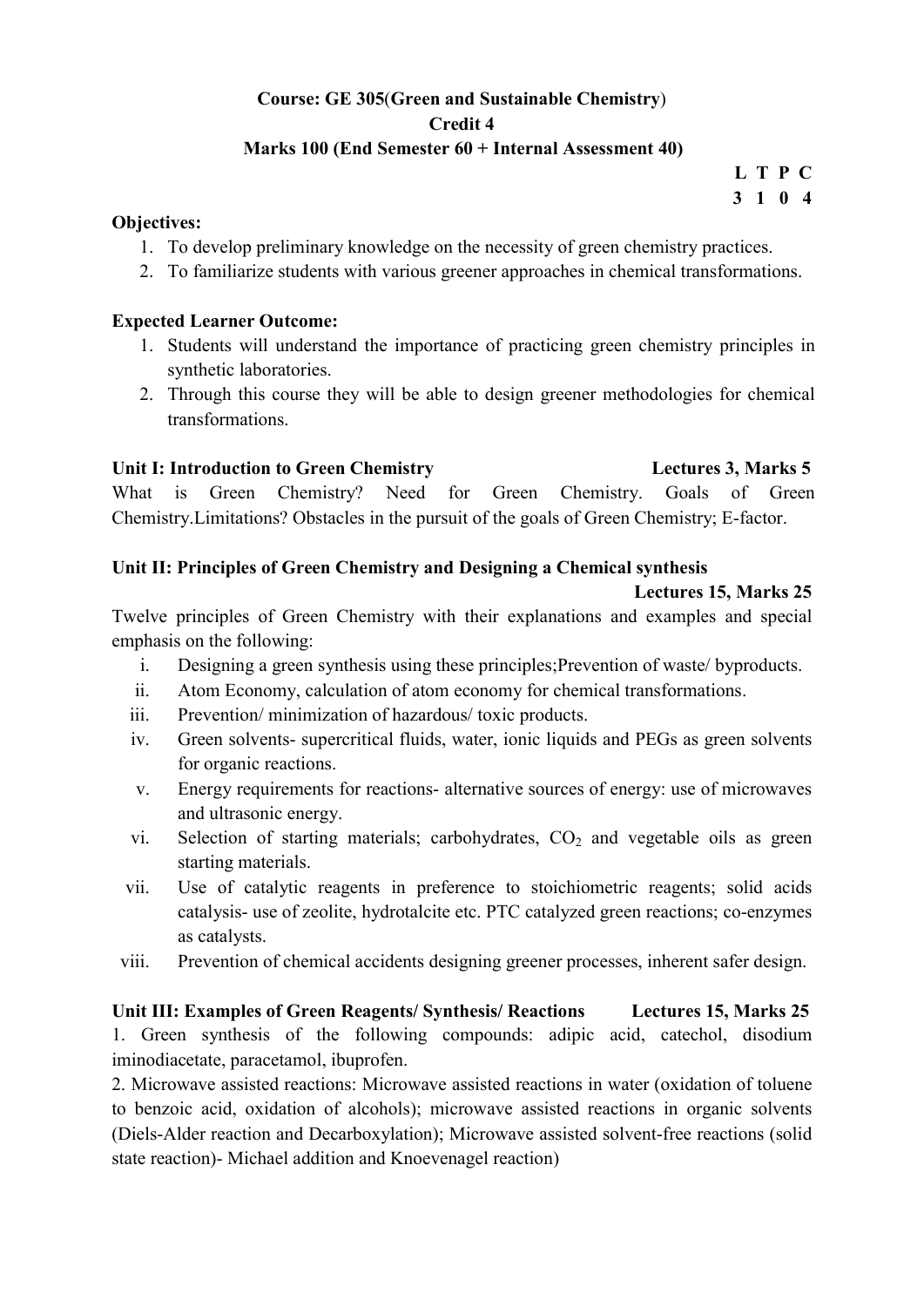3. Ultrasound assisted reactions: Grignard reaction, Ulmann coupling and Cannizaro reaction under sonication.

4. Dimethyl carbonate (DMC) and Tetrabutylammoniumtribromide (TBATB) as green reagents in organic synthesis.

### Unit IV: Green chemistry in sustainable development Lectures 3, Marks 5

Oxidation reagents and catalysts; multifunctional reagents; Combinatorial green chemistry; Proliferation of solventless reactions.

## Text Books:

1. B. Saikia and D. Sarma, A textbook on Green Chemistry, Kalyani Publications (2017).

### Reference Books:

- 1. P. T. Anastas & J. K. Warner: Oxford Green Theory and Practical, University Press (1998).
- 2. A. S. Matlack: Introduction to Green Chemistry, Marcel Dekker (2001).
- 3. M. C. Cann& M. E. Connely: Real-World cases in Green Chemistry, American Chemical Society, Washington (2000).
- 4. M. A. Ryan & M. Tinnesand, Introduction to Green Chemistry, American Chemical Society, Washington (2002).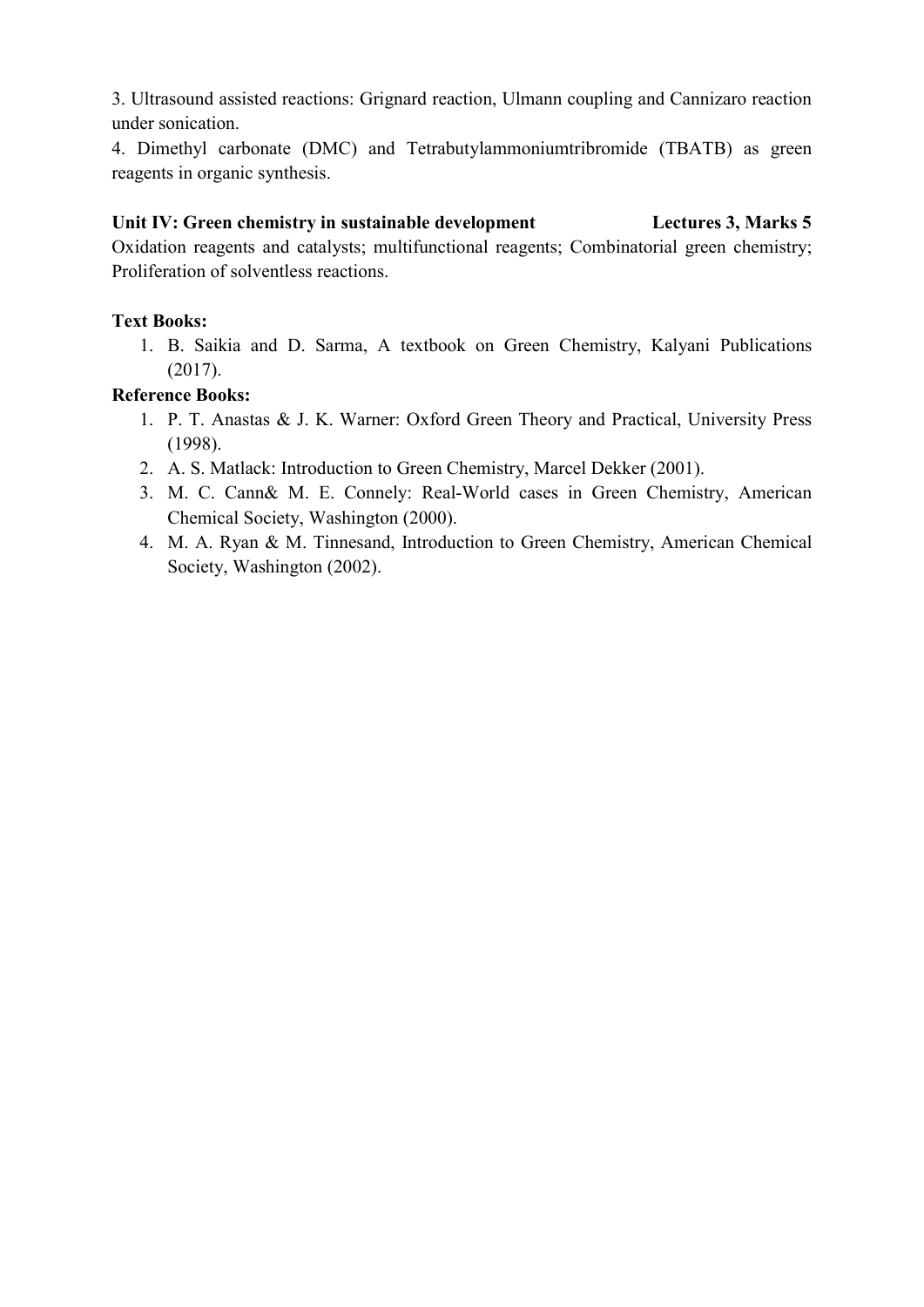# Course: AEC 306 (Analytical Chemistry II) Credit 2

# Total Marks 50 (End Semester 30 + Internal Assessment 20)

L T P C 2 0 0 2

### Objectives:

- 1.To impart fundamental knowledge of different Chromatographic methods and their applications.
- 2.To understand the working principle of Electron Microscopy and Atomic Force Microscopy.

## Expected learner outcome:

- 1.Students will understand the principle of Chromatographic methods, Electron Microscopy and Atomic Force Microscopy
- 2.Students will learn to separate mixtures of chemical compounds using Chromatographic methods.
- 3.Student will able to investigate physical and chemical phenomena by Electron Microscopy and Atomic Force Microscopy.

### Unit I: Lecture 12, Marks 15

Chromatographic methods: Adsorption, liquid-liquid partition, ion–exchange, HPLC, gelpermeation chromatography and gas chromatography, HPTLC, Flash chromatography.

#### Unit II: Lecture 13, Marks 15

Transmission Electron Microscopy (TEM),Scanning Electron Microscopy (SEM), Atomic Force Microscopy (AFM)

## Text Books:

1. Instrumental Methods of Chemical Analysis - H Kaur, Pragati Prakashan

- 1. Introduction to Thermal Analysis: Techniques and Applications- M.E. Brown, Springer
- 2. Introduction to Instrumental analysis R.D. Braun, McGraw Hill.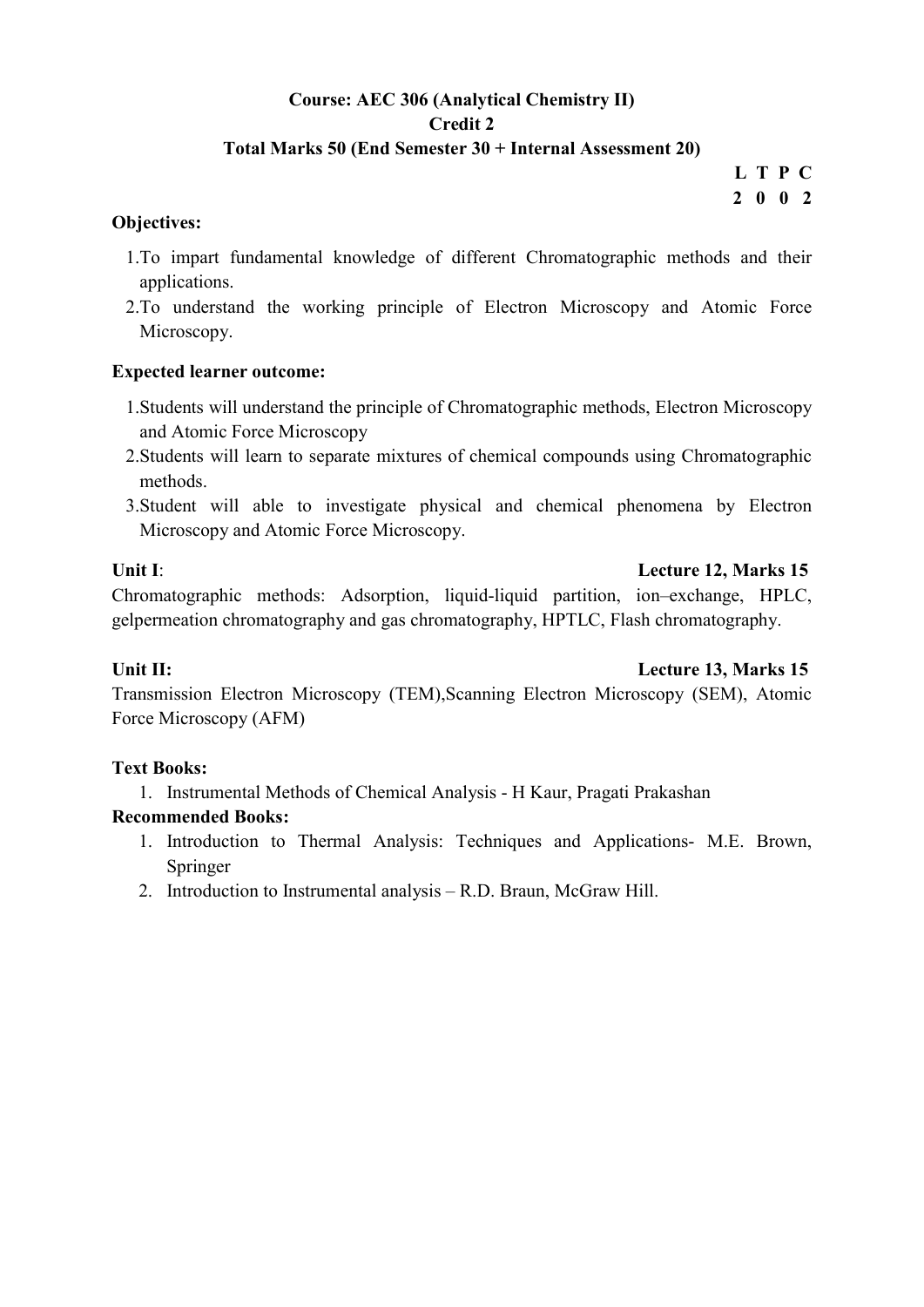# SEMESTER IV Course: Core 401 (Inorganic chemistry-IV) Credit 4

Total Marks 100 (End Semester 60 + Internal Assessment 40)

# L T P C 3 1 0 4

### Objectives:

- 1. To provide a thorough knowledge about Inorganic reaction mechanism
- 2. To impart knowledge about basic Organometallic Chemistry.
- 3. To introduce the student with various catalytic processes, both homogeneous and heterogeneous systems.

## Expected Learner Outcome:

1. Student will gain advanced knowledge on various types of organometallic complexes and their utility as catalysts in various organic reactions.

### Unit I: Inorganic Reactions Lecture 24

(A) Electron transfer reaction: Rearrangement of Precursor complex and electron transfer; Nature of bridging ligand;2-electron transfer; Synthesis of coordination compounds using redox reaction;complementary and non conplementary reaction; Oscillating reactions; Template effect andmacrocyclic ligands; reactions of coordinated ligands. Synthesis of coordination compound by substitution reactions;Isomerization and racemization of trischelate complexes; Molecular rearrangement infour-coordinated and six-coordinated complex. Marks 20

(B) Photochemical reactions of Transition metals: Basic photochemical processes, photosubstitution reactions, photoredox reactions, ligand photoreactions, photoreactions and solar energy conversion. Marks 8

## Unit II:Organotransition metal Chemistry Lecture 14, Marks 16

Structure and bonding of pi bonded organometallic compounds including carbonyls, nitrosyls, tertiary phosphines, hydrides, alkene, alkyne, cyclobutadiene, cyclopentadiene, arene compounds. Metal-carbon multiple bonds.Fluxional organometallic compounds including  $\pi$ -allyl complexes.Carbon  $\sigma$  donors: Synthesis of metal alkyls and aryls, direct reaction of a metal with organic halides, reaction of anionic alkylating agents with metal halides, Metallation reactions.

## Unit III: Homogeneous and Heterogeneous catalysis Lecture 12, Marks 16

Introduction and definition; alkene metathesis (olefins); alkene hydrogenation, carbonylation, hydroformylation, alkene oligomerization, polymerization, polymer supported and biphasic catalysis, transition metal organometallic clusters, surfaces and interactions with adsorbates, Fischer-Tropsch carbon chain growth; use of ZSM-5 for organic transformations; Suzuki-Miyaura, Heck and Sonogashira cross-coupling reactions. Activation of small molecules  $(O_2,$  $H_2$ , N<sub>2</sub>, CO and CO<sub>2</sub>).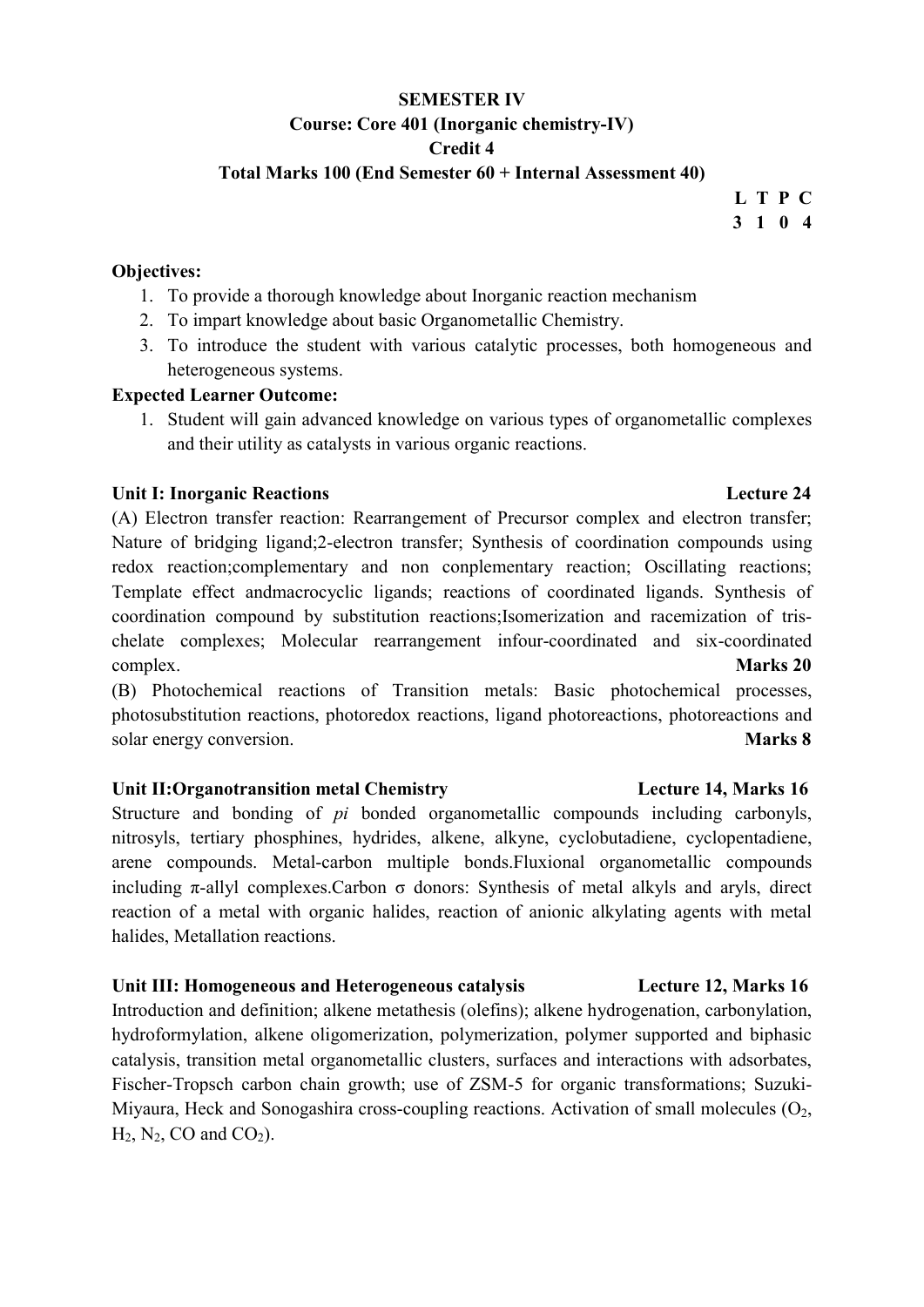# Text Books:

1. Inorganic Chemistry: Principles of structure and reactivity, 4th Edition; J.E. Huheey, E.A. Keiter, R.L. Keiter, O.K. Medhi

- 1. Advanced Inorganic Chemistry, 6th Edition, F.A. Cotton, G. Wilkinson, C.A. Murillo and M. Bochmann.
- 2. Inorganic Chemistry, K.F. Purcell and J.C. Kotz.
- 3. Basic Organometallic Chemistry, concept, Synthesis and applications, B. D. Gupta and A. J. Elias; Universities Press, 2010
- 4. Organometallic Chemistry of Transition Metals, R. H. Crabtree; John Wiley & Sons, 2001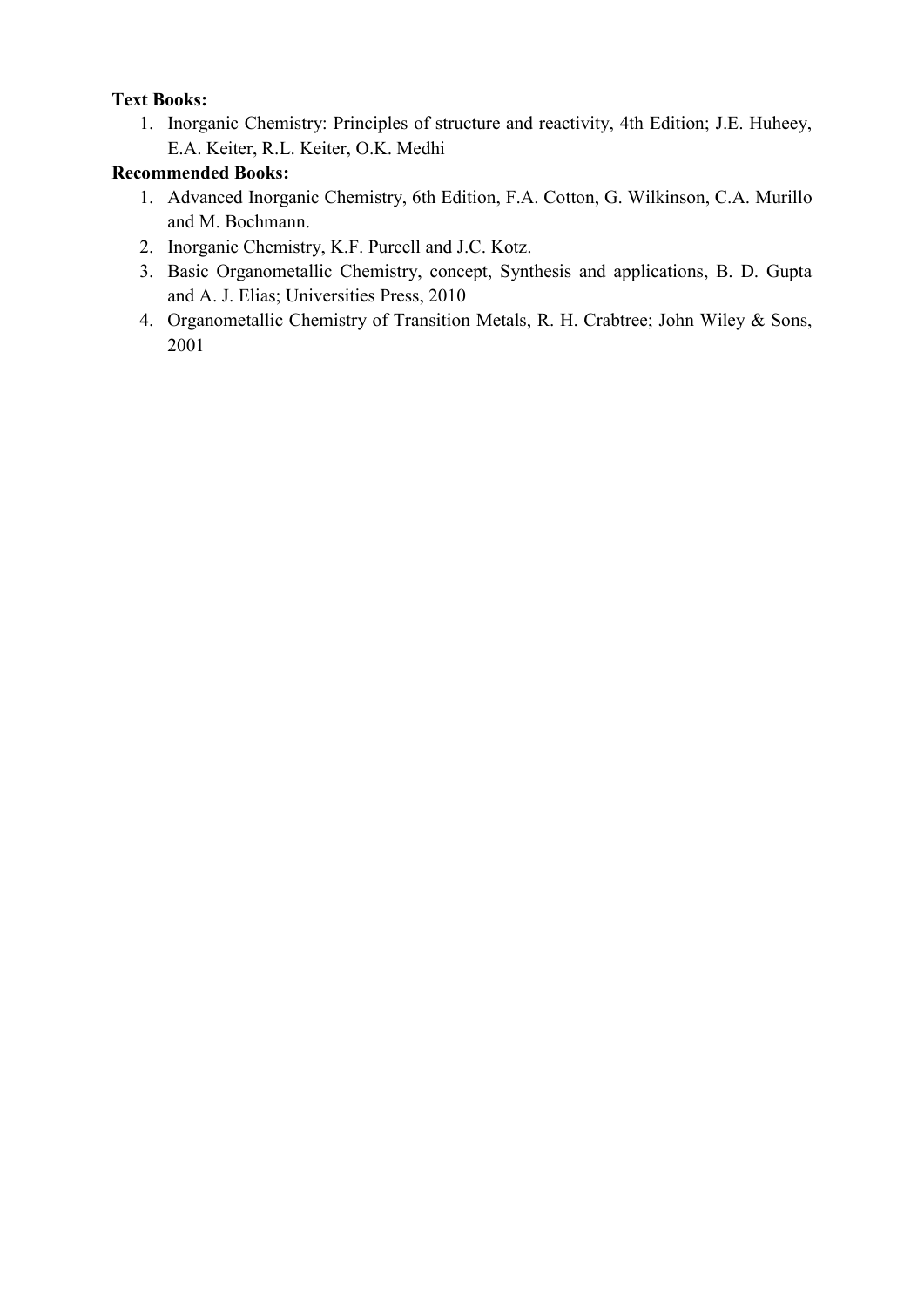# Course: Core 402 (Inorganic chemistry-V) Credit 4 Total Marks 100 (End Semester 60 + Internal Assessment 40)

#### Objectives:

- 1. To provide general knowledge about nuclear chemistry
- 2. To provide exposure to the students about cluster chemistry.
- 3. To gain preliminary knowledge about Supramolecular Chemistry.
- 4. To provide advance knowledge on the area of nanomaterials.

#### Expected Learner Outcome:

1. Student will learn the depth of Inorganic Chemistry in a more holistic way so that they can compete for various type of competitive examinations.

### Unit I: Nuclear Chemistry **Lecture 8, Marks 08**

Nuclear structure and nuclear stability, Radioactivity and Nuclear reactions, fission and fusion, radio-analytical techniques and activation analysis.

#### Unit II: Clusters **Lecture 10 Marks** 12

Definition of clusters, Low and high nuclearity metal carbonyl and metal halide clusters,bimetallic clusters. Closed shell electronic requirements for clustercompounds, introduction to tensor surface harmonic theory of clusters. Organization of neutral boron hydrides, anionic borane, carboranes and metallocarboranes. Synthesis and properties of  $C_{60}$ .

#### Unit III: Supramolecular Chemistry Lecture 6 Marks 06

Introduction to Supramolecular Chemistry, Concepts of host guest chemistry, classification,Non-covalent interactions, Molecular recognition,Supramolecular reactivity and catalysis, Effects of medium, Chiral recognition.

#### Unit IV: Materials Chemistry Lecture 26

(A) Synthesis and modification of inorganic solids: General principle of solid state reaction, experimental procedure (coprecipitation, Sol-gel,Hydrothermal, Intercalation etc.), Preparation of crystalline materials, nucleation, crystal growth,Graphite and zirconium intercalation compounds, transition metal chalcogenide, thin films, growth of single crystals. Catalyst immobilization onto silica andclay surfaces and applications, pillaring of certain clays.Electronic and optical properties ofsome inorganic and organic solids (Solid electrolytes, Inorganic coloured solids, white andblack pigments).Design and properties of composites, polymer matrix andcarbon-carbon composites.Brief idea about drilling muds.

# Marks 18

(B) Introduction to physics and Chemistry of solid materials, energy bands: conductor, semiconductor and insulator; Graphite, graphene-oxide, diamond. Size and morphology dependence properties. Methods of measuring properties: crystallography, size of particles, surface structure.

#### L T P C 3 1 0 4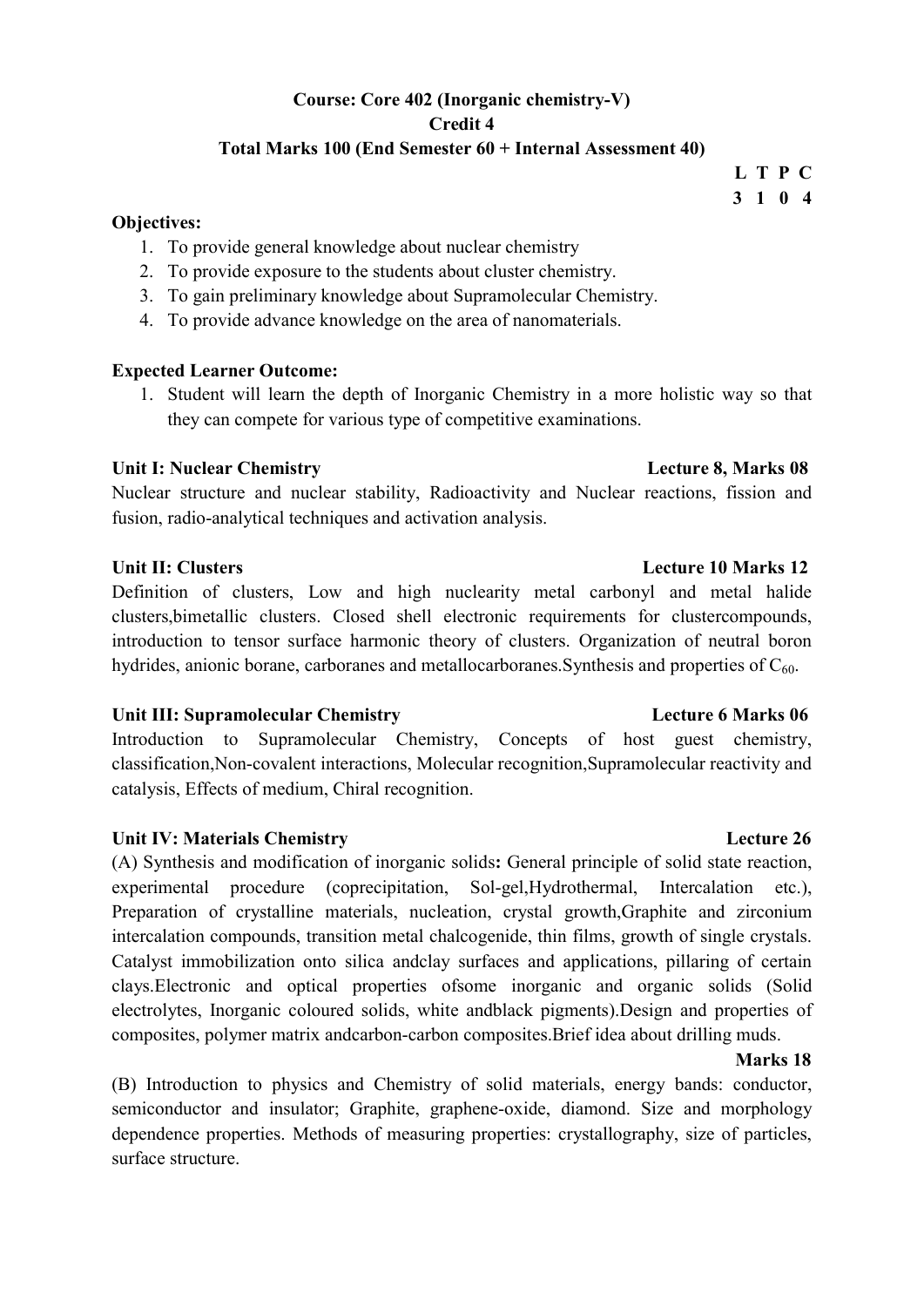Synthesis and Properties of nanomaterials: Metal oxide, semiconducting nanoparticles.Nanoclusters, Composites and Nanotubes. Top-Down and Bottom-Up approach, Quantum confinement effect and Surface plasmon resonance.

Application of various solid materials in fuel cell, photovoltaic cell, in electrochemistry as electrode materials (capacitor material), photocatalysis and chemical sensors.

### Marks 16

### Text Books:

1. Introduction to Cluster Chemistry, D. M. P. Mingos and D. J. Wales, Prantice- Hall, 1990

- 1. Supramolecular Chemistry, Jonathan W. Steed and Jerry L. Atwood
- 2. Solid State Chemistry and its applications, by A.R. West, Plenum.
- 3. Inorganic Chemistry, Shriver & Atkins, 5th Edition Oxford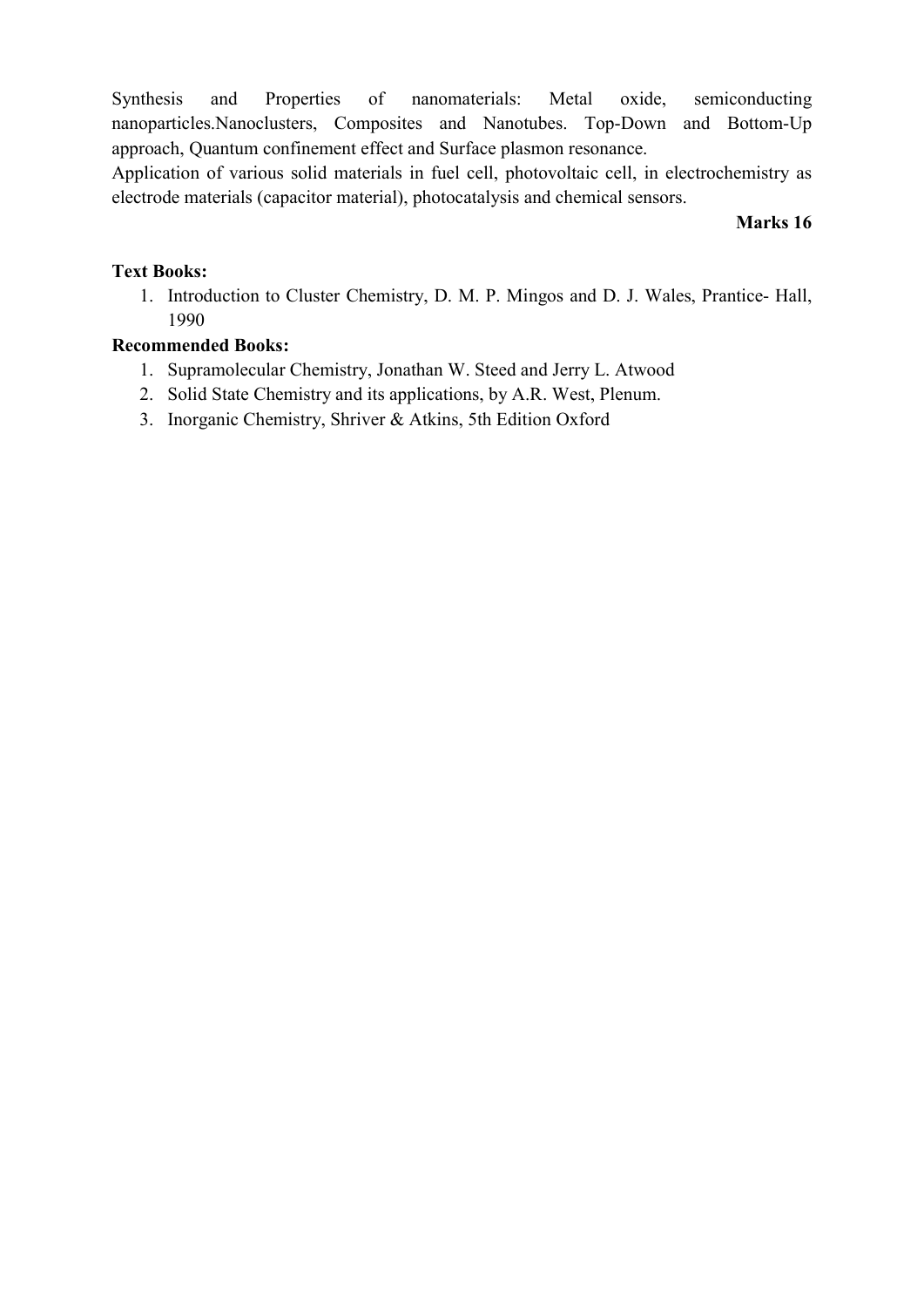# Course: Core 403 (Organic chemistry-IV) Credit 4

## Total Marks 100 (End Semester 60 + Internal Assessment 40)

L T P C 3 1 0 4

#### Objectives:

- 1. To impart knowledge on different classes of pericyclic reactions.
- 2. To develop knowledge on organic photochemical reactions- particularly of carbonyl compounds and alkenes.
- 3. To understand mechanisms and applications of certain name reactions of C-C, C-N etc. bond formation type.

## Expected Learner Outcome:

- 1. Students will understand the stereochemical aspects of different classes of pericyclic reactions.
- 2. They will gain knowledge on photochemical behavior of carbonyl compounds and alkenens.
- 3. Students will learn the mechanistic aspects of various name reactions.

### Unit I Lecture 15, Marks 20

Pericyclic reactions – Classification of pericyclic reactions, FMO method, Orbital symmetry correlation method, PMO method for the explanation of pericyclic reactions under thermal and photochemical conditions; Cycloaddition reactions: [2+2], [4+2], [6+4] cycloadditions, 1,3-dipolar cycloadditions; the ene reaction, cheletropic reactions, Sigmatropic rearrangement – [m+n] sigmatropic shifts of hydrogen and carbon, Cope and Claisen rearrangement. Electrocyclic reactions, Stereoselectivity and regioselectivity of pericyclic reactions.

#### Unit II Lecture 15, Marks 20

Photochemistry of organic compounds – Jablonski diagram, photosensitization, quenching.
Olefinic photochemistry – Photostereomutation of cis-trans isomers, optical pumping, photochemistry of conjugated dienes – cycloaddition and dimerisation of butadiene, Photochemistry of vision.

Photochemistry of carbonyl compounds – Norrish type I and type II processes, photoreduction of saturated aryl, alkyl and unsaturated ketones, Paterno-Buchi reaction,

Photorearrangements – di--methane rearrangement and rearrangement of cyclohexadienes, Reaction of singlet oxygen, photooxidation.

## Unit III **Lecture 10, Marks 10**

Study of the following reactions, their mechanism and synthetic utility  $\mathbb{E}[\text{H}]\text{energy}$  reaction, Mitsunobu reaction, Corey-Nicolaoumacrolactonization, BaylisHilman reaction, Vilsmeier– Haack reaction, Wohl Ziegler allylicbromination, Barton reaction.

## Unit IV Lecture 10, Marks 10

Elementary idea of PASE synthesis, Combinatorial Chemistry, Parallel synthesis, Microwave synthesis.Nanocatalysis in Organic synthesis.Olefin metathesis.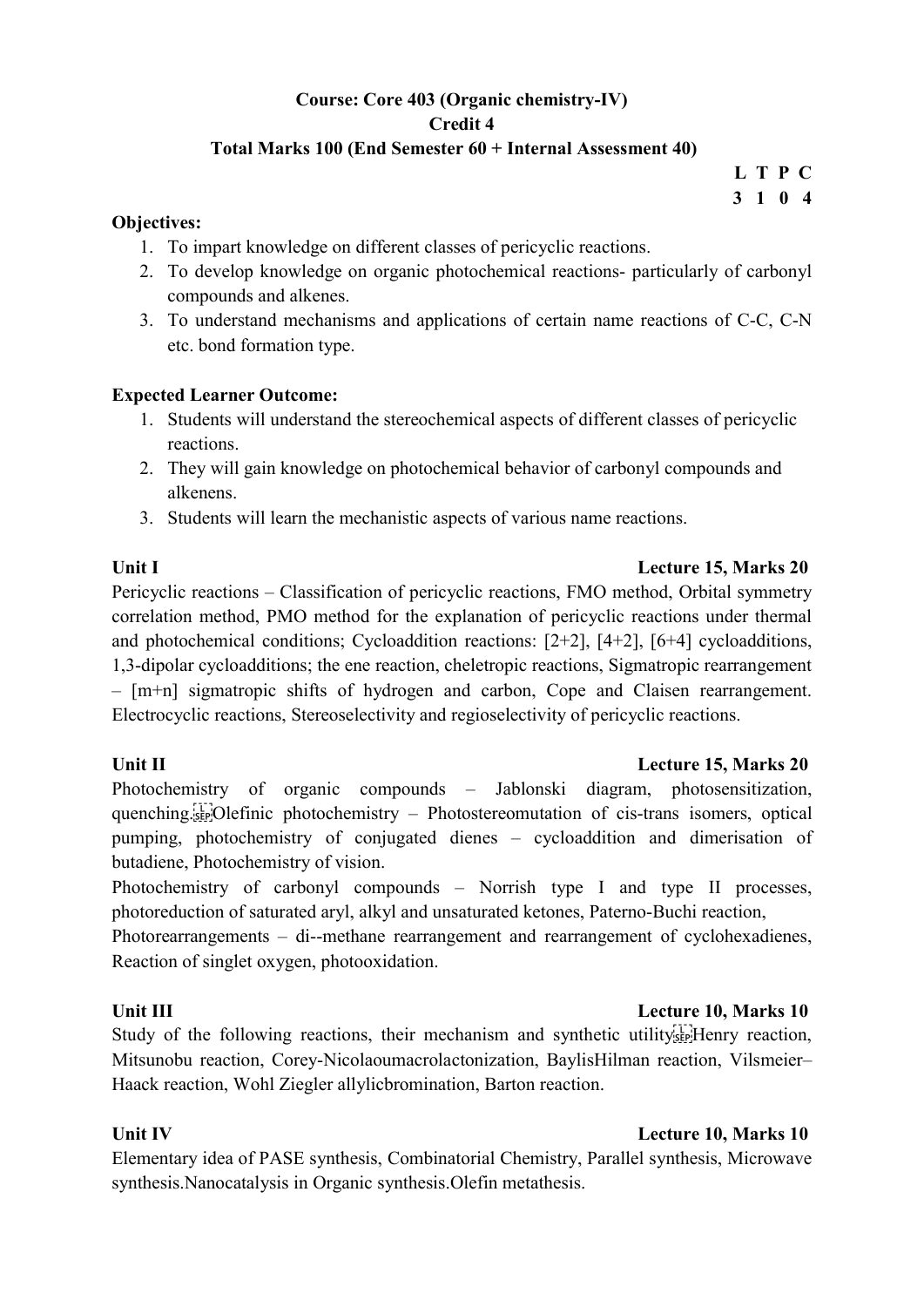# Text Books:

- 1. Frontier Orbitals and Organic Chemical Reaction Ian Flaming, John Wiley
- 2. Photochemistry and PericyclicReactions : J Singh and J Singh, New Age International Publishers

- 1. Advanced Organic Chemistry Part A and B Carey and Sundberg
- 2. Organic Photochemistry J.M. Coxton and B. Halton, Cambridge University Press.
- 3. Introductory Photochemistry A. Cox and T.J. Kemp, McGraw Hill
- 4. Elements of organic photochemistry Dwaine O. Cown and Ronald L. Driske, Plenum Press, New York and London
- 5. Fundamentals of Photochemistry K.K. Rohatgi-Mukherji, Wiley Eastern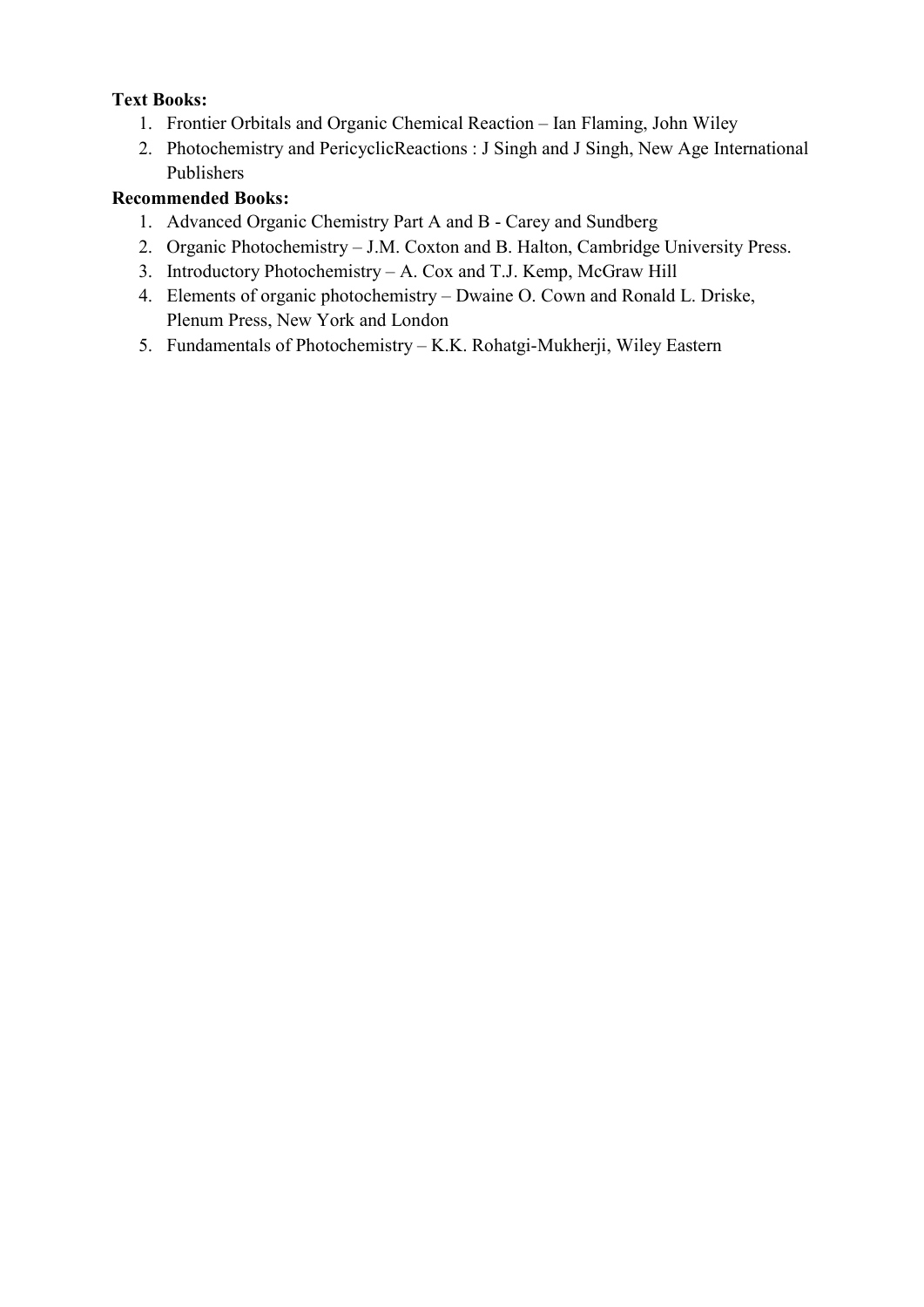# Course: Core 404 (Organic chemistry-V) Credit 4 Total Marks 100 (End Semester 60 + Internal Assessment 40)

 L T P C 3 1 0 4

### Objectives:

- 1. To impart knowledge on action of various drugs, QSAR concept and interaction mechanism.
- 2. To introduce different biomolecules and their bio-functioning mechanisms.

# Expected Learner Oucome:

- 1. Students will understand the action of different drugs, factors affecting their bioactivity and mode of action.
- 2. Students will gain knowledge on biomolecules and their role in life processes.

### Unit I: Drugs Lecture 15, Marks 15

Definition of drugs and factors affecting their bioactivity; Definition of chemotherapeutic index and therapeutic index. Quantitative structure activity relationship (QSAR).Concepts of drug receptor, theoretical aspects of drug receptor interaction.Drug introduction, Metabolism, Excretion.Introduction to designing of drugs; Structural modification of drugs.Introduction to combinatorial library of drugs.

Sulphadrugs: Historical significance of sulpha drugs as antibacterial agent, Sulphanilamide and other important sulpha drugs and their mode of action.

Antibiotics : Introduction and classification, Structure action relationship and mode of action of penicillin, semisynthetic penicillins, streptomycin, tetracyclins. Antimalarials: Introduction and classification, human malaria and plasmodia, mepaquine, trimethopriim and mefloquine – their structure and activity as antimalarials. Artemisinin and its derivatives, structure-action relationship.

Drugs used for treatment of cancer and tuberculosis and recent developments.

# Unit II: Bio-Chemistry Lecture 13, Marks 15

Enzymes and Co-enzymes : Classification of enzymes; Chemical nature of enzyme, Specificity of enzyme, Mechanism of enzyme action, Factors effecting enzyme action, Mechanism of action of chymotrypsin.<sup>[17]</sup>Co-enzymes, co-factors, prosthetic groups:

Mechanism of action of NAD<sup>+</sup>, NADP<sup>+</sup>, FMN, FAD. Functions of ATP.

Nucleic acids: Review on chemical constitution and biological role of nucleic acids. Double heical structure of DNA.Chemical basis of heredity, Genetic code, Replication of DNA.Transcription and translation.<sup>[17]</sup>Biosynthesis of proteins, Chemical synthesis of DNA, PCR.

# Unit III: Organic synthesis I Lecture 12, Marks 15

Organometallic reagents in formation of carbon-carbon bonds: Organopalladium in C-C formation (Heck reaction, Stille, Suzuki, Sonogashira and Negishi Coupling).
Formation of C=C bonds by elimination reactions, syn elimination; Wittig and related reactions, McMurry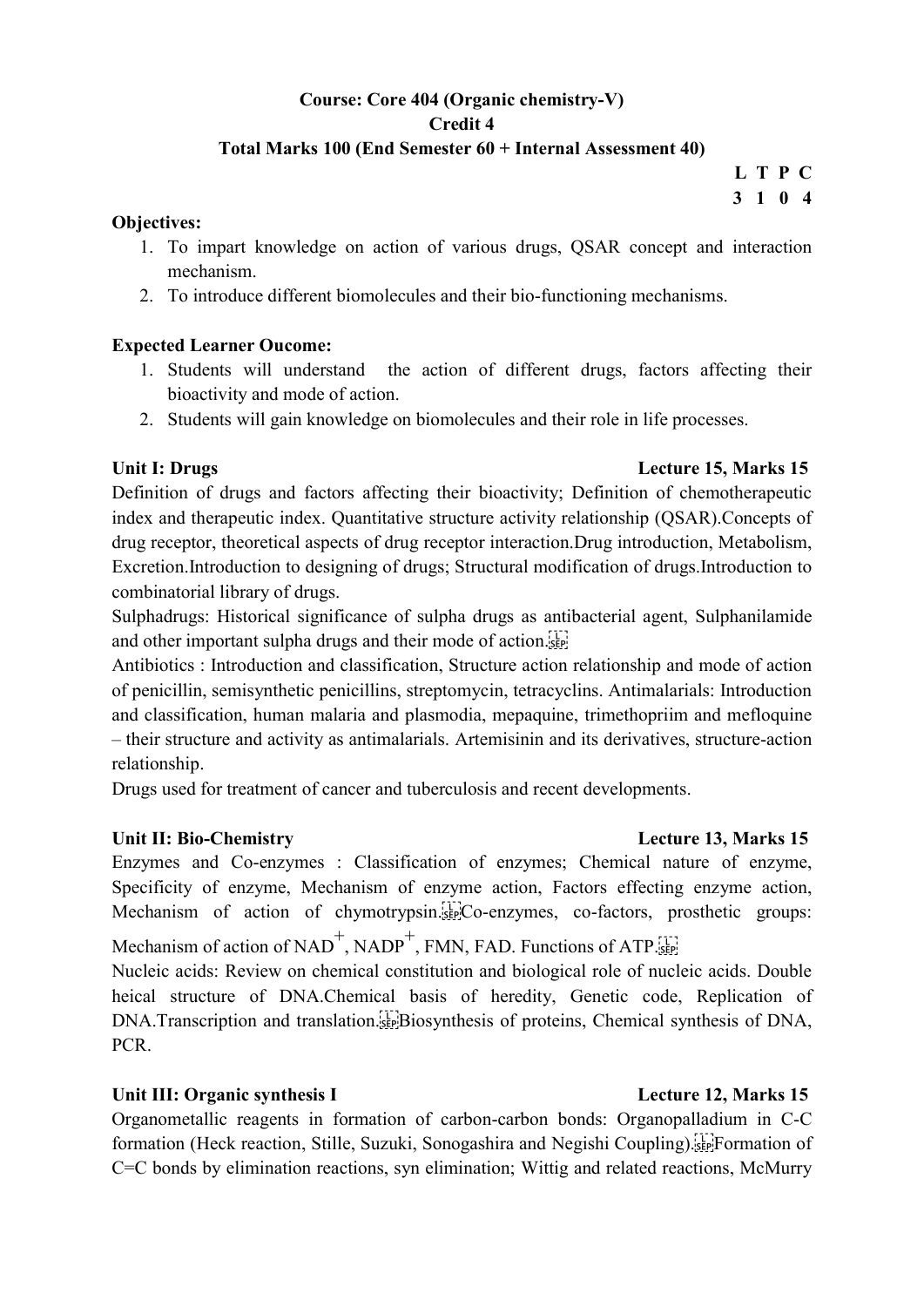reaction, Peterson olefination, Julia reaction and Tebbeolefination. Use of organosulphur compounds for reversal of polarity (Corey-SeebachUmpolung).Allylic activation by - allyl Ni and - allylPd complexes.

# Unit IV: Organic synthesis II Lecture 10, Marks 15

Application of Enamines, Hydroboration and trialkylsilyl halides in organic synthesis. Use of the following reagents: Organotin (TBTH), Lithium Diisopropyl Amide (LDA), Dicyclohexylcarbodiimide, Dicyanodichloroquinone (DDQ), Dimethyl dioxirane (DDO), lipase and other reagents of organozinc and organocopper.

# Text Books:

- 1. The Organic Chemistry of Drug Design and Drug Action Richard B.Silverman, Elsevier Science Publishing Co Inc
- 2. Principles of Biochemistry A.L. Lehninger, D.L. Nelson and M.N. Cox, CBS Publishers and Distributors
- 3. Organic Synthesis E.J. Corey and Xue Min Chen, Wiley, New York

- 1. Outlines of Biochemistry E.E. Cohn and Stampf, Wiley Eastern
- 2. Modern Methods of Organic Synthesis W Carruthers, Iain Coldham, Cambridge University Press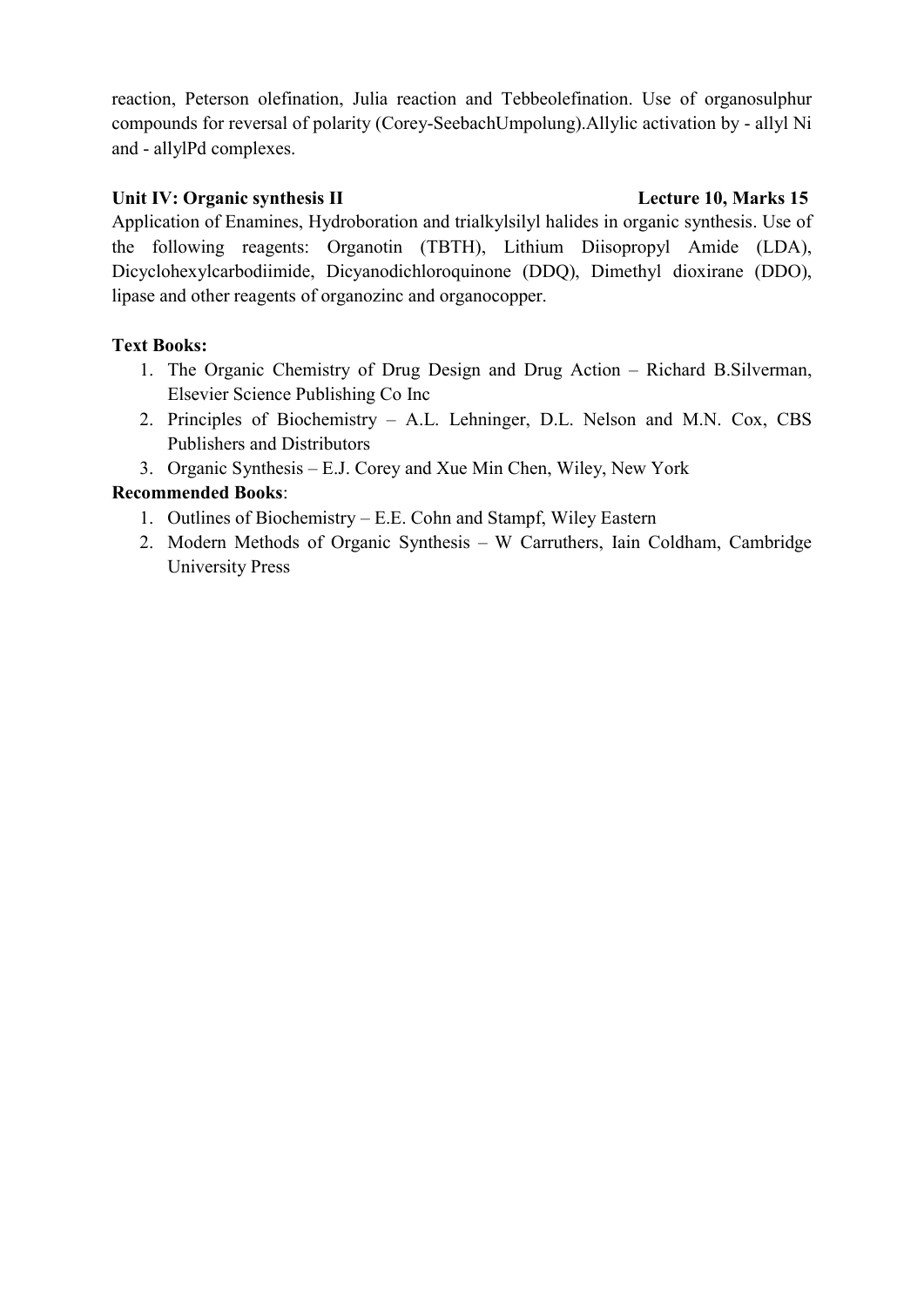# Course: Core 405 (PHYSICAL CHEMISTRY-IV) Credit 4

### Total Marks 100 (End Semester 60 + Internal Assessment 40)

L T P C 3 1 0 4

### Objectives:

- 1. To understand the concepts of dynamic electrochemistry, solid state electrochemistry, electrocapillary phenomenon, electrocatalysis and nanostructured and surface modified electrodes.
- 2. To impart knowledge on criteria and assumptions of non-equilibrium thermodynamics.
- 3. To understand the phenomenological equations and thermoelectric effects.

## Expected Learner Outcome:

- 1. Students will gain knowledge in the thermodynamic and kinetic aspects of Electrochemistry through different fundamental concepts and models. They will also be able to solve problems in these areas.
- 2. Students will understand the concepts of uncompensated heat, microscopic reversibility, coupled reactions, thermoelectric effects.
- 3. Students will develop the skills to solve problems in non-equilibrium thermodynamics.

#### Unit I: Advanced Electrochemistry Lecture 30, Marks 35

Introduction to electrochemistry: Nernst equation, electrode kinetics, dynamic electrochemistry, the Butler-Volmer and Tafel equations. Overpotentials. Kinetically and mass transport controlled electrochemical processes. Mass transport by migration, convection and diffusion.Conductivity.Solid state electrochemistry.Ion conducting and electronically conducting polymers.The electrochemical double layer.Potentiostatic and galvanostatic electrochemical methods including chronoamperometry, coulometry, cyclic voltammetryandimpedance spectroscopy.

Thermodynamics of Electrocapillary phenomenon; Surface excess, relevance of outer and surface potential to double layer (DL) studies, surface and inner potential difference. Capacity potential relations in electrode-electrolyte interface, Contact adsorption-its influence on capacity of interface, Capacitance hump.

Electrocatalysis: Definitions, Electrocatalytic potential, effect of electric field on electrocatalysis,

Nanostructured and surface modified electrodes. Introduction to batteries, fuel cells and electrochemical solar cells. Electrochemical processes of particular relevance to energy conversion.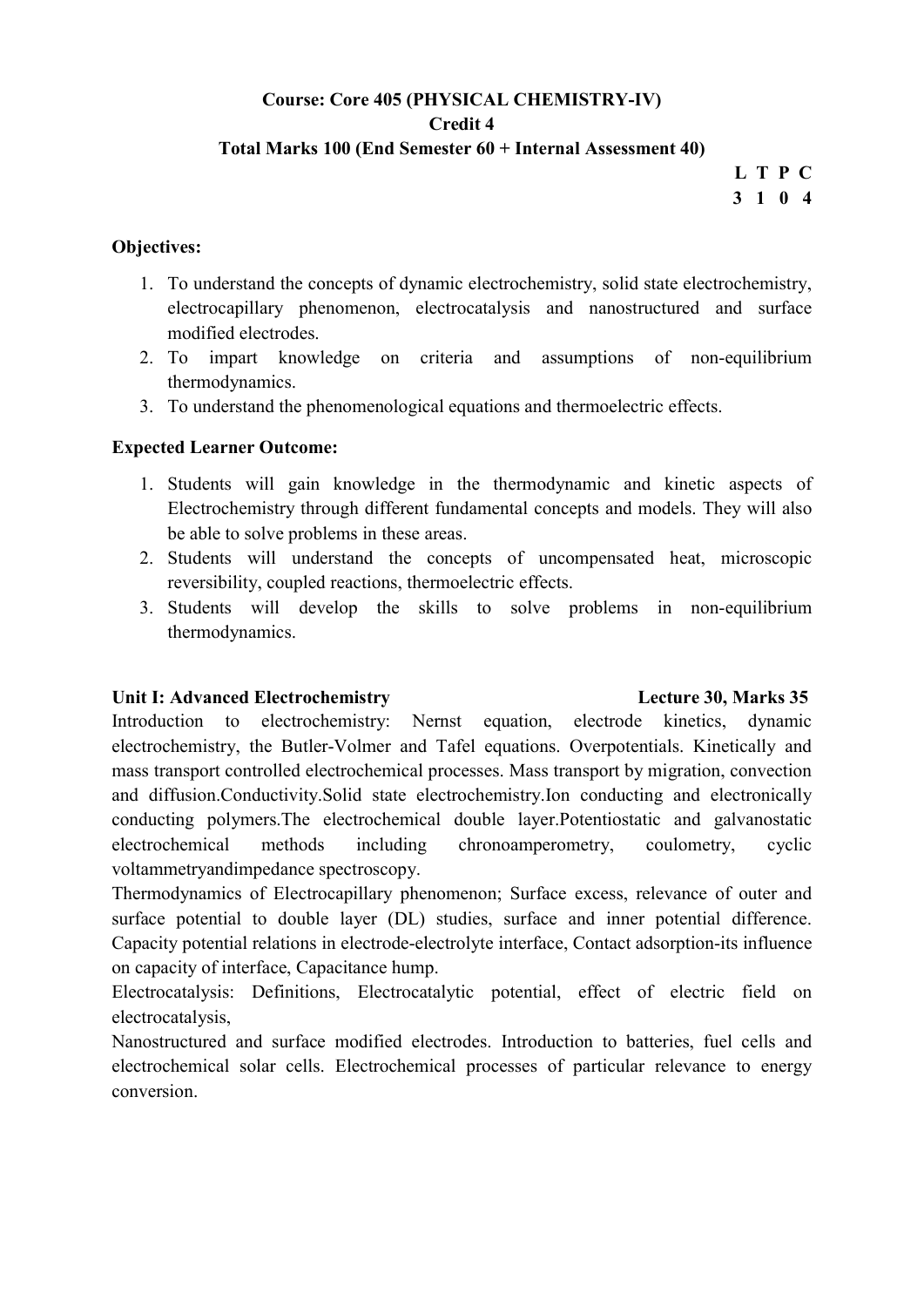### Unit II: Non-equilibrium Thermodynamics Lecture 20, Marks 25

Difference between equilibrium and non-equilibrium thermodynamics, Criteria of nonequilibrium thermodynamics; Assumptions of non-equilibrium thermodynamics, uncompensated heat and its relation to other thermodynamic functions, Fluxes and forcesrelation between these two quantities, Entropy production in heat transfer, mass transfer in flow of current, in mixing of gases, and in chemical reaction;

The Phenomenological equations: The linear laws, The Onsagar relation, microscopic reversibility and Onsager reciprocity. Coupled reaction. Thermoelectric effects: Seebeck, Peltier and Thompson effect.

## Text Books:

- 1. Modern Electrochemistry: Vol II by J. O. M Bockris & A. K. N. Reddy
- 2. Non Equilibrium Thermodymacis: Principles and application C. Kalidas & M.V. Sangaranarayanan

- 1. Electrochemical Methods: Fundamentals and Applications, A. J. Bard, L. R. Faulkner, John Wiley and Sons.
- 2. Inorganic Electrochemistry: Theory, Practice and Applications by Piero Zanello
- 3. Non Equilibrium Thermodynamics by de Groot, S. R. and P. Mazur
- 4. Introduction to Thermodynamics of Irreversible Processes by I. Prigogine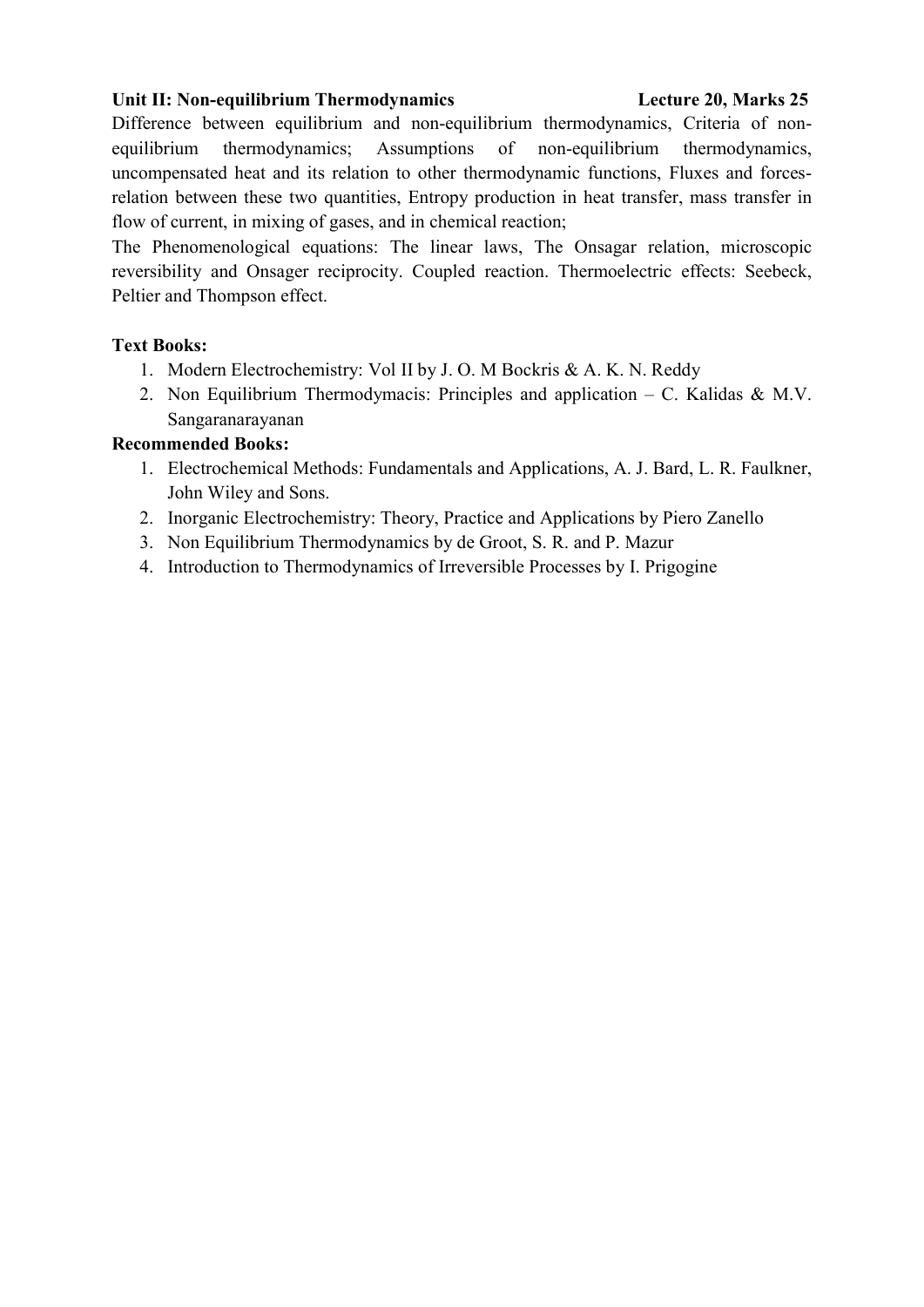# Course: Core 406 (PHYSICAL CHEMISTRY-V) Credit 4

# Total Marks 100 (End Semester 60 + Internal Assessment 40)

L T P C 3 1 0 4

### Objectives:

- 1. To introduce the Hartree Fock theory for treatment of atoms and molecules.
- 2. To lay the foundation of Density Functional Theory through historical developments and basic theorem.
- 3. To understand the applications of statistical thermodynamics on complex systems like classical liquids, phase transitions in lattice models etc.
- 4. To impart basic understanding of different simulation techniques.

# Expected Learner Outcome:

- 1. Students will gain understanding of the advanced electronic structure of atoms/molecules through quantum mechanical methods, and will develop the skills to solve problems using those concepts.
- 2. Students will gain knowledge about modern day computational treatments of atoms and molecules and will understand applications of Density Functional Theory.
- 3. Students will be able to apply the concepts of statistical thermodynamics to understand complex systems and solve problems related to those systems.
- 4. Students will understand the theoretical background of different simulations techniques and there applicability to different problems.

## Unit I:Advanced Quantum Chemistry Lecture 26, Marks 30

Antisymmetry Principle; Hartree product, Slater determinant; Slater-Condon rules; Hartree-Fock equations, Koopmans' and Brillouin's theorems, Roothaan equations, SCF procedure. Computational treatment of atoms and molecules: Representation of molecules,Gaussian basis sets.

Introduction to Density functional Theory: Hohenberg-Kohn theorems; chemical concepts within the density functional theory.

## Unit II: Advanced Statistical Mechanics Lecture 24, Marks 30

Classical Liquids Interparticle potentials, Configurational Partition functions, distributions, pair correlation function,radial distribution function, neutron scattering experiments, Virial equation, Meyer cluster diagrams.

Phase Transitions in Lattice models Lattice gas, Ising Model, order parameter, Mean Field theory, Renormalization group theory.

Computer Simulations Ensemble averages, ergodicity, random numbers, Monte Carlo methods, Molecular Dynamics, constant temperature MD.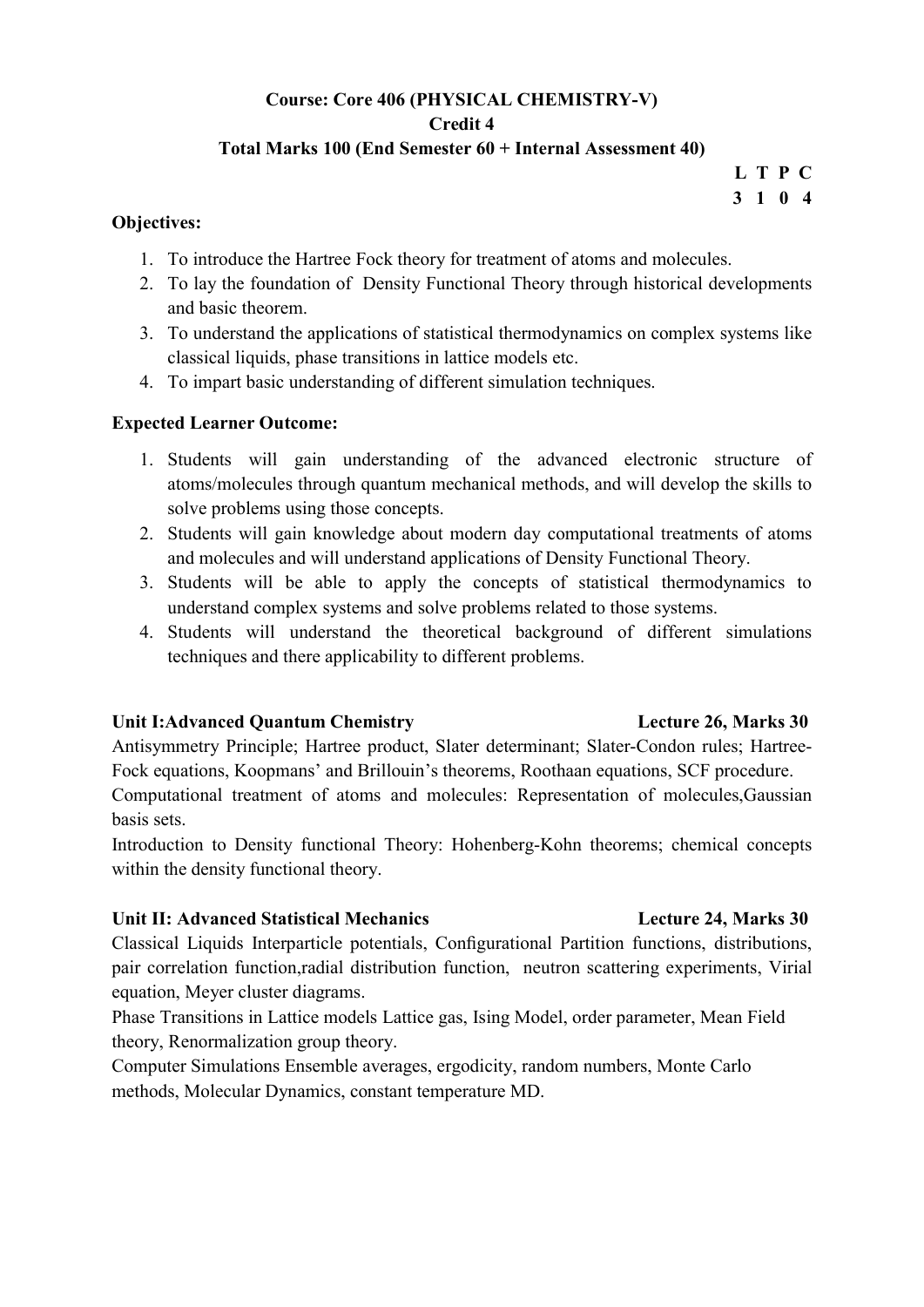## Text Books:

- 1. Modern Quantum Theory N. S. Ostlund and A. Szabo, McGraw Hill.
- 2. Statistical Mechanics D.A. McQuarrie, Viva Books.

- 1. Methods of Molecular Quantum mechanics, R. McWeeney and B. T. Sutcliffe, Academic Press.
- 2. Density functional theory of atoms and molecules, R. G. Parr and W. Yang, Oxford.
- 3. Introduction to Computational Chemistry by Frank Jensen
- 4. Essentials of Computational Chemistry: Theories and Models by C. J. Cramer
- 5. Molecular Modeling: Principles and Applications by A. R. Leach
- 6. An Introduction to Statistical Thermodynamics T.L. Hill, Dover Books.
- 7. Statistical Mechanics K. Huang, Wiley.
- 8. Statistical Thermodynamics M.C. Gupta, Wiley Eastern Ltd.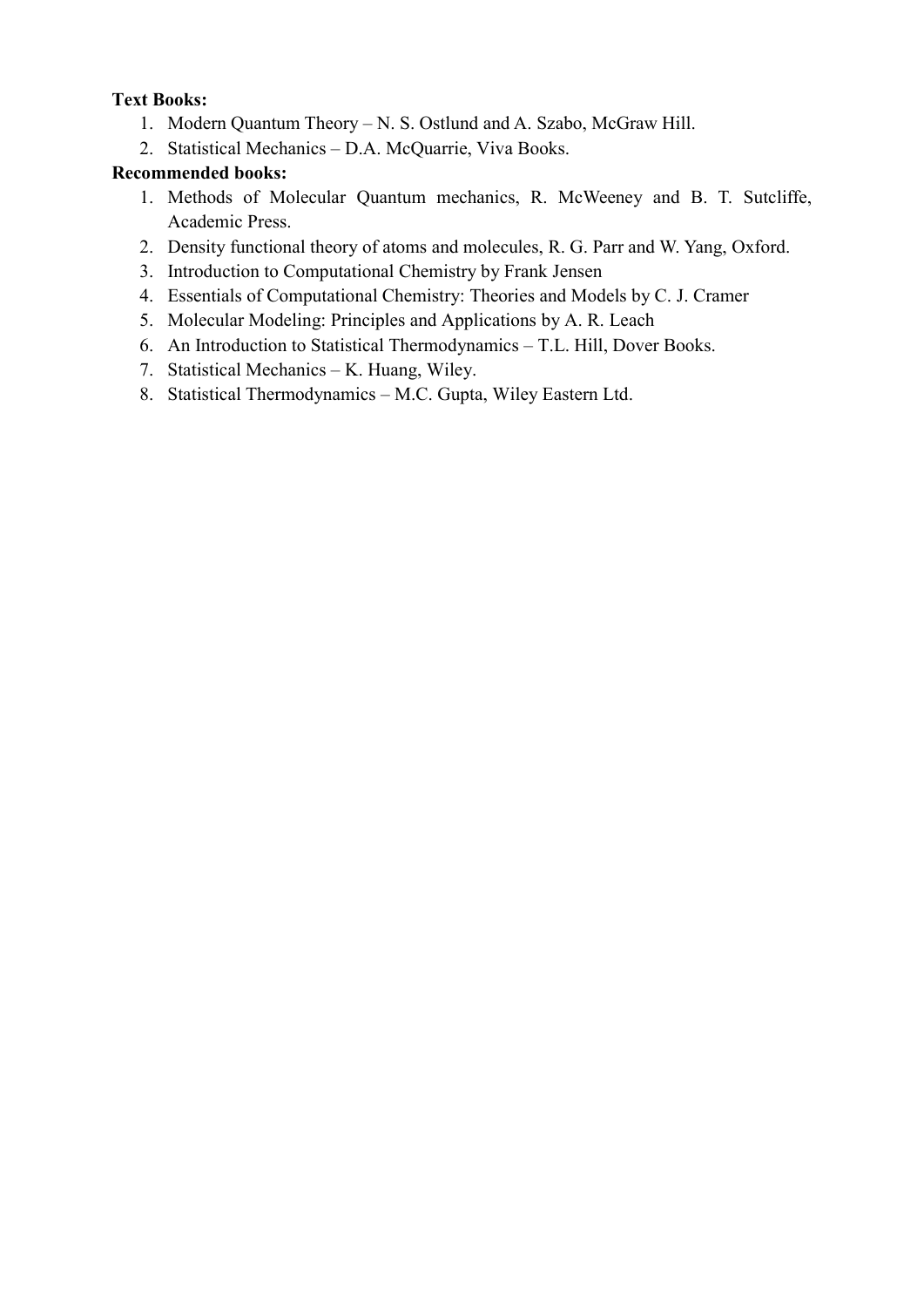# Course: Core 407 (General Approaches to Research) Credit 4

## Total Marks 100 (End Semester 60 + Internal Assessment 40)

L T P C 4 0 0 4

## Objectives:

- 1. To understand the basic steps of a research process and to learn scientific data analysis.
- 2. To develop preliminary knowledge on the necessity of green chemistry practices.
- 3. To familiarize students with various greener approaches in chemical transformations.

# Expected Learner Outcome:

- 1. Students will gain knowledge about the research process.
- 2. Students will develop the skill to analyze data in a scientific way.
- 3. Students will understand the importance of practicing green chemistry principles in synthetic laboratories.
- 4. Through this course they will develop skills to design greener methodologies for chemical transformations.

# Unit I: Research Methodology Lecture 20, Marks 30

Meaning, objective and motivation of research, types of research, research methods versus research methodology, Research process, Defining and selecting a research problem, Literature survey (different sources of literature survey including online databases), defining hypothesis, Research design, Sampling Design, Data collection,

Data analysis: measures of central tendency, measures of dispersion, measures of asymmetry, measures of relationship. Regression analysis, t-test, p-test

citations and impact factors of journals, author index.

# Unit II

# A. Principles of Green Chemistry and Designing a Chemical synthesis:

## Lectures 10, Marks 15

What is Green Chemistry? Need for Green Chemistry.Goals of Green Chemistry.Limitations?Obstacles in the pursuit of the goals of Green Chemistry; E-factor.

Twelve principles of Green Chemistry with their explanations and examples and special emphasis on the following:

i) Designing a green synthesis using these principles;Prevention of waste/ byproducts.

ii) Atom Economy, calculation of atom economy for chemical transformations.

iii) Prevention/ minimization of hazardous/ toxic products.

iv) Green solvents- supercritical fluids, water, ionic liquids and PEGs as green solvents for organic reactions.

v) Energy requirements for reactions- alternative sources of energy: use of microwaves and ultrasonic energy.

vi) Selection of starting materials; carbohydrates,  $CO<sub>2</sub>$ , glycine betaine and vegetable oils as green starting materials.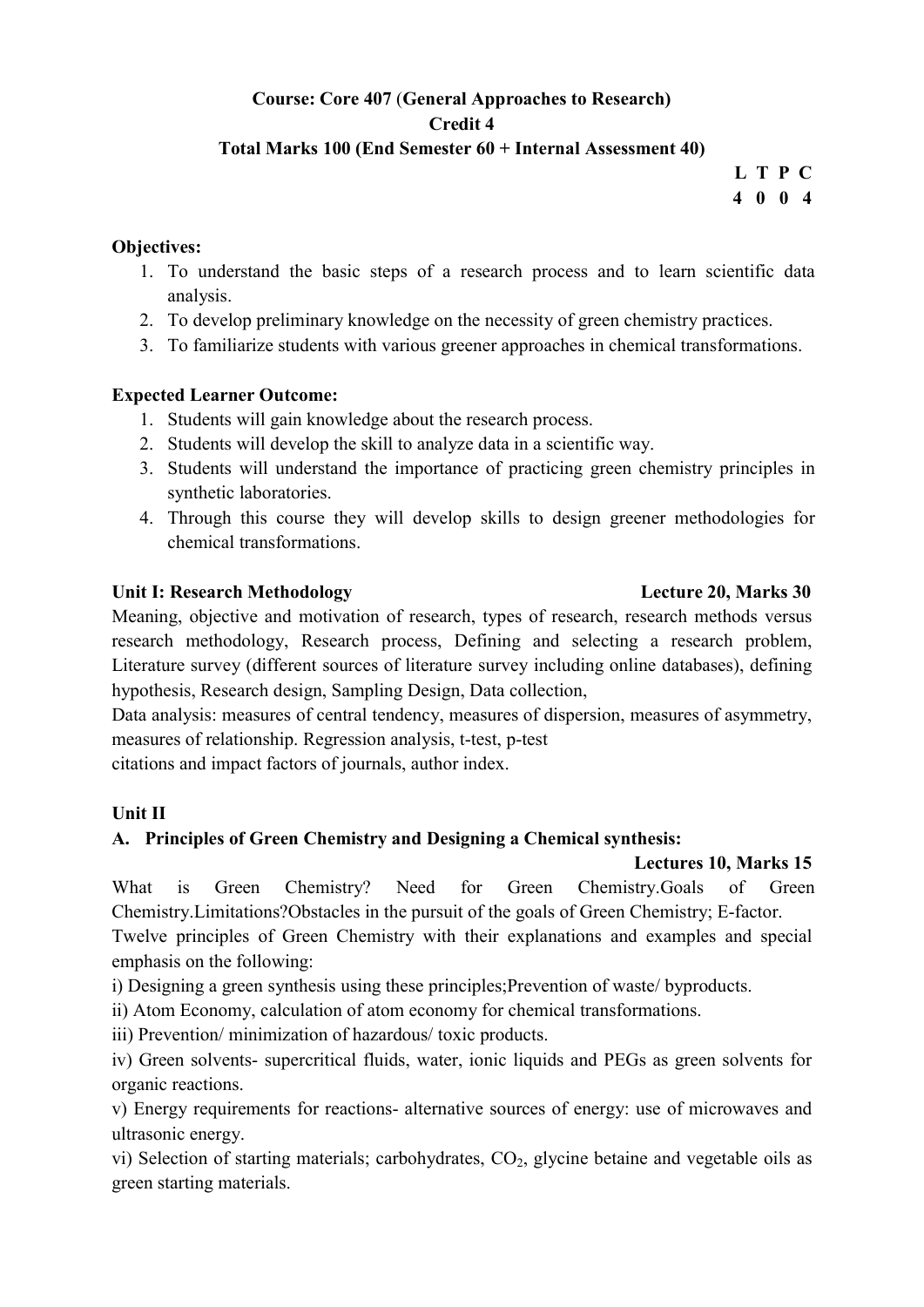vii) Use of catalytic reagents in preference to stoichiometric reagents; solid acids catalysisuse of zeolite, hydrotalcite etc. PTC catalyzed green reactions; co-enzymes as catalysts.Bioctalysis.Photocatalyzed reactions.

viii) Prevention of chemical accidents designing greener processes, inherent safer design.

# B: Examples of Green Reagents/ Synthesis/ Reactions Lectures 10, Marks 15

(i) Green synthesis of the following compounds: adipic acid, catechol, disodium iminodiacetate, paracetamol, ibuprofen.

(ii) Microwave assisted reactions: Microwave assisted reactions in water (oxidation of toluene to benzoic acid, oxidation of alcohols); microwave assisted reactions in organic solvents (Diels-Alder reaction and Decarboxylation); Microwave assisted solvent-free reactions (solid state reaction)- Michael addition and Knoevenagel reaction)

(iii) Ultrasound assisted reactions: Grignard reaction, Ulmann coupling and Cannizaro reaction under sonication.

(iv) Dimethyl carbonate (DMC), Tetrabutylammoniumtribromide (TBATB) and Rongalaite as green reagents in organic synthesis.

Oxidation reagents and catalysts; Biomimetic multifunctional reagents; Combinatorial green chemistry; Proliferation of solventless reactions.Cocrystal Controlled Solid-State Synthesis  $(C^{3}S^{3})$ 

# Text Books:

- 1. C. R. Kothari and Gaurav Garg, Research Methodology Methods andtechniques, New Age International
- 2. B. Saikia and D. Sarma, A textbook on Green Chemistry, Kalyani Publications (2017)

# Reference Books:

- 1. P. T. Anastas& J. K. Warner: Oxford Green Theory and Practical, University Press (1998).
- 2. A. S. Matlack: Introduction to Green Chemistry, Marcel Dekker (2001).
- 3. M. C. Cann& M. E. Connely: Real-World cases in Green Chemistry, American Chemical Society, Washington (2000).
- 4. M. A. Ryan & M. Tinnesand, Introduction to Green Chemistry, American Chemical Society, Washington (2002).